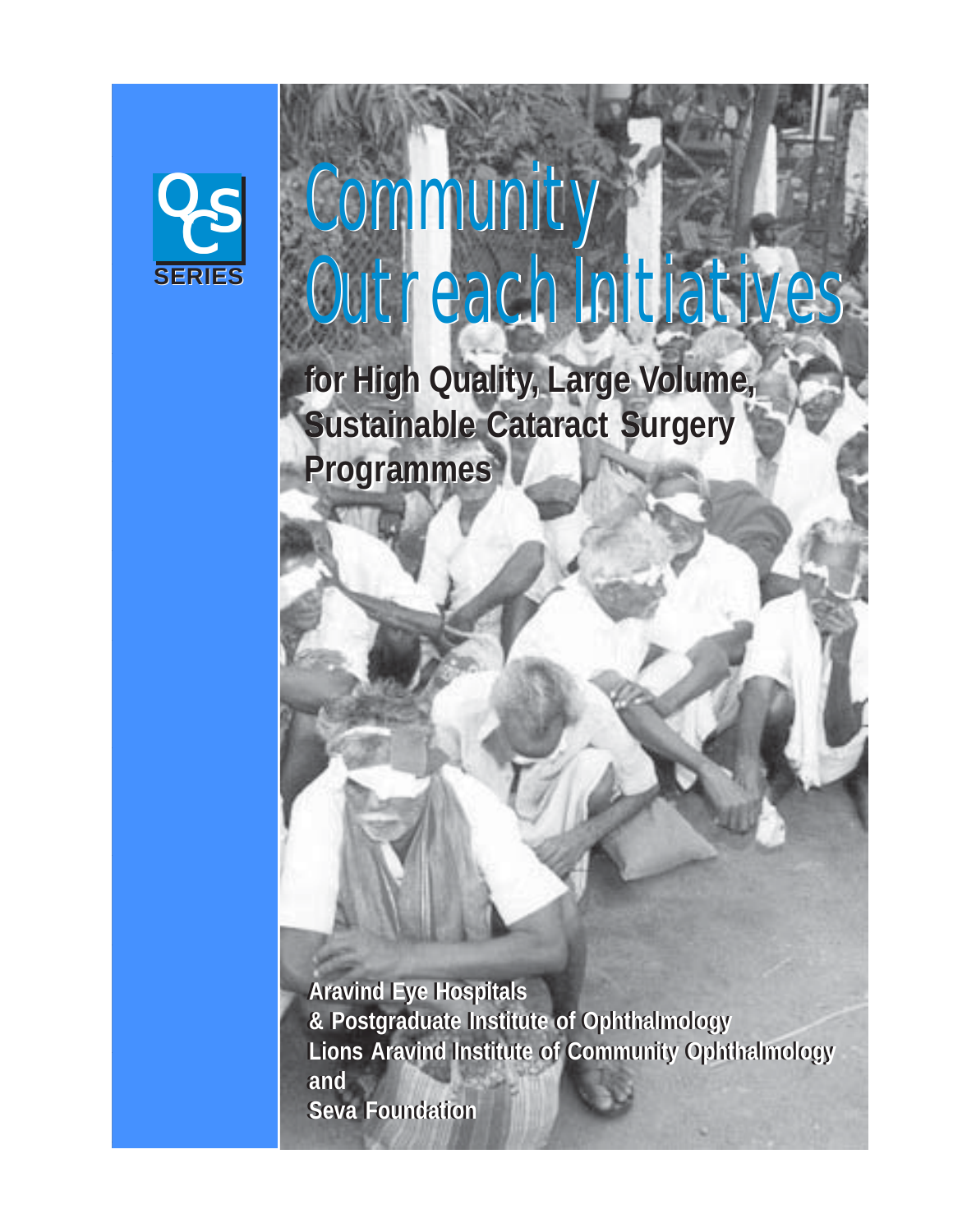

# **Community Outreach Initiatives**

**for High Quality, Large Volume, Sustainable Cataract Surgery Programmes**

The Quality Cataract Surgery Series is a set of modules explaining principles and techniques for developing high quality, large volume, sustainable cataract surgery programmes, especially in settings where cataract causes much needless blindness. Each module is based on the practices of Aravind Eye Hospitals in South India, with input from other successful programmes.

The set includes the following modules:

- **Introduction**
- Clinical Strategies
- Paramedical Contributions
- Management Principles and Practices
- Community Outreach Initiatives
- Financial Sustainability
- Architectural Design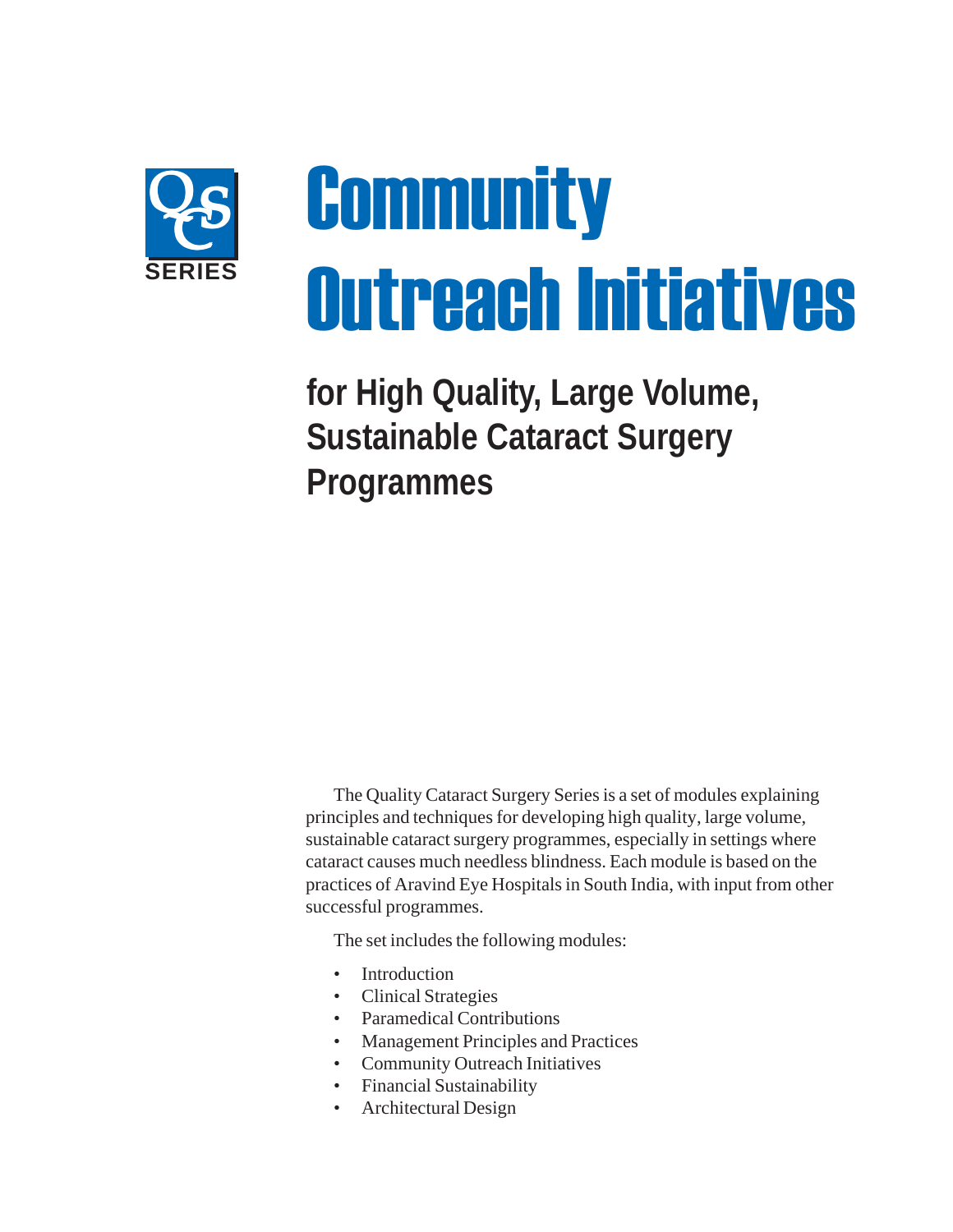Aravind Eye Hospitals provide this material, in collaboration with Seva Foundation (USA), for educational and illustrative purposes only. It is not intended to represent the only or best method or procedure in every case, nor to replace the judgement of local professionals. It is the responsibility of the physician, manager, architect or other professional to determine applicable federal status of each drug, device, material or process he or she wishes to use, and to use them in compliance with applicable law(s).

Aravind Eye Hospitals and Seva Foundation have made their best efforts to provide accurate information at the time of printing. Aravind Eye Hospitals and Seva Foundation, the series editors, contributors and publisher disclaim all responsibility and liability for any and all adverse medical or legal effects, including personal, bodily, property, or business injury, and for damages or loss of any kind whatsoever, resulting directly or indirectly, whether from negligence or otherwise, from the use of the recommendations or other information in this series of modules, from any undetected printing errors or recommendation errors, from textual misunderstandings by the reader, or in the light of future discoveries in this field.

Reference to certain drugs, instruments, and other products in this publication is made for illustrative purposes only and is not intended to constitute an endorsement.

Aravind Eye Hospitals and Seva Foundation own the QCS Series copyright and encourage others to copy, reproduce, translate, or adapt to meet local needs, any or all parts of this series, including the illustrations, without permission from the author or publisher, provided the parts reproduced are distributed for free or at cost – not for profit. Please acknowledge Aravind Eye Hospitals and Seva Foundation as the source when using or adapting this document.

This series of modules can be improved with your help. If you have ideas or suggestions for ways the QCS series could better meet your needs, please write to the QCS Series Editor c/o Aravind Eye Hospitals. We welcome your comments and experiences. Thank you for your help.

Quality Cataract Surgery Series Aravind Communications / LAICO 72, Kuruvikaran Salai, Gandhinagar, Madurai 625 020, Tamil Nadu, India

Phone : 452-537580 Fax : 452-530984 Email : communications@aravind.org

#### **Published by**

Aravind Eye Hospitals & Postgraduate Institute of Ophthalmology, India

Lions Aravind Institute of **Community** Ophthalmology, India

Seva Foundation, USA

### **Printed at**

Graphico, Madurai

#### **February 2001**

*2*

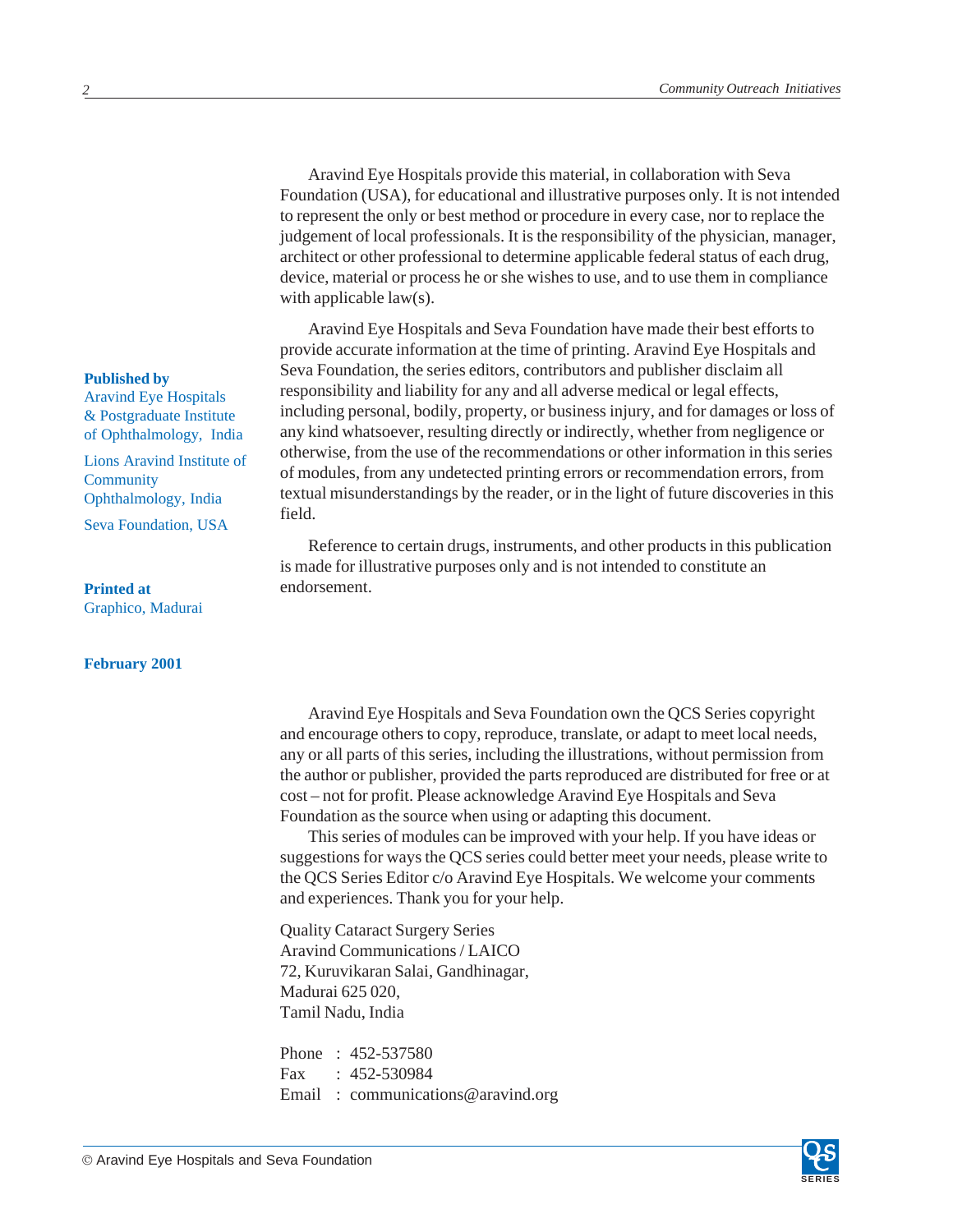# **Contents**

| <b>About the Author</b>                                       | 5  |
|---------------------------------------------------------------|----|
| <b>Acknowledgements</b>                                       | 7  |
| <b>Introduction</b>                                           | 9  |
| Rationale<br>$\bullet$                                        |    |
| Objectives of the Community Outreach Module                   |    |
| Examples and models<br>$\bullet$                              |    |
| <b>Purposes of Community Outreach</b>                         | 10 |
| Contributing to society                                       |    |
| Community involvement and health education<br>$\bullet$       |    |
| Social marketing and demand generation                        |    |
| Staff training<br>$\bullet$                                   |    |
| <b>Community Outreach Activities</b>                          | 23 |
| Eye camps<br>٠                                                |    |
| School eye health screening programmes<br>$\bullet$           |    |
| Community-based referral systems<br>$\bullet$                 |    |
| Community-based rehabilitation programmes<br>$\bullet$        |    |
| Xerophthalmia/Vitamin A surveillance programme                |    |
| <b>Challenges in Community Outreach</b>                       | 29 |
| How to ensure follow-up?<br>$\bullet$                         |    |
| How to explain poor visual outcomes to patients?<br>$\bullet$ |    |
| Are full-time camp organisers necessary?                      |    |
| <b>Conclusion</b>                                             | 31 |
| <b>Appendix</b>                                               | 33 |

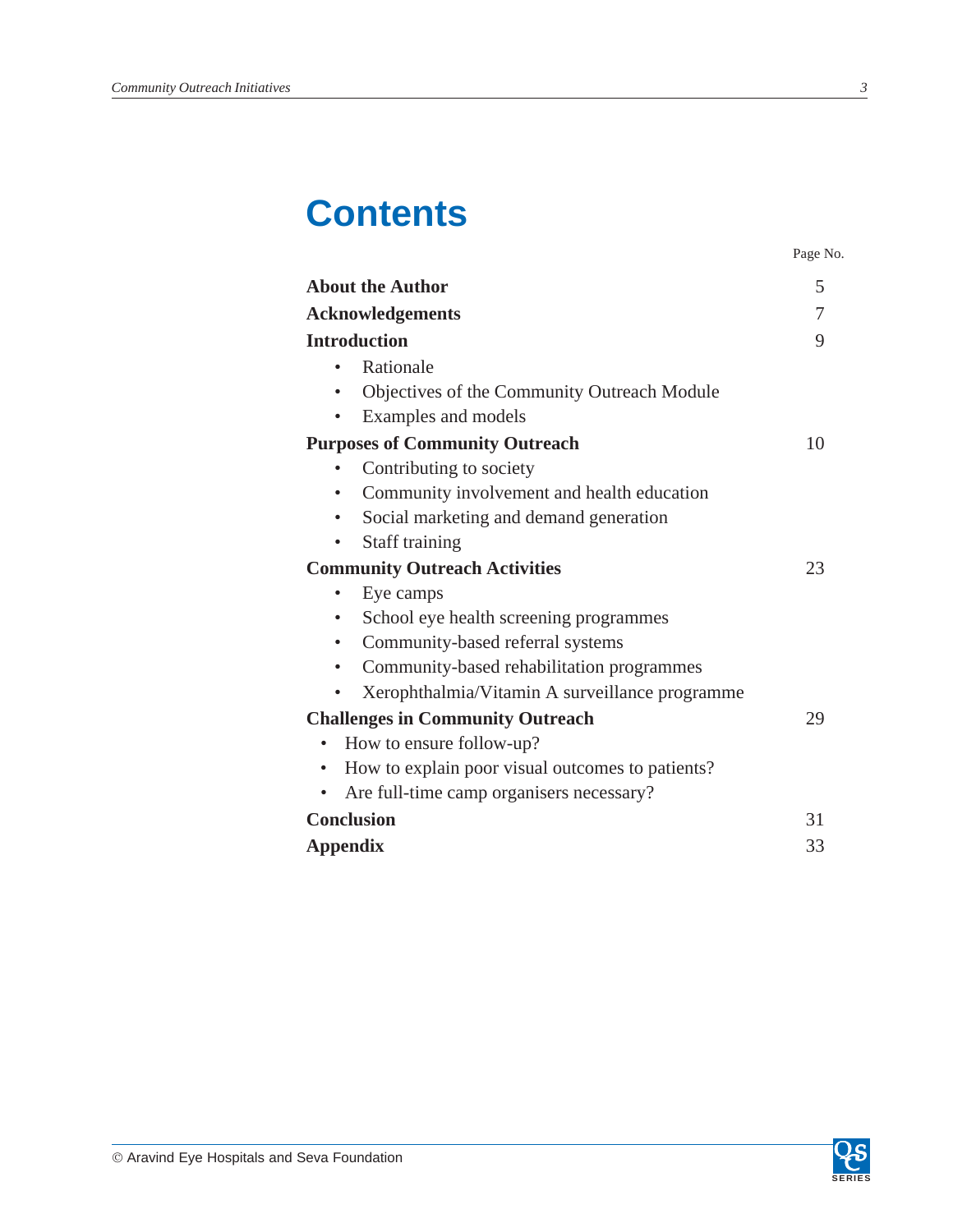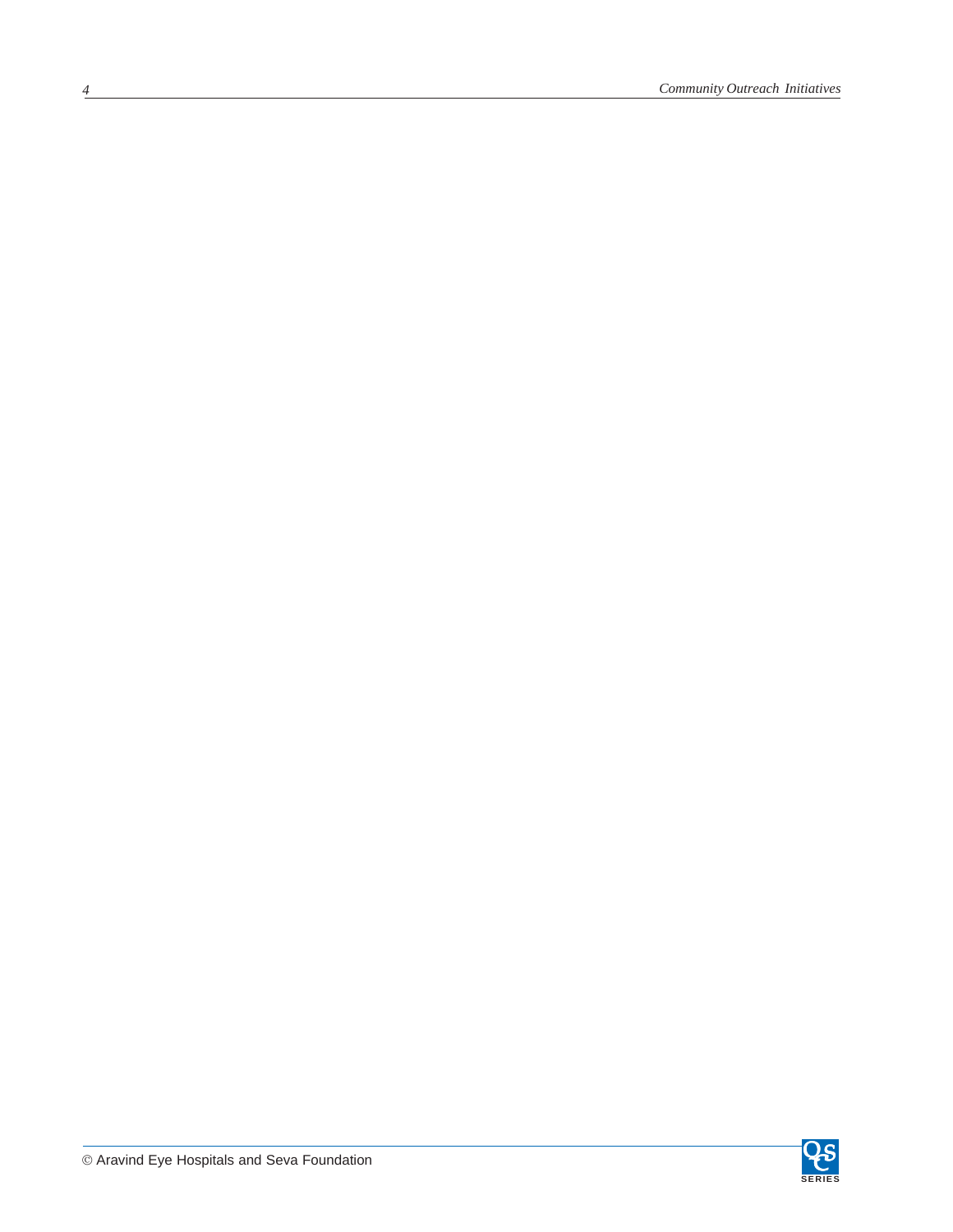# <span id="page-5-0"></span>**About the Author**

Mr. R. Meenakshi Sundaram (RMS to his friends and colleagues) is the Manager of Community Outreach at Aravind Eye Hospital, Madurai, India. He joined Aravind in 1983 as Camp Administrative Assistant, and became Assistant Camp Manager in 1988. In 1991, after completing his Masters in Hospital Management (MHM) at Madurai Kamaraj University, he was promoted to his current position. His MHM thesis was to become Aravind's first outreach department manual, which delineates systems and logistics for management of hospital-based outreach activities, camp planning, communications, and report generation.

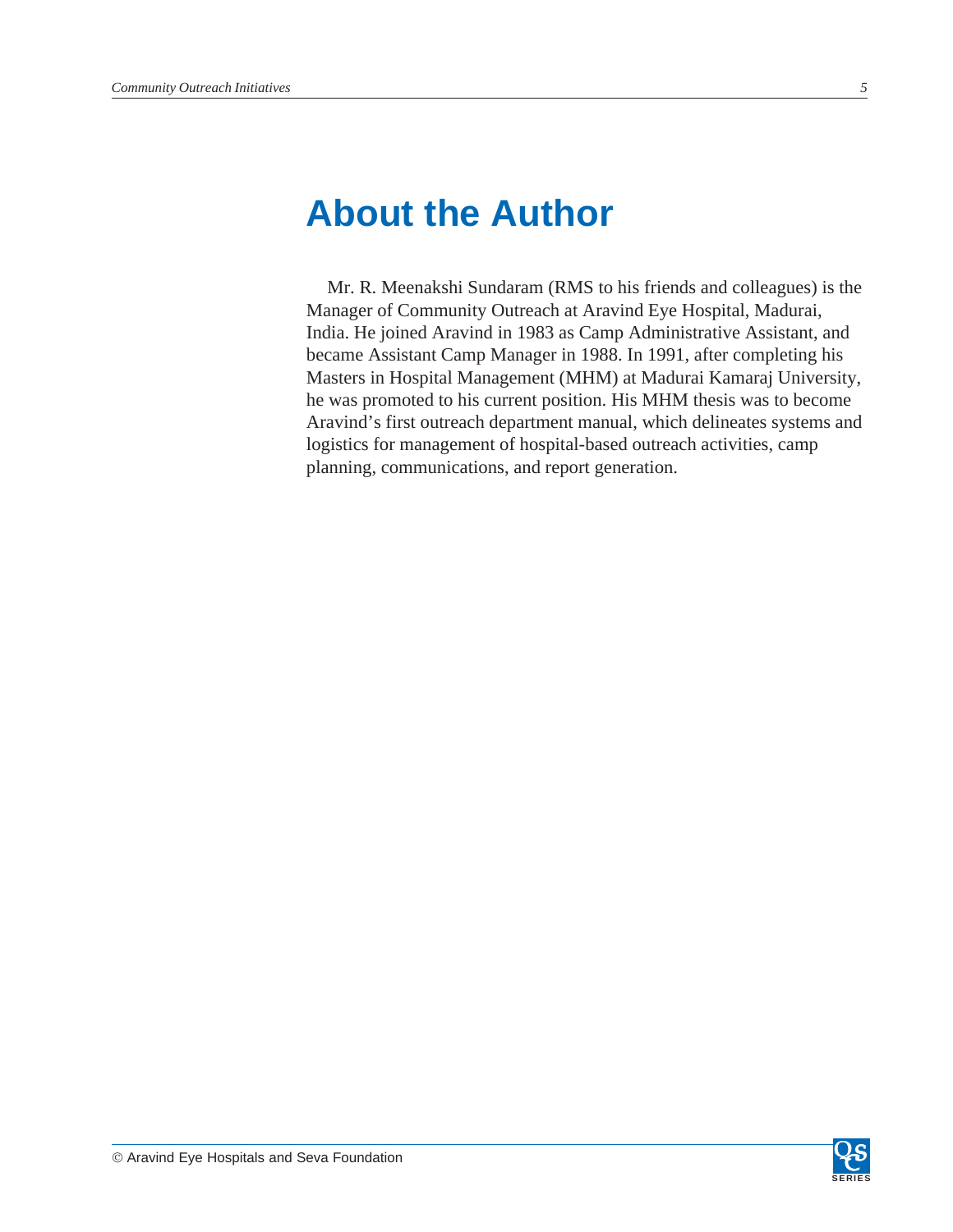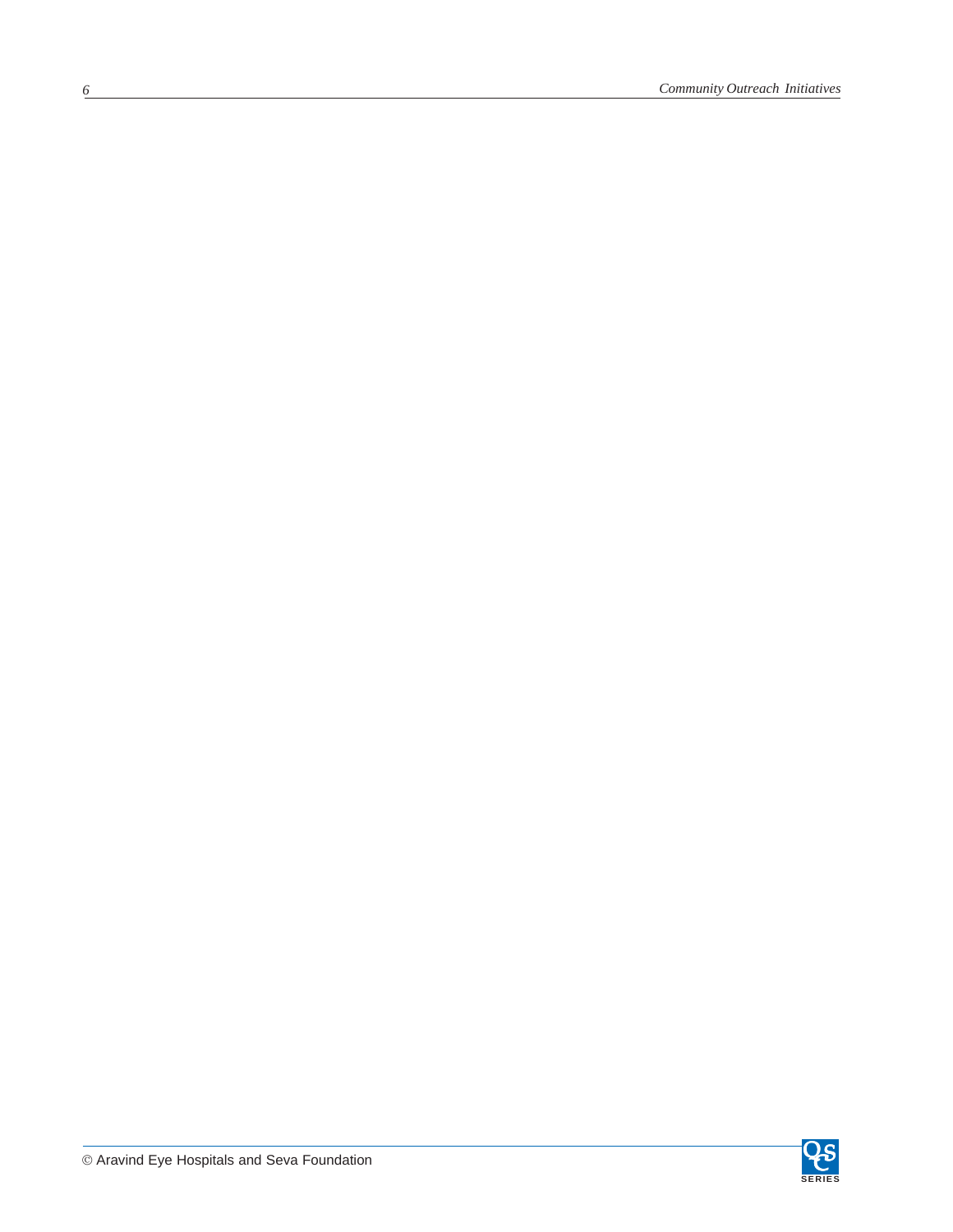## <span id="page-7-0"></span>**Acknowledgements**

I would like to thank the Aravind Community Outreach Module Writing Committee:

Dr. C. A. K. Shanmugham - Project Director

Mr. V. Vijayakumar - Community-Based Rehabilitation Coordinator

Mr. V. Rajendran - Senior Camp Organiser

And the other camp organisers

And also to:

Mr. R.D. Thulasiraj for his contribution "Social Marketing for Effective Eye Care Delivery"

Ms. R. Priya, former LAICO faculty member, and Mr. S. Saravanan, current LAICO faculty member, for contributions on community participation

Dr. G. Natchiar et al for excerpts from Attacking the Backlog of India's Curable Blind: The Aravind Eye Hospital Model

Thanks also to the research team involved in Barriers to Using Eye Services and Recommendations to Improve Service Uptake: Research Findings and International Workshop Recommendations. This study was conducted by the London School of Hygiene and Tropical Medicine (Dr. Astrid Fletcher, Ms. Marine Donoghue) in collaboration with Aravind Eye Hospital (Dr. G. Venkataswamy, Mr. R.D. Thulasiraj) and the NGO SPEECH (Mr. John Devavaram).

- *R. Meenakshi Sundaram*

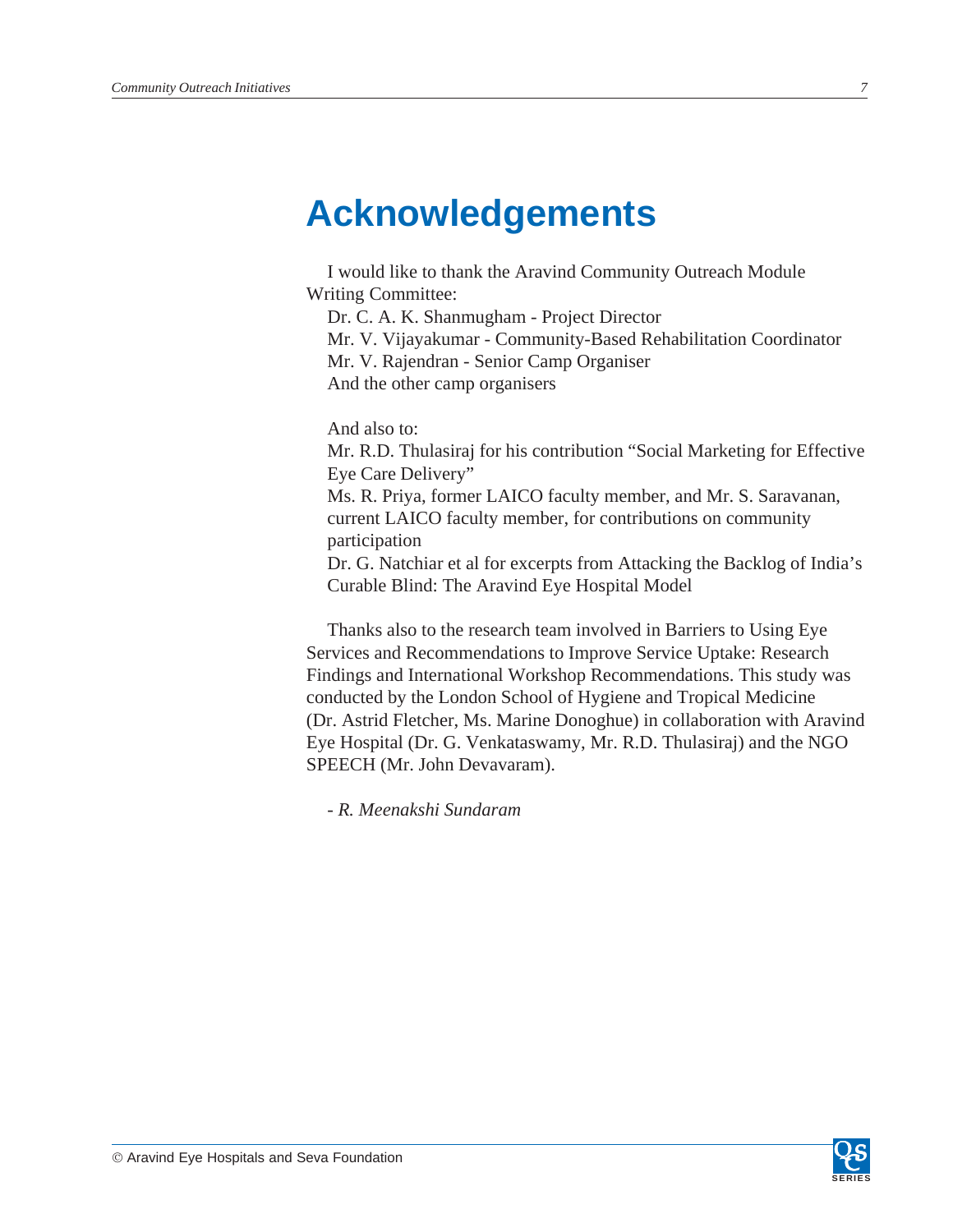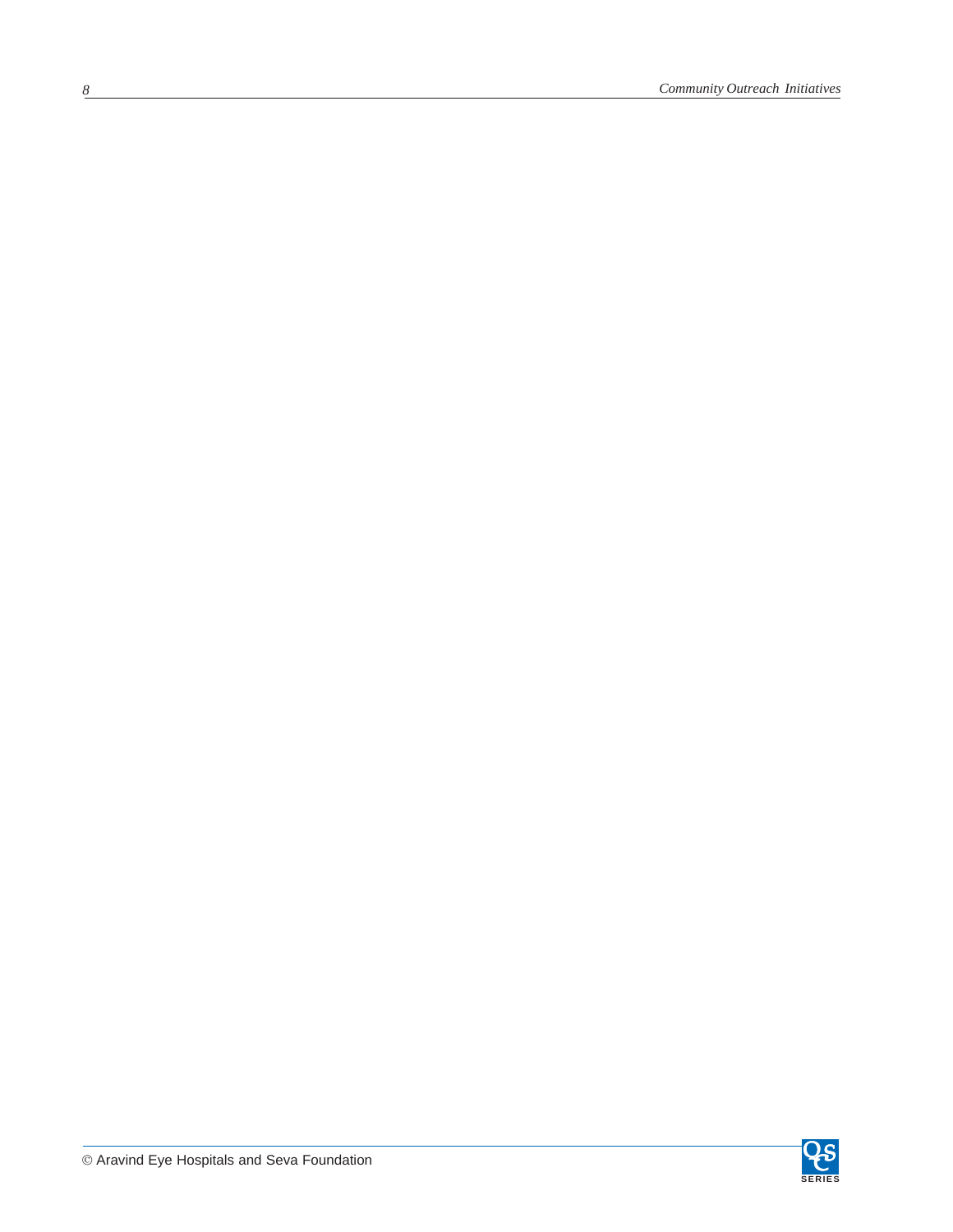# <span id="page-9-0"></span>**Introduction**

One of the main institutional objectives of Aravind Eye Hospital is to take quality eye care to the doorsteps of millions of rural people. These people are deprived of good vision by easily curable causes like cataract. **Aravind provides them** one of the biggest gifts humanity can give eye sight, which helps them lead socially and economically productive lives.

<u>- R. Meenakshi</u> **Sundaram, Outreach Department Manager, Aravind Eye Hospital,** India

### **Rationale**

In order to develop and maintain a high quality, large volume, sustainable cataract surgery programme, it is essential to be proactive about attracting patients instead of simply waiting for patients to arrive on their own. Despite the magnitude of the problem of cataract blindness in developing countries, studies have shown that only a small percentage of the people needing cataract surgery actually seek treatment. In other words, it is necessary to generate demand for the services of your institution (whether a hospital, eye clinic, or private ophthalmology practice) through community outreach. Outreach activities can increase productivity, quality of care, and cost effectiveness in cataract surgery programmes.

#### **Aravind as a model for community outreach**

**Aravind is an organisation committed to its goal of eliminating needless blindness through its network of hospitals, extensive outreach work, and the willingness to provide services to all, regardless of their capacity to pay.**

**About 65% of Aravind's services are nonpaying, yet the hospital is self-supporting. This is made possible through hard work, efficient management, cost effective pricing, a large volume of paying patients, and the continued support of well wishers and voluntary organisations.**

**But Aravind does not wait for the poor blind to show up on their own. Virtually every day of the year, it sends teams to rural villages to seek them out.**

### **Objectives of the Community Outreach Module**

- To record lessons learned in the implementation of a variety of ophthalmic outreach activities through an eye care institution
- To show ways that community outreach activities can benefit high quality, large volume, sustainable cataract surgery programmes
- To describe the purposes, activities and challenges to consider when designing an outreach programme for eye care

### **Examples and models**

Community outreach considerations suggested in this module are drawn from a variety of sources. The most often cited programme is Aravind Eye Hospital in Tamil Nadu, India, with additional examples from Lumbini Eye Hospital in Nepal, and L.V. Prasad Eye Institute in Hyderabad, India.

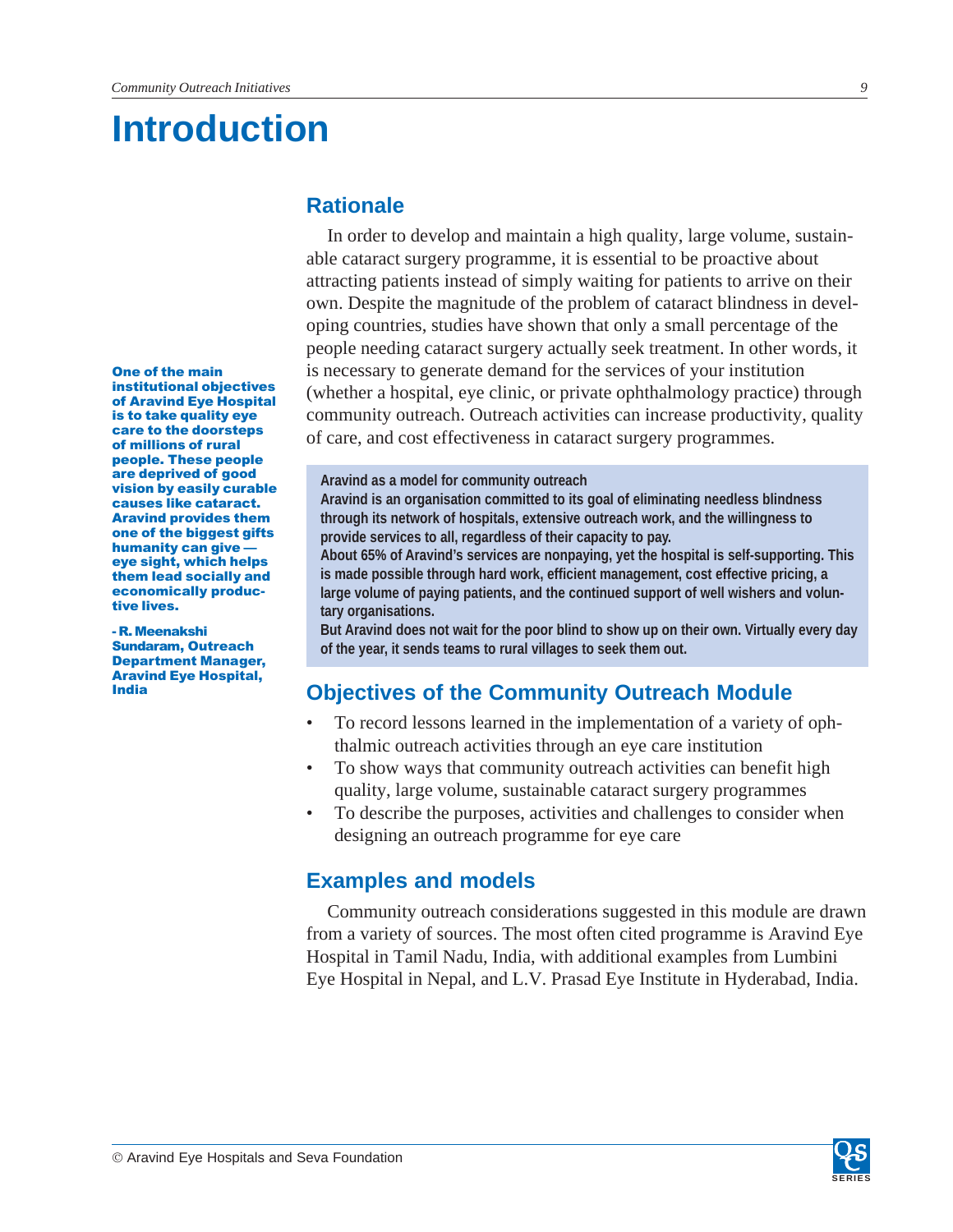# <span id="page-10-0"></span>**Purposes of Community Outreach**

The purposes of community outreach in eye care include:

- 1. Contributing to society (by reducing the amount of needless blindness)
- 2. Community involvement and health education
- 3. Social marketing and demand generation through public relations and publicity
- 4. Staff training and development

Community outreach activities serve several purposes at once, along a broad spectrum ranging from altruistic (filling a great need in the community) to self-serving (benefiting the eye care institution).

Altruistic Self-serving

Acknowledging this range is vital. Concentrating purely on altruistic outreach will ignore the needs of the institution's staff and management, leading perhaps to financial problems or employee burnout. Purely selfserving outreach will not consider the interests and needs of the community, leading to lack of goodwill and, eventually, to lack of patients.



### **The specific objectives of community outreach include:**

- To identify people with cataract and provide surgery
- To detect other eye problems and provide appropriate treatment or referral
- To develop and maintain a relationship with the local community and outlying villages
- To educate patients and communities about eye care
- To create awareness of the institution's facilities and services available
- To generate demand for the institution's facilities and services
- To provide an opportunity for medical staff to develop their interpersonal and leadership skills

### **1. Contributing to society**

The magnitude of the problem of blindness in the developing world is staggering. Most developing countries are now challenged with a huge backlog of blinded citizens. India has perhaps the largest blind and potentially blind population in the world. According to surveys of 1971-73 and

To see is the right of a human being and no one should remain blind for lack of simple delivery of eye care.

**Be just before you are** 

- Richard Brinsley

generous.

**Sheridan** 

#### - Government of India, **National Programme** for Control of Blindness

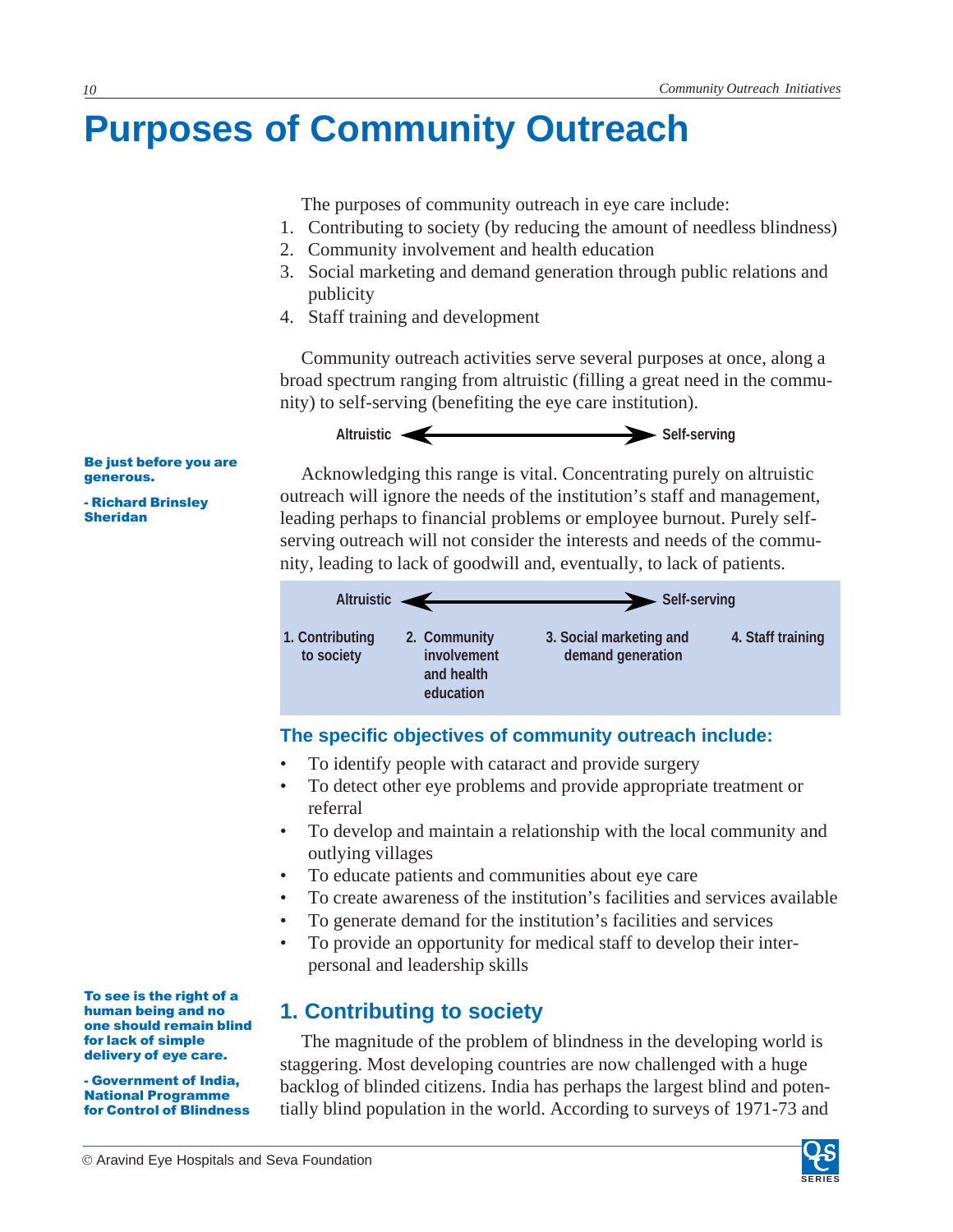<span id="page-11-0"></span>It is estimated that the average life of an aged blind person [in India] may be only two or three years after becoming blind. Such unfortunate people, who should be in the prime of their old age, fulfilling the tasks of village counsellors, advisors, organisers and the like, come to be gradually disregarded and cast on one side as useless burdens to the community.

- R. W. B. Holland, CBE, **FRCS** 

1986-88, the prevalence of blindness (visual acuity  $\langle 6/60 \rangle$ ) increased during that period from 1.4% to 1.49% of the population. About 80% of this blindness is due to cataract, which can be cured by a relatively simple surgical procedure.

In the rural areas of India where health care facilities are primitive or non-existent, blindness is more pronounced (1.62%) than in urban areas (1.03%). Because of their poverty and lack of awareness, these people remain needlessly blind. The social and financial hardships created by blindness gravely affect individuals and families, in particular, and the nation at large.

Outreach programmes for eye care should aim at reaching the unreached. Many health care institutions organise outreach activities to create awareness in the community, to educate the community on health, and to provide possible medical intervention. There is a need to extend health care facilities to rural masses in order to cover the vast majority of the population. In India, health care facilities are distributed in such a way that 80% of facilities are available in urban areas and 20% in rural areas, whereas the population distribution is vice versa: approximately 20% of the people are urban and 80% are rural. Reaching the underserved can be done effectively by organising outreach programmes in rural areas and following a base hospital approach. Once the quality of care reaches a high standard, the community will be more aware and open, making the task of the eye care providers much easier.

**The community outreach programme at Aravind performs an anchor role in tackling curable blindness in the community. Aravind teams work closely with the community leaders and service groups in setting up the eye camps. In 2000, Aravind conducted 1,548 diagnostic eye camps and 426,350 people were screened; of these, 93,519 underwent surgery.**

**- Aravind 2000 Annual Report**

### **2. Community involvement and health education**

Poverty, ignorance, superstition and socioeconomic factors play key roles in keeping poor blind people from accessing the eye care services of urban areas. In order to clear the backlog of cataract, eye hospitals situated in urban areas have to reach out to the rural masses. Active community involvement and health education contribute to the success of any outreach programme. The urban hospitals have to identify certain influential people in the rural villages and convince them of the need to extend eye care services. They must also explain the benefits the community will reap. It is the responsibility of the hospitals to ensure effective coordination and harmonious working relationships with these leaders in order to provide eye care services to their communities.

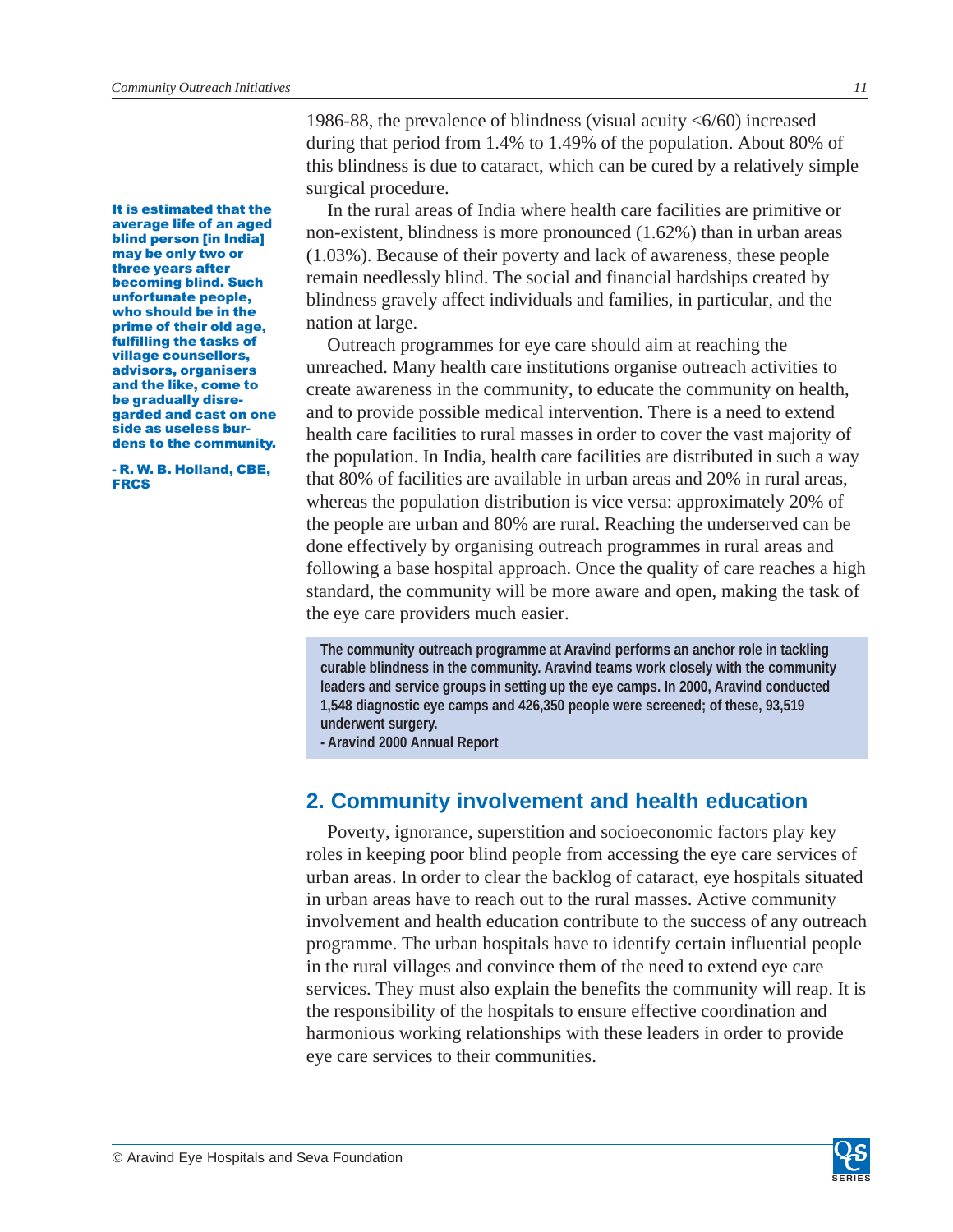<span id="page-12-0"></span>**Our model stresses community involvement at every step of patient care. We begin with coordination of our outreach programmes with local service groups. We use their volunteers to help bring patients — who might otherwise not come — to our screening eye camps. This involvement helps ensure that most patients return to the base hospital for any needed ophthalmic care. Finally, the satisfied patient returns to the community and markets ophthalmic education and the base hospital. - Dr. G. Natchiar, Joint Director, Aravind Eye Hospitals**

#### Health education is:

- A process of bringing about a social change, which in this instance relates to changing attitudes towards eye health and eye health behaviour patterns
- A process of generating awareness of and demand for health care services in the community by those who need health intervention but are not seeking it
- A process that enables families and communities to improve their health and, in this case, their eye sight by improving or increasing their knowledge, attitudes and skills. This is one of the fundamental principles of primary health care as spelled out by the World Health Organization.

**A good health education programme will respond to the following questions about cataract and about the provision of eye care services:**

- **What is cataract and how is it caused?**
- **Is it curable, and if yes, how?**
- **At what stage should it be operated on?**
- **At what time of the year should it be operated on?**
- **Where can I get the surgery and how much will it cost me?**
- **Are the services reliable and available, as promised?**
- **Do most people get good vision (as perceived by the community) following surgery?**
- **Are the services expensive?**
- **Is the surgery painful or frightening?**

**The above responses should lead to the design of an information, education and communication (IEC) campaign that addresses the current perceptions and creates better awareness.**

### **3. Social marketing and demand generation**

The use of the word "marketing" is still frowned upon by health providers, especially those in the voluntary sector and those involved in the delivery of eye care to the community. Yet good marketing is the cornerstone of effective distribution in business operations. It is useful to dispel some of the misconceptions about this process and get a better understanding of what it is all about.

### Social marketing is:

- an awareness campaign to promote eye care services and create a demand
- a process of understanding the barriers to access and designing an eye care delivery system that addresses these barriers, in order to "sell" eye care services

...An additional benefit of an eye camp is that it increases the awareness of eye diseases, their treatment, and their avoidance. It also enhances the concept of Aravind's caring attitude and efficiency. This sense of awareness not only promotes the eye camp per se, but it also promotes better general eye care.

- Dr. G. Natchiar

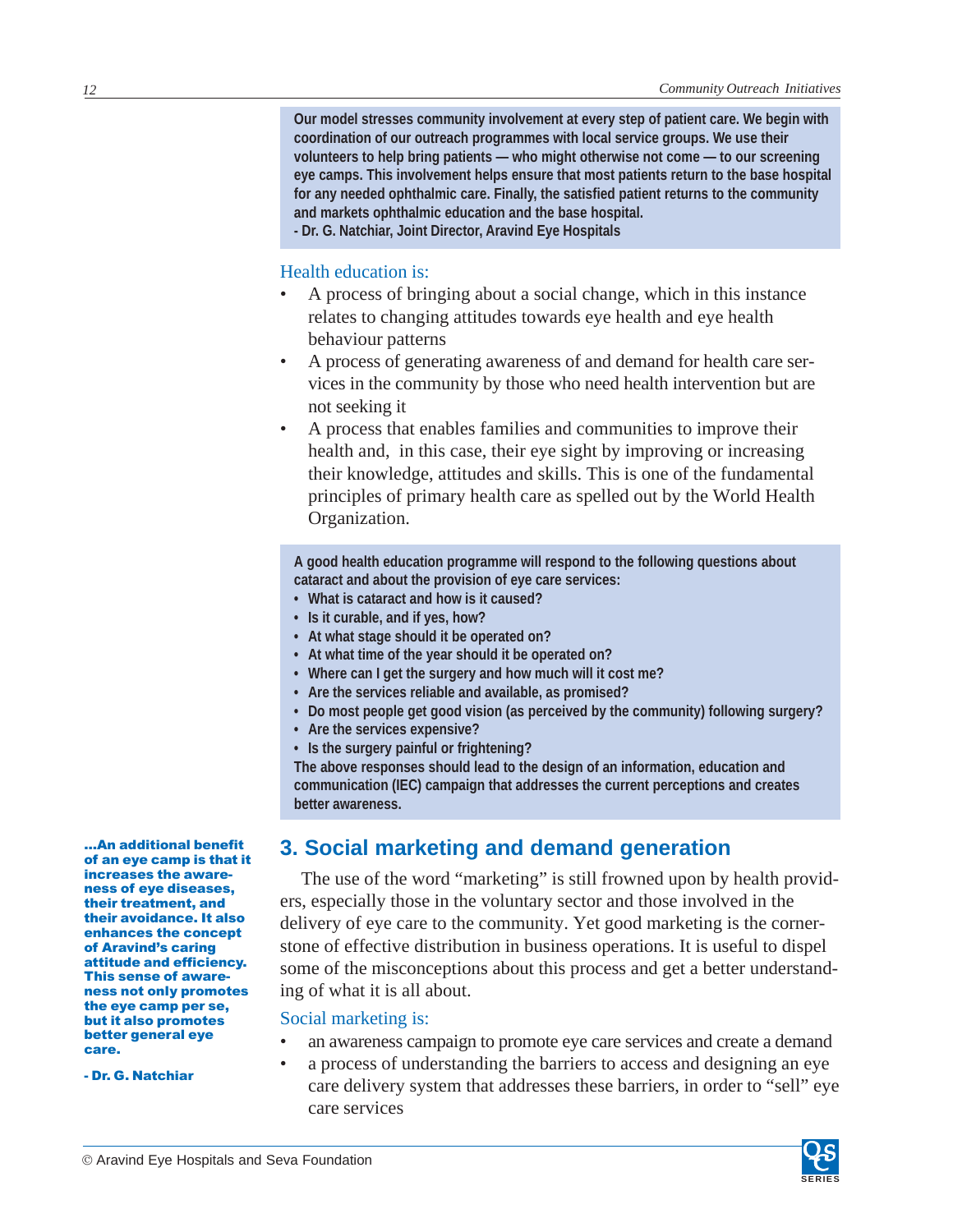• a process that helps in the design of the eye care services to make them easily accessible, affordable and acceptable

### Social marketing is not:

- competing for the same patient through unfair means
- attracting patients by discrediting other services
- health education, although it might use elements of health education, especially community participation, at times

Why is social marketing necessary? It is estimated that only about 5-7% of the total cataract blind in India get operated on in a given year. The statistics are probably similar in other developing countries. In some places, this is not entirely due to want of resources. In fact, a macro analysis of resource utilisation in India shows:

| National average surgeries per ophthalmologist per year $=$  |    | 350            |
|--------------------------------------------------------------|----|----------------|
| National average surgeries per hospital eye bed per year $=$ |    |                |
| Government of India suggested norms:                         |    |                |
| Surgeries per ophthalmologist per year                       |    | $= 150 - 1000$ |
| Surgeries per hospital eye bed per year                      |    | $35 - 50$      |
| Aravind surgeries per ophthalmologist per year               | −. | 1800           |
| Aravind surgeries per hospital eye bed per year              |    | 90             |
|                                                              |    |                |

One of the reasons has to do with accessibility of eye care services. The issues relating to accessibility start with the process of creating awareness, motivation, and finally delivery of eye care services with necessary followup. Similarly, in delivery of eye care services, while it is necessary to know about the clinical nature of eye diseases in the community, it is even more important to know about the barriers to access. Often, these barriers to access arise out of urban concentration of facilities, difficulties in travel logistics, lack of information, socioeconomic constraints, and health behaviour.

It appears that a significant portion of cataract blind are not even aware that their blinding condition is caused by cataract, and that it is surgically curable. This indicates the need for effective health education input. Among the remaining who are aware of cataract and its surgical intervention, a proportion are not willing to undergo surgery due to reasons such as fear, family's attitude, religious practice, etc. Even among those who are willing to undergo surgery, only a small percentage are actually operated on, while the rest are unable to have access for want of an escort, not knowing where to go, not having enough money, or thinking they must wait for the cataract to mature.

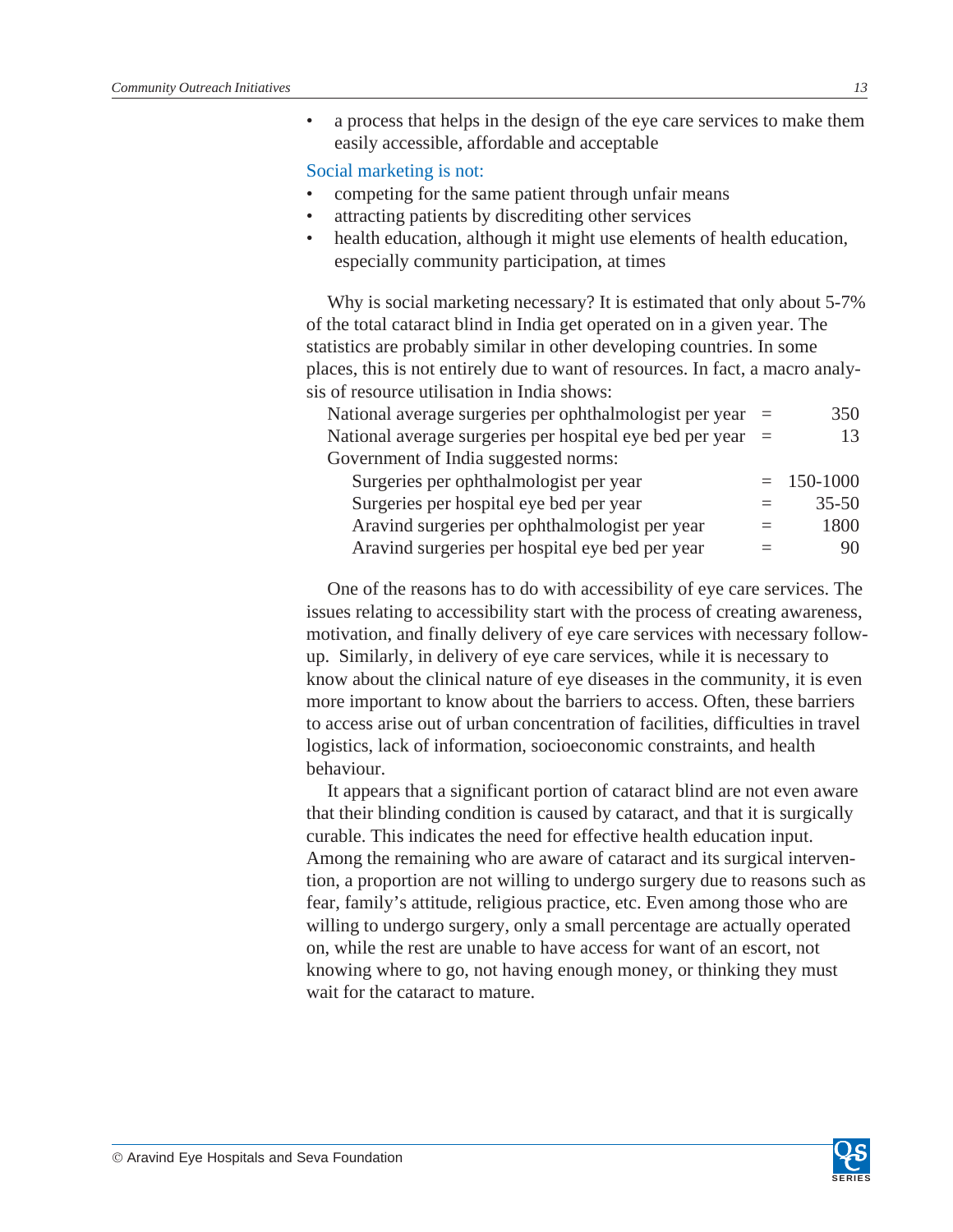**Reason for not undertaking and Bilateral Reason for not undertaking by Bilateral Reason for not undertaking cataract surgery Blind (n=466) % Blind (n=786) %** No one to bring me to surgery 25.1 25.1 25.1 20 **No need or desire for surgery 20.7 24.3** Unable to afford surgery **16.5** 13.0 **Afraid of surgery 16.5** 13.2 **No time to undergo surgery 13.7 17.9** 

**An operations research study to assess the magnitude of the barriers, done in 1986 on a sample of 19,260 households from a population of 5 million in Madurai and Ramnad districts of South India, showed the following:**

An effective awareness campaign making relevant information accessible to the right people hinges on a good understanding of the patient population in terms of health behaviour, literacy levels, economic status, barriers to access and logistics of information transmission. This understanding helps not only in the content, but also in the delivery of the message.

**Do not know where to go 5.2** 5.0 **Able to see adequately 3.4 12.0 Cataract not mature enough 1.7** 1.0

The most direct benefit of social marketing is the ability to reach more people who are blind and provide them with necessary services and restored vision. Apart from this, it also reduces the cost per cataract surgery, through increased resource utilisation, thereby making it more cost effective and affordable to whomever is paying for the services, whether government, donor or patient.

With this understanding of social marketing and its critical contribution to reducing blindness, it is useful to develop some steps and strategies for designing and implementing an effective social marketing system.

#### A Social marketing campaign

*a. Define priority eye conditions or programmes* (cataract, xerophthalmia, trachoma, school eye screening, etc.)

When dealing with limited resources, there is a need to decide on the priority, that is, to focus efforts on diseases that are more important to your district. Depending on the prevalence of various eye ailments and resources available, decide on the diseases that will be actively addressed. Do not come up with a long list. Be realistic in deciding on the priorities.

*b. Define priority populations* (rural, poor, children or elderly)

Having defined the priority diseases, the next step is to define the priority population groups. Sometimes this is influenced by the population afflicted by the disease (e.g., vitamin A deficiency occurs in children, cataract usually occurs in the elderly), and at other times by accessibility of services as provided now (e.g., rural populations have poor access to cataract surgery services and in some areas, women have less access than men.)

- Dr. G. Natchiar

An institution must be capable of marketing its surgical product, knowing the target population, and motivating the community. **Community awareness** and involvement are vital to the success of any programme dealing with large volumes of patients. **Aravind receives most** of its marketing [and does most of its demand generation] through screening eye camps. The population serviced through screening eye camps ranges between 17 and **20 million people. All** are within a 240-km radius of the hospital.

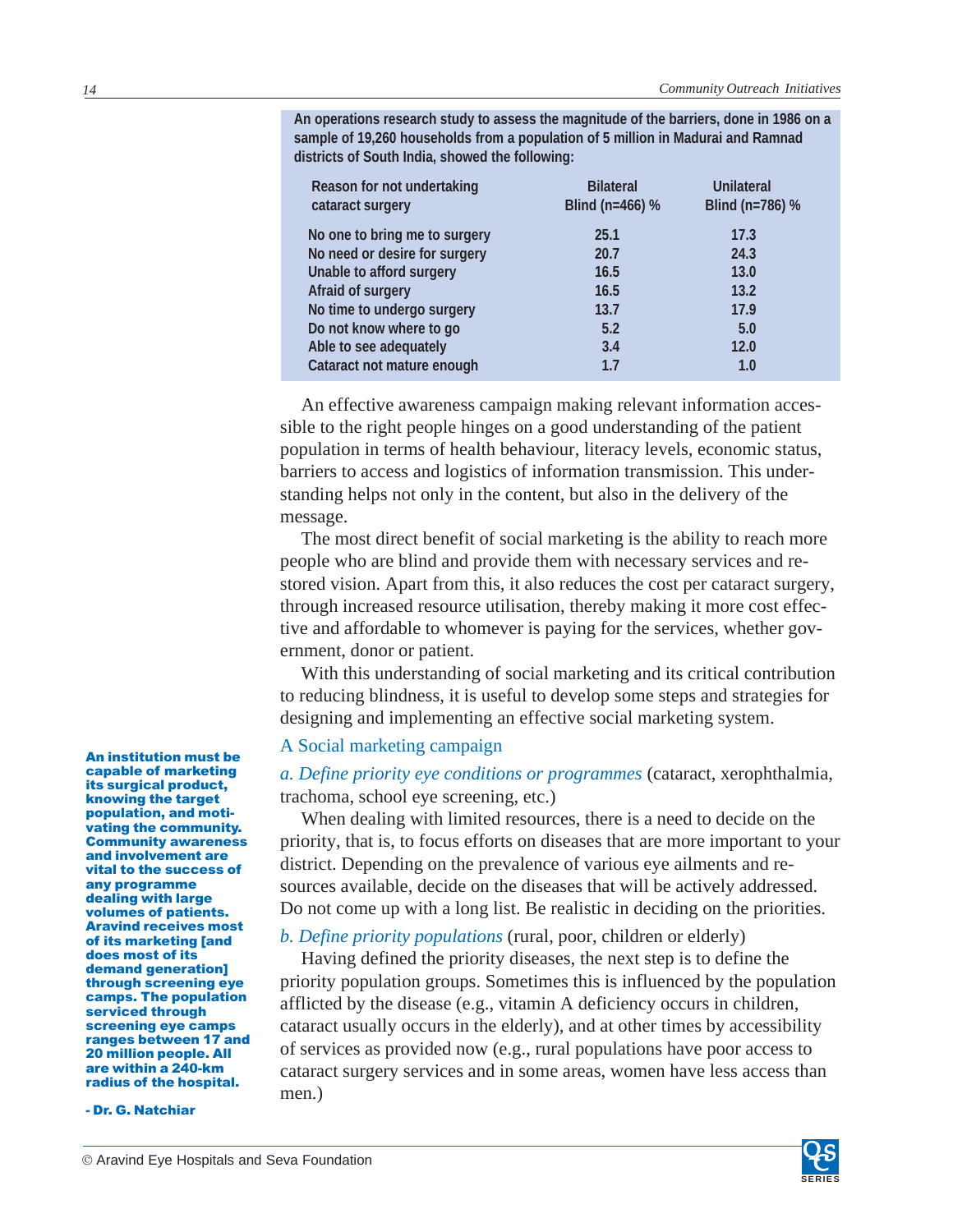### *c. Ensure community involvement*

A key to successful social marketing is active community involvement leading to community participation. This increases patient attendance, promotes credibility of the programme, and reduces the cost considerably since the community members volunteer their services and quite often provide "in-kind" support (donations other than financial, for example, time, furniture, supplies). Community involvement also ensures that a right balance is maintained between altruism and self-interest.

### *d. Design and implement case finding strategies that reflect the priorities and that take into account the barriers*

Strategies include:

- Case finding services at the community level through eye camps and village volunteers
- Partnership with the community for all outreach activities
- Active use of aphakics or pseudophakics (past patients who are "satisfied customers")
- Patient education through patient counsellors, posters and banners
- Free food and transportation to hospital and back for eye camp patients
- Free surgery and accommodation in hospital
- Keeping track and following up on "non-acceptors" of cataract surgery

### *e. Monitor patient satisfaction and visual outcomes* Strategies include:

- Monitoring accessibility and distribution of eye care services
- Periodically checking visual outcome and sight restoration rates
- Periodically reviewing quality and clinical procedures
- Assessing patient satisfaction

These strategies will help in providing a large volume of services in an economical way. Strategies that pay attention to the access problems of potential patients can result in effective demand generation. When this is matched by cost effective service delivery systems, one can hope to make a major impact on the prevalence of needless blindness.

Although it may seem evident, a large volume cataract surgery programme is impossible without lots of patients. Developing lots of different ways to motivate and enable patients to come for treatment is called "demand generation." Public relations strategies for demand generation can include:

- Word-of-mouth "propaganda" and advocacy by satisfied patients
- Creating goodwill in the community by offering health education, and by recognising the contributions of community members
- Reputation building by providing high quality service, and by ensuring media coverage of achievements and special events
- Information, education and communication (IEC) campaigns to spread the word about the eye care facilities and services offered by the eye hospital
- Outreach activities (see Community Outreach Activities below) that deal with the known barriers of the target population

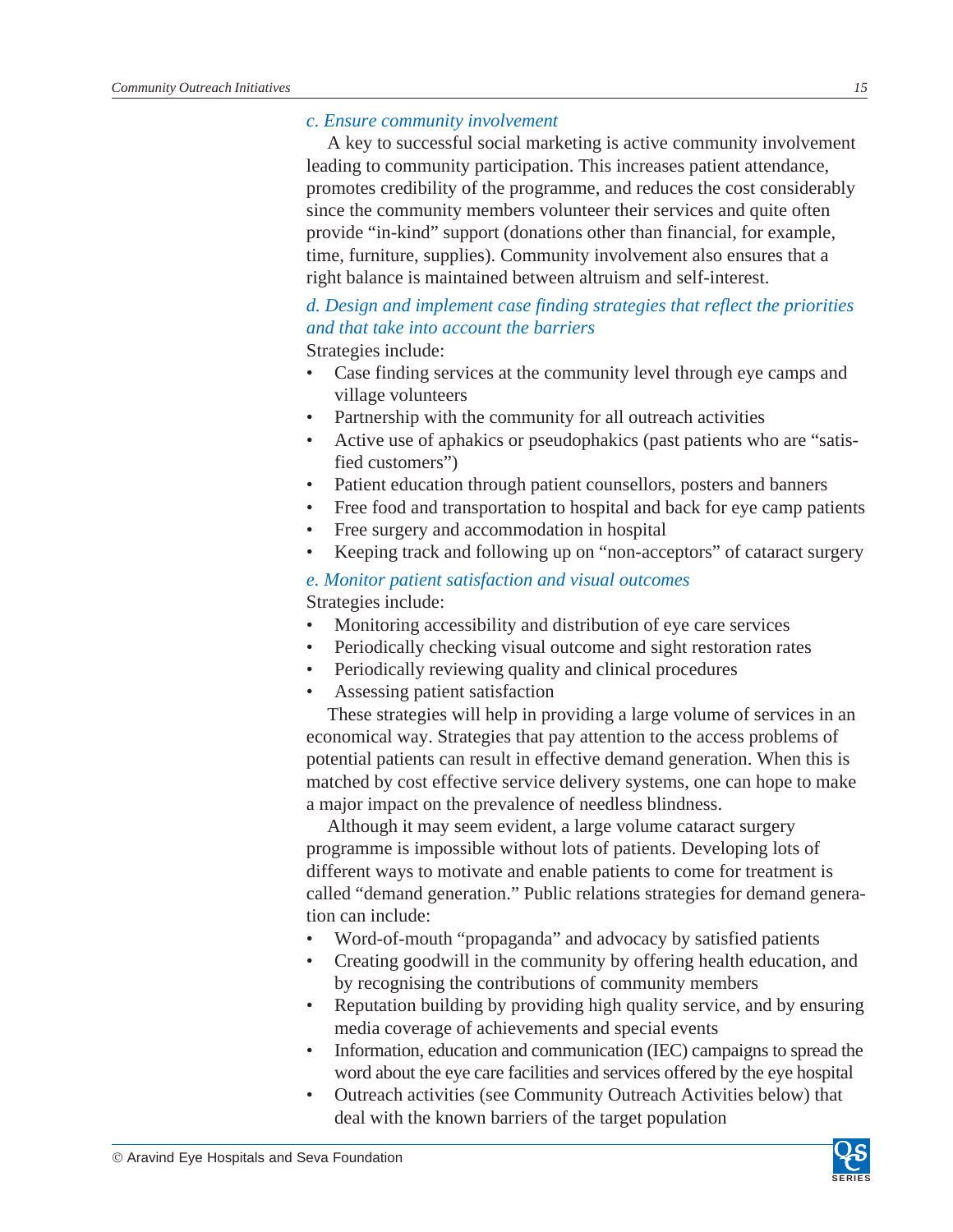**One of the major challenges facing health care providers in general, and eye care providers in particular, is the inequity in the provision and utilisation of care. This is often the result of mal-distribution of the infrastructure necessary for the provision of care. However, it is well recognised that universal coverage in itself will not guarantee access to and uptake of care. Even when eye care services are available and affordable, utilisation and quality vary across population groups based on socioeconomic status, literacy, and other culturally based factors. The analysis of the reasons for poor uptake, and the enumeration of the measures necessary to be taken to enhance the utilisation of services, are of critical importance if increased coverage is to be equated with enhanced utilisation.**

**- Dr. Pararajasegaram, Past President, International Agency for the Prevention of Blindness**

#### **Barriers to consider**

#### **Barriers to access - Distribution of service facilities and logistics**

Most of India's population lives in rural areas, while the eye care facilities are predominantly concentrated in the urban areas. It is usually the young who migrate to earn a living, leaving the elderly in the village. Hence it is not uncommon to see villages with a higher proportion of elderly than young, resulting in a higher prevalence of blindness in the rural areas. This same population shift is occurring in many developing nations. A higher concentration of blind in the rural areas further compounds the problem of maldistribution of services.

This presents problems in logistics with economic implications. Poor road infrastructure and public transport facilities make travel difficult even for sighted persons, so for the blind this presents a major problem. This is especially true in the mountainous areas of some countries where several days of trekking is involved in reaching the nearest road.

#### **Barriers to access - Information**

One study in South India showed that in the control population, awareness about cataract and surgical intervention was less than 8%. While awareness is increasing with the advent of cable and satellite television as well as national programmes to control blindness throughout the developing world, there is likely to be a significant portion of the population still unaware of the nature of cataract and its treatment. This will need to be addressed in a very effective way through mass communication and effective intervention strategies.

Among those who know about the condition there are misconceptions that they have to wait until the cataract is "ripe" or refrain from surgery in the summer or monsoon seasons. Some of them don't know where to go for cataract services or how much it will cost them. These misconceptions and lack of required information lead to delay in accessing surgery or, often, not getting any intervention at all.

#### **Barriers to access - Socioeconomic**

Although providers often might offer their eye care services free or at a nominal charge, the patient sometimes has to incur substantial expenses to

**Poor communication** between providers and users may also lead to misperceptions about treatment. Time constraints restrict opportunities for discussion with patients concerning their diagnosis, treatment recommendations, and expected treatment outcomes. Surgical or medical procedures may be inadequately explained. Anxiety and apprehensions about treatment may lead to treatment refusal, or unrealistic expectations about treatment outcomes, which in turn result in patient dissatisfaction.

- Barriers to Using Eye **Services and Recom**mendations to Improve **Service Uptake** 

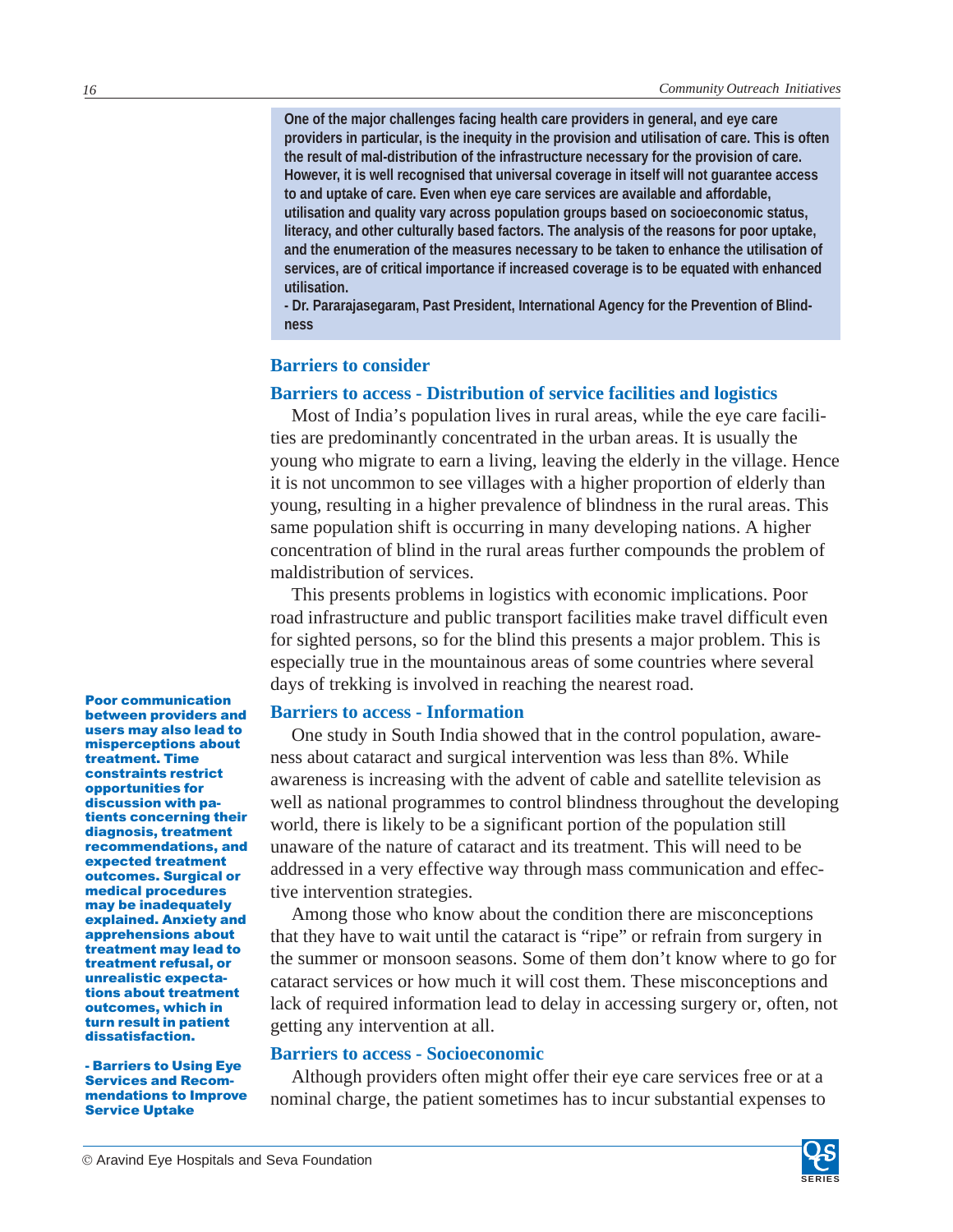access the free eye care. There is the patient's cost for travel to the hospital. Quite often the patient requires someone to accompany them because of their visual handicap, and for this attender, in addition to travel costs, there is the issue of lost wages for the time away from work. In many situations, food is an additional expense. The patient will have to pay for some of the medications, and perhaps the IOL or eyeglasses. The sum total of these costs can be massive for the people in this socioeconomic sector, often inhibiting the number of patients who can come for cataract surgery.

**In the formative years of Aravind, patients attending the screening camps were examined and those needing surgery were appropriately advised. Even though surgery was free, the patients had to come to Aravind at their own expense. The response rate was less than 15%. Concerned by the low turnout, a research team from Aravind conducted in-depth home interviews with a randomly selected group of 65 patients for whom surgery had been recommended but who had not responded for over six months. The study revealed the following constraints:**

| Still have vision, however diminished | 26% |
|---------------------------------------|-----|
| Cannot afford food and transportation | 25  |
| <b>Cannot leave family</b>            | 13  |
| Fear of surgery                       | 11  |
| No one to accompany                   | 10  |
| <b>Family opposition</b>              | 5   |
| <b>Other reasons</b>                  | 10  |

**As a consequence, Aravind made a request and the camp sponsors readily agreed to bear the costs of food and transportation.... In order to reduce the fear of surgery, as well as to encourage a support group, patients were transported to Aravind as a group by buses. - Professor V. Kasturi Rangan, Harvard Business School**

### **Barriers to acceptance - Health behaviour**

Traditional practices, beliefs, fatalistic attitudes towards blindness, fear of treatment, lack of faith in the intervention, and fear about the surgical procedures influence the behaviour of patients, leading to low acceptance levels. Health education, individual counselling, and using operated patients as motivators can help overcome this problem. One of the studies in India, showed that the aphakics had the greatest motivational impact, influencing over 33% of the cataract blind to accept surgery.

**A recent study report entitled Barriers to Using Eye Services and Recommendations to Improve Service Uptake: Research Findings and International Workshop Recommendations\* lists the following several specific recommendations for generating greater demand for cataract surgery services, in several different categories of barriers.**

**\*This study was conducted by the London School of Hygiene and Tropical Medicine (Dr. Astrid Fletcher, Ms. Martine Donoghue) in collaboration with Aravind Eye Hospital (Dr. G. Venkataswamy, Mr. R.D. Thulasiraj, Dr. C.A.K. Shanmugham) and the NGO SPEECH (Mr. John Devavaram). The study objectives were to explore the levels of eye camp attendance and factors associated with non-attendance in randomly selected villages in rural Tamil Nadu. For more information, contact London School of Hygiene and Tropical Medicine, Department of Epidemiology and Population Sciences Keppel Street, London, WCIE 7HT, United Kingdom**

As can be expected, financial barriers loom large in communities and families are often forced to make financial choices based on survival — food, clothing, shelter rather than health needs. However [there are also] many nonfinancial barriers [personal and sociocultural deterrents] that play a critical role in people accessing and utilising care. Studies...need to be carried out in different geographical areas, given the often culturespecific basis of sociocultural barriers.

- Dr. Pararajasegaram, **IAPB** 

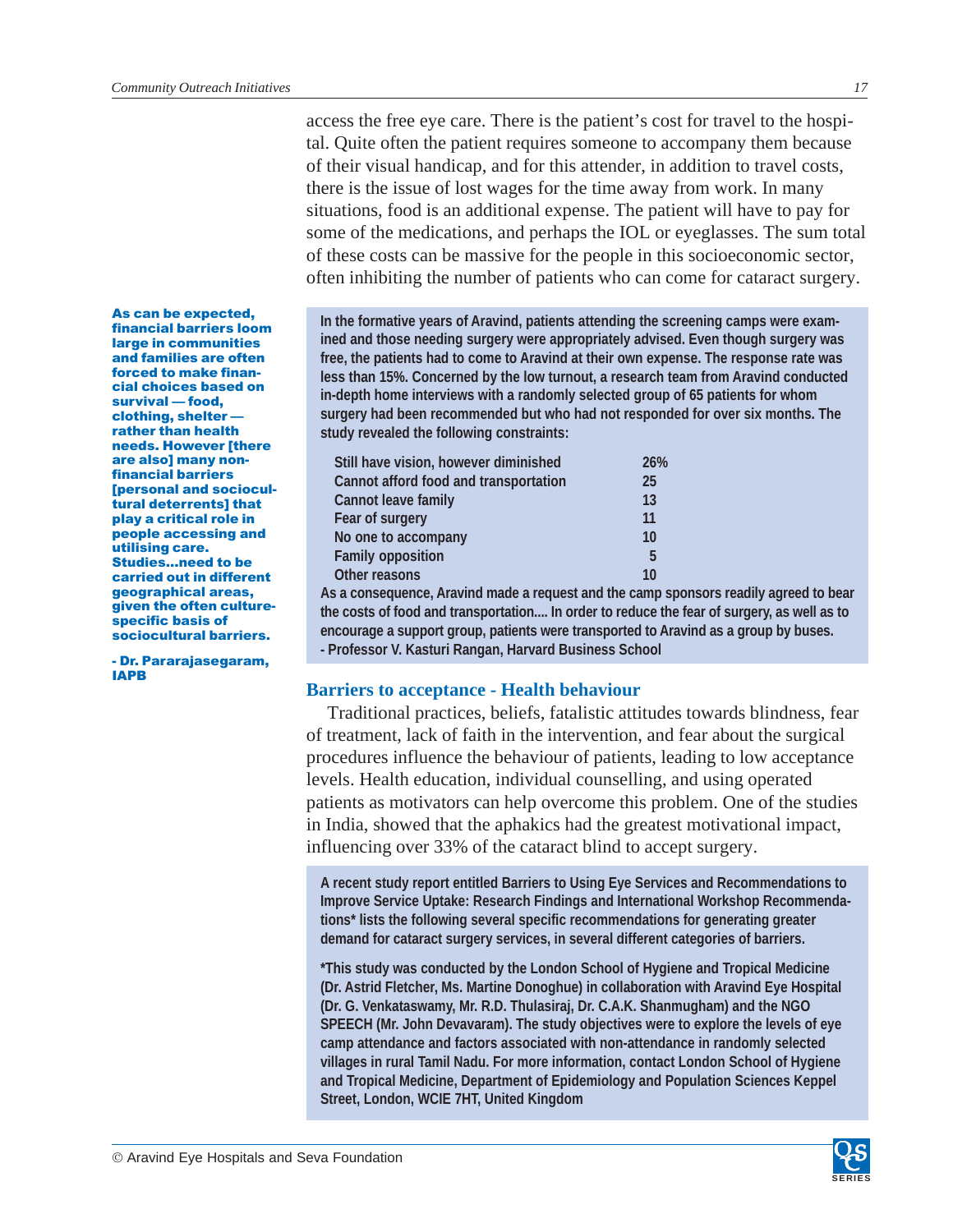**"All people told me that** if I go to the hospital then they'll peel off the eves."

"I am afraid they'll spoil my eyes. So I did not go. According to my son's horoscope I will die if I go to the hospital."

"I have this eye problem. I find it very difficult. What to do? God has desired me to be this way."

"All of those who undergo the operation are not cured — some are cured and some even lose the sight they had."

### **Recommendations for dealing with barriers**

### **Negative attitudes to treatment**

Negative attitudes about the treatment of eye problems, which are held by the community, potential users and their families, act as barriers to the utilisation and uptake of eye care services. These attitudes include:

- Fear, especially of damage to the eyes
- Fear of death as a result of surgery
- Perceptions that treatment is not necessary
- Fatalistic attitudes such as blindness is due to God's will.

### Recommendations

- Heightening awareness amongst eye care providers, including donors and sponsors, about the impact of negative attitudes upon service utilisation.
- Respecting user views, and including user perspectives as a feature of programme evaluation.
- Seeking to involve and integrate community leaders, local organisations and traditional healers (where applicable) in the promotion of eye care.
- Ensuring that community health workers and personnel at the primary health care level are well informed and motivated to participate in the promotion of cataract surgery and other eye services.
- Identifying and implementing appropriate counselling strategies, to ensure that patients are involved in decision making and fully informed of treatment procedures and outcomes.

### **Poor quality visual outcomes**

Every operated patient is a testimony to the merits or pitfalls of a sight restoration programme. Traditionally, success has been measured in terms of output rather than outcome. From the patient's point of view, successful surgery is one without postoperative complications and resulting in a good quality visual outcome. This could positively influence the decision to go for a second eye operation (if required). Such satisfied patients may also act as motivators within their families, as well as within their communities.

### Recommendations

- Giving quality of eye care services the highest priority. Urgent attention is required to investigate and determine the extent and reasons for poor postoperative cataract outcomes.
- Developing and maintaining systems for quality control purposes. These systems need to be able to monitor and evaluate screening, surgical process, outcome and follow-up.
- Using trained personnel, to conduct screening and preoperative activities in accordance with good clinical practice guidelines. The identification of pre-existing ocular pathology that might affect outcomes needs to be recorded.

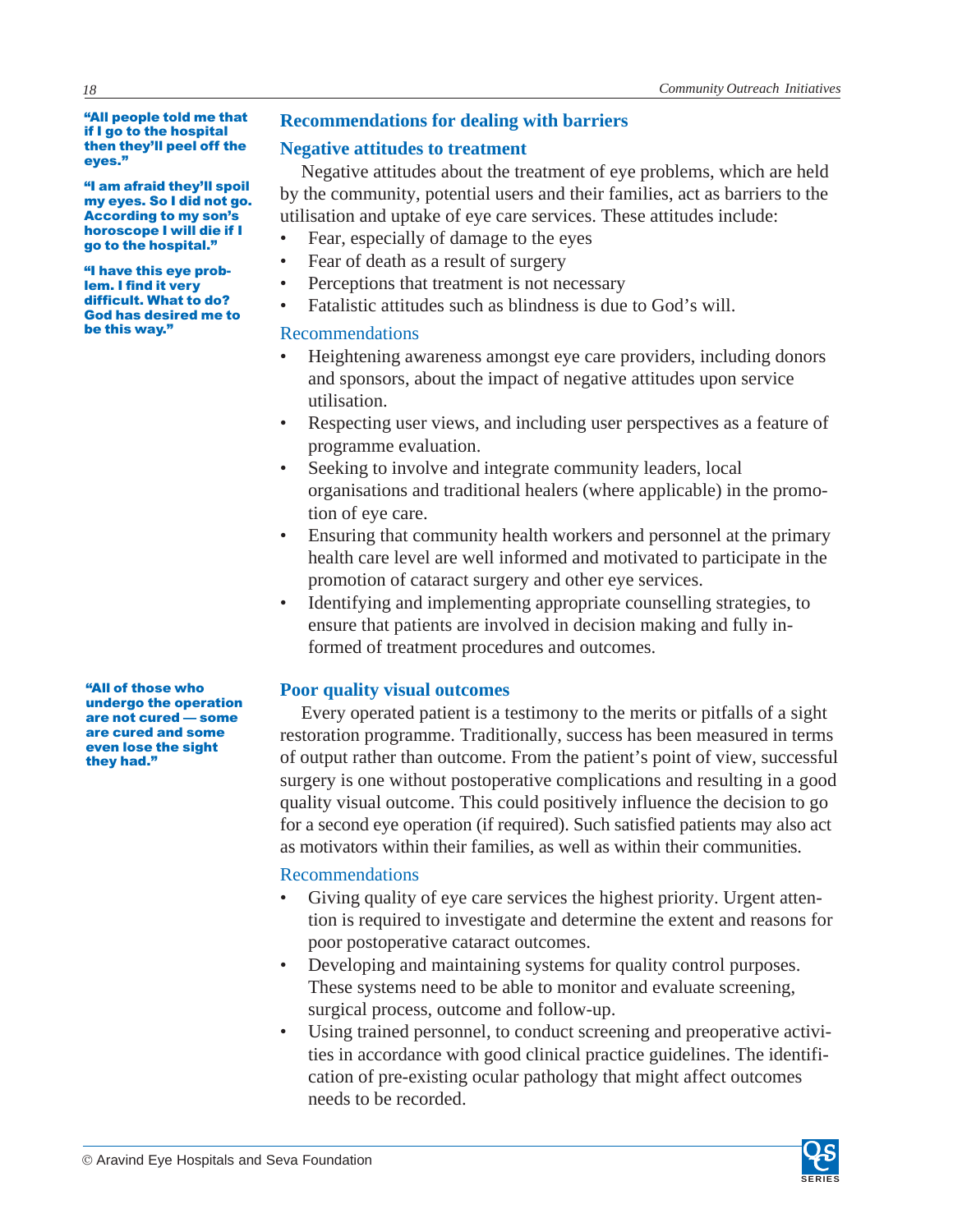**Fear of surgery is a** major barrier to utilisation of services. **Poor visual outcomes** following the use of eye care services or surgery may be a contributing factor, and could have a negative impact upon the uptake of eye care services. In some settings, aphakic/ pseudo-aphakic patients have been trained to promote eye care in their local community, and to motivate people to seek treatment. The success of such strategies may be outweighed by the negative impact of people in the community with poor post surgery outcomes.

- Barriers to Using Eye **Services and Recom**mendations to Improve **Service Uptake** 

"If I do the operation and don't go for work, all of us will starve."

"I don't have enough money to even run the family....If we have to spend Rs.500 to go to hospital, our family will be drowned in debt."

"How can I go to the hospital? I don't have money. I cannot go. It is God's wish."

"Only two cows can draw a cart. If one of the cows gets hurt. how will the other draw the cart singlehandedly? It is the same way with us if she or I have a problem."

"I don't have money. There is nobody to help also. So I cannot take treatment for her."

• Encouraging ophthalmic practitioners (including professionals and paramedical personnel) to take a positive attitude to audit and record keeping.

#### **Costs relating to utilisation and uptake of eye services**

Both direct and indirect costs influence the "cost perception" of eye care, as well as the decision to seek and take up services. Direct eye care costs include fee-for-service, and costs for transportation, accommodation and food for both patients and their attenders. Indirect costs include lost wages (of the patient and the attender), costs of covering work absence including domestic and family duties, and the less tangible costs such as pain, disruption of daily routine and uncertainties.

#### Recommendations

- That providers attempt to reduce direct and indirect costs through better utilisation of manpower and resources, and refinement of policies and procedures.
- That providers be given greater flexibility in resource management, in particular with regards to the allocation and redistribution of resources, and the introduction of more efficient cost management measures.
- Because some communities may have misperceptions about the direct and indirect costs of eye services, that providers conduct appropriate IEC (Information, Education and Communication) activities, and become aware of community views about what constitutes affordable eye care.
- That providers lower indirect costs by
	- Reducing the number of patient visits for receiving services (i.e. initial consultation, treatment/surgery and follow-up),
	- Shortening the length of hospital stay, and
	- Locating selected services within an accessible distance of their catchment population.
	- It is critically important that such reductions not result in deterioration in the quality of service and delivery.

### **Community view of elderly people**

Demographic trends indicate that the planet's population is aging. The proportion of the population 60 years of age and older is growing rapidly. Within the developing world, the proportion of people aged 60 plus will rise from 7% in 1990 to 13% by 2030. Within the elderly age group, there will also be increases in the proportion of those aged 80 years plus.... This demographic forecast is important because of its implications for prevention of blindness programmes. The prevalence of blindness and low vision due to cataract, glaucoma, macular degeneration and presbyopia is more common in elderly people. It has been estimated that 22 million blind people are aged over 60 years, with the overwhelming majority of these (20 million) in developing countries. The forecast for 2020 is that there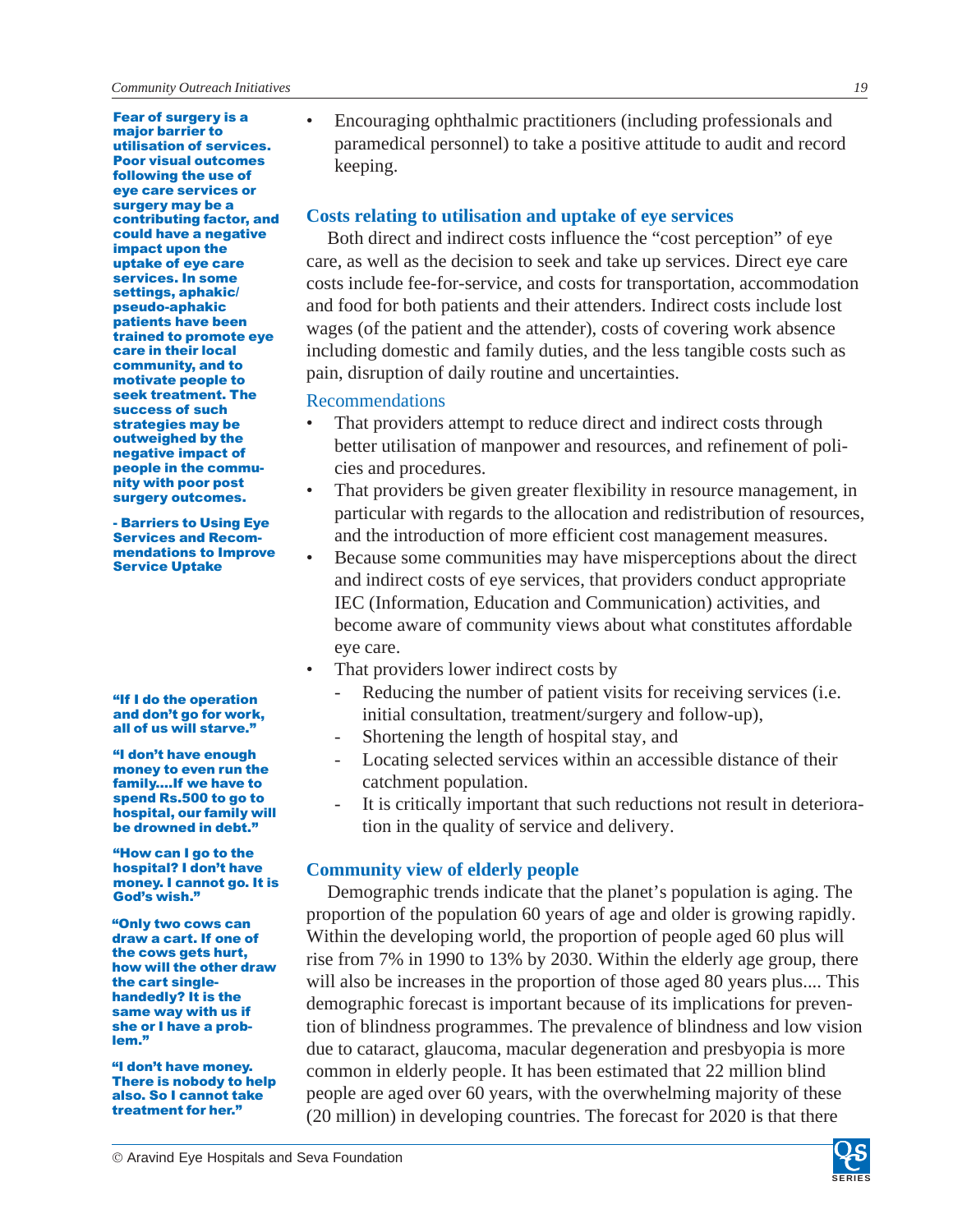will be 54 million blind people aged over 60 years in the world, of whom 50 million will be in developing countries.

Negative perceptions of old age held by both elderly people and their family members adversely affect uptake of eye care services.

### Recommendations

- Take radical action to create awareness, develop policies, and establish integrated programmes to ensure that the needs of elderly people are met. Currently there is inadequate information to fully assess whether the eye care needs of elderly people, especially women, are being met.
- Provide integrated services, including eye care for elderly people. Commitment from all governments to develop these services is important, and should be viewed as an essential component of national development.
- Address perspectives and needs of different groups in order to improve the uptake of eye care services and other programmes. These groups are: professional groups (governments, donors and service providers); the lay group (which includes the family and neighbourhood); and aged people themselves.
- Give greater recognition to the positive aspects of old age. The resource this age group represents is not sufficiently mobilised. Elderly people are able to make a continuing contribution to society given their immense work and life experiences.

### **An approach to effective promotion and marketing**

#### **The AIEM model**

**In order to be effective in your efforts to promote your outreach programme, you need to be able to:**

**Analyse the major obstacles and barriers faced in your work.**

**Identify the source of these barriers, what the elements of the issues at stake are, who the players in the issues are, where they are. Whom do you need to address, and what do you need to know in order to do that? Know your purpose.**

**Implement a message to address those issues. Use the appropriate means to convey the right message, at the right time and in the right place.**

**Involve people in the issues. One of the best ways to create buy-in and support for your programme is to include all stakeholders, when and wherever possible:**

- **Know your audience, their issues, needs and interests (interests define concerns, hopes, expectations, assumptions, priorities, beliefs, fears and values).**
- **Address those needs when and where possible so that everyone wins.**
- **Tell them what the benefits are for them.**

**Evaluate, where and whenever possible, gather and evaluate the information that will lend your case credibility. If you know how things were going before your organisation implemented this programme, it will lend your efforts tremendous credibility if you can demonstrate quantitative as well as qualitative results.**



"I will just die with my present eyesight, it will be enough. The people at home don't care about me..."

"He has become very old and so I thought that it would be of no use if I take him for treatment…he has become a burden at this old age. We think it would be better if he dies soon."

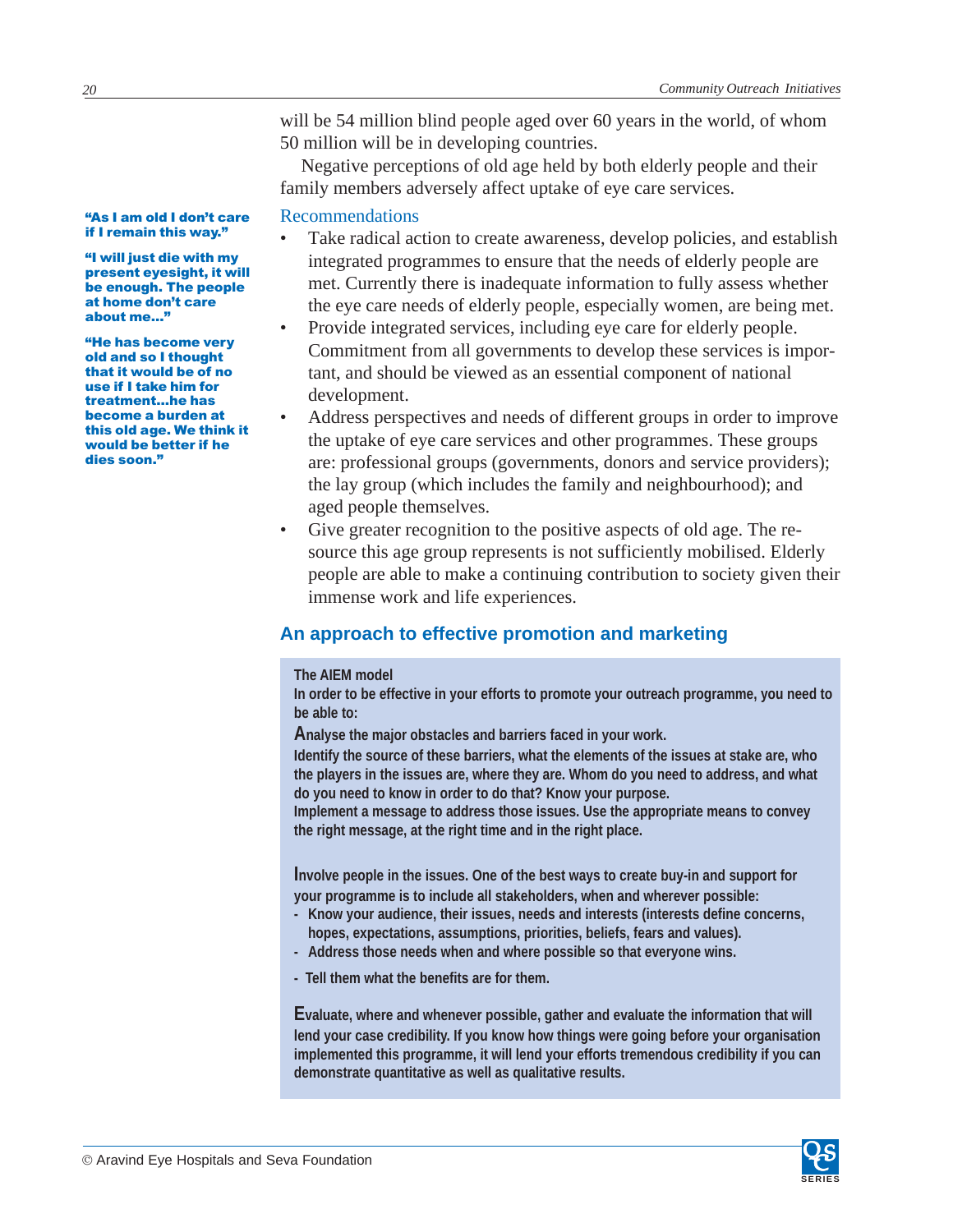<span id="page-21-0"></span>**Monitor your programme on an ongoing basis; things change. This means ongoing follow-up so that people and information don't fall through the cracks.**

- **Fine tune, adjust and adapt your programme and your efforts as you go.**
- **Enlist the input of those whose support you need.**
- **Remember, the more people know about the difference your programme is making, the more difference it makes.**

**(Adapted from NIDMAR's Disability Management Coordinator Training Programme, Canada, 1997)**

### **4. Staff training**

Community outreach activities benefit the eye care institution by providing training opportunities for staff. It is important for eye doctors to become aware of community ophthalmology, health education and social marketing for patients. Those who want to increase the volume of their practice and improve the quality of their clinical skills must be able to work in the community, contacting the people who need their services and convincing them to undergo cataract surgery. Eye surgeons can learn about social marketing techniques by working at screening eye camps, operating on the patients they have brought from their camps, and seeing those patients through to discharge. Involvement in community work and outreach activities can teach eye doctors several important aspects of eye care.

#### **Clinical skills**

As a training ground for clinical staff, eye camps offer a large number and variety of eye diseases that might not be seen in hospital settings. At times, senior ophthalmologists point out and discuss different cases with junior doctors and fellows helping at the camps. At other times, because they are seeing a variety of serious cases where senior doctors are not available, junior doctors are forced to put all their knowledge to use. This builds their experience, confidence, and diagnostic problem-solving skills. Furthermore, ophthalmology students can develop the capacity to screen large numbers of patients — around 200 patients during an average camp, i.e., from 8:00 am to 2:00 pm.

#### **Interpersonal communication skills**

Whether in private practice or on staff in a medical clinic or eye hospital, doctors must learn to develop effective interpersonal communication skills. Some villagers and rural people feel intimidated by doctors, and many have never been to a hospital. When working in eye camps, as representatives of their profession and their position, doctors must put "customer satisfaction" first, no matter what the patient's background is. The local sponsor contributes time, money and energy into publicity efforts, selecting a camp site (preferably school building), and making arrangements for accommodation and hospitality. Medical staff posted at the camp should try to get to know the sponsor and to cultivate a friendly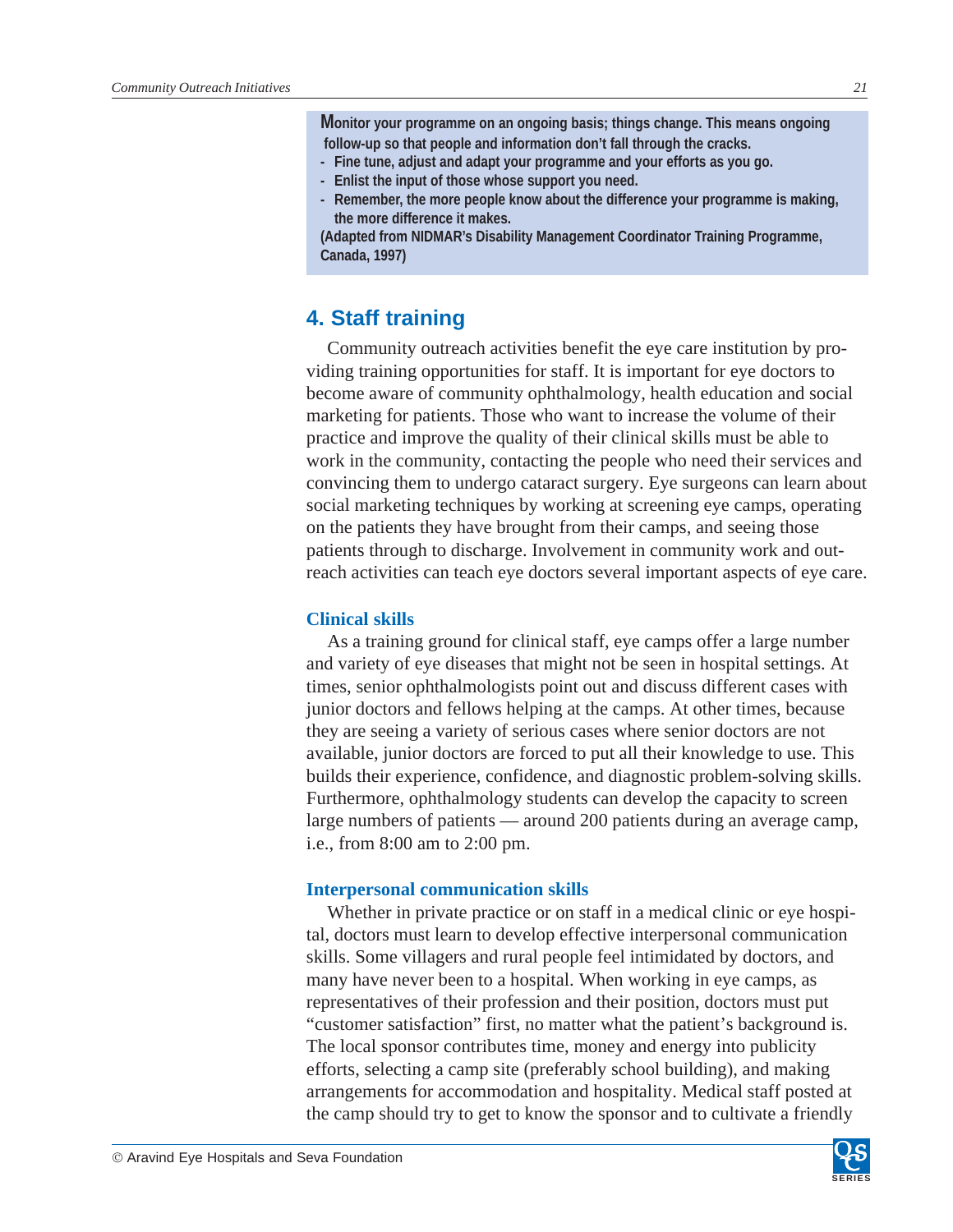relationship with him or her. This will serve to enhance the relationship between the sponsor, the community and the practice, clinic or hospital.

#### **Recommended interpersonal communication skills include:**

- **being aware of and mitigating potential barriers to communicate**
	- **personal (fear, lack of self-confidence)**
	- **social (level of education)**
	- **cultural (language spoken)**
	- **physical (pain, hearing impairment)**
- **empathy**
	- **putting oneself in the patient's situation**
	- **trying to understand his or her feelings and point of view**
- **active listening techniques**
	- **concentrating, giving full attention**
	- **clarifying what was said**
	- **paraphrasing what one understood to ensure the message was received**
	- **summarising/restating the main points**
	- **seeking further information**
	- **acknowledging and responding to what was said**
- **gearing language to the listener**
	- **speaking simply and clearly, not too technically**
	- **speaking respectfully, not in a condescending way**

**- respecting learning styles when asking patients to remember something (for example, repeating instructions, demonstrating, using illustrations)**

#### **Leadership skills**

Eye camps can help doctors develop their leadership and management skills. The senior doctor at each eye camp as the team leader must create a sense of teamwork and team spirit amongst the staff and volunteers in order to screen a large number of patients in a smooth and efficient way. From camp sponsors and organisers, the doctors can learn strategies for patient generation as well as leadership and management aspects of large volume surgery. This gives them the confidence to open their own clinics, run their own camps, and do their own marketing for their eye care services.

**An Aravind IOL Alumni from the R. P. Centre in Delhi had stated that their main problem was getting adequate patients to attend their private practices or institutions. As a remedy, they recently started training their postgraduates in community medicine, and posting them in eye camps.**

**At Aravind Eye Hospital, the system is designed to include all medical officers, postgraduates, fellows, and IOL fellows as trainees or observers in community outreach by posting them to camps and including them in camp organisation.**

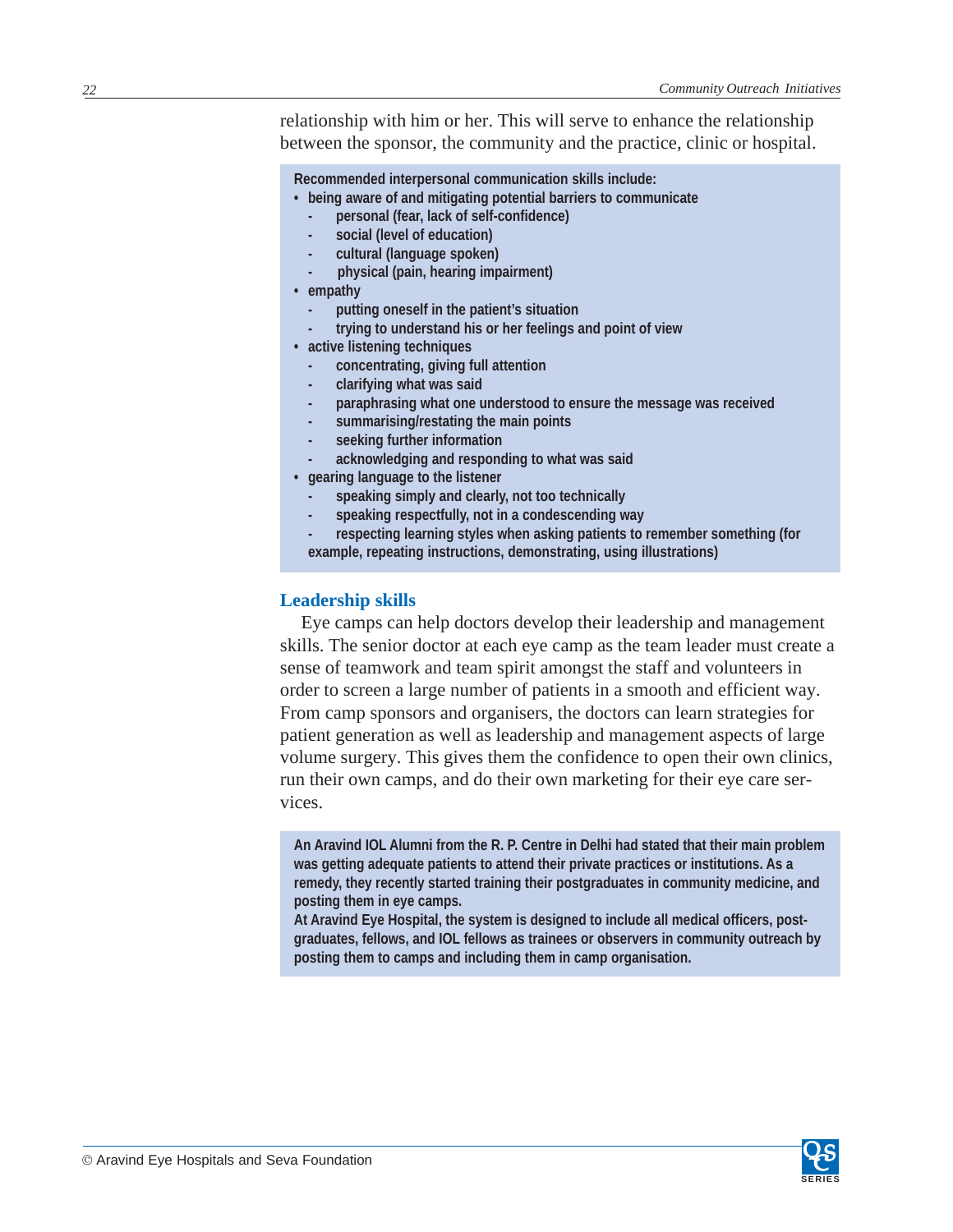# <span id="page-23-0"></span>**Community Outreach Activities**

**Lumbini Rana-Ambika Eye Hospital's outreach programme**

- **Surgical eye camps**
- **Screening camps**
- **House to house visit programme**
- **School screening programme**
- **Health post staff training**
- **Xerophthalmia/vitamin A surveillance programme**

**"All of our outreach services aim to locate as many blindness cases as possible throughout the western region of Nepal. The estimated rate of clinical malnutrition is up to 15%, especially in the population of children below 5 years. So eye health education is a big part of our outreach programme.**

**Within each of Lumbini zone's six districts, our hospital has set up a primary eye care centre. In each, facilities and qualified ophthalmic assistants or OA supervisors allow diagnosis, primary eye treatment and minor surgery. Difficult cases and major surgeries are referred to the base hospital, which is also responsible for providing medications, supplies, and continuing education for centre staff. The main objective of these eye care centres is to educate the rural communities to encourage better nourishment and healthier living conditions.**

**We offer both screening eye camps and surgical eye camps in order to provide eye care services within the rural and remote hillside areas of our zone. Seven times a year our hospital organises five to seven days for surgical eye camps within different mountain districts throughout our zone. DST (diagnostic, screening and treatment) camps provide primary diagnosis and treatment, screening and health awareness of possible causes of blindness (provided to those who, due to lack of education, cultural barriers and economic difficulties, do not step forward to receive treatment).**

**House to house visits by eye care field workers in each of the six districts allow eye examinations, health education and nutritional information (including free vitamin A capsules) for those who lack awareness of our eye care facilities. Special attention is paid to children under 15 years of age. These field workers refer all patients with low vision to the hospital. In 1997/1998, this programme helped us examine approximately 210,000 children in over 72,000 home visits, and 3,358 children received appropriate treatment.**

**Our eye care field workers also visit local schools to detect preventable cases of childhood blindness, especially from vitamin A deficiency xerophthalmia. This cooperation with schools has made a significant impact on our outreach programmes. Our hospital provides primary eye care training to the health post/sub health post staff, so that communities can receive primary eye care service and first aid treatment from trained health post staff.**

**Primary eye care centres, DST camps and surgery camps, house to house visits, school screening programmes, and training for health post staff have enabled our hospital staff to capture large numbers of preventable or curable blindness cases."**

#### **L. V. Prasad Eye Institute's outreach programme**

**The outreach programme of L.V. Prasad Eye Institute covers both rural and urban segments of the community. This programme endeavours to create permanent facilities in these remote rural areas, extending preventive, curative and rehabilitative services and also promoting the concept of eye donation.**

**These facilities are set up by associating with local industry, philanthropists or voluntary organisations. Each such eye centre is designed to see 20,000 outpatients and perform**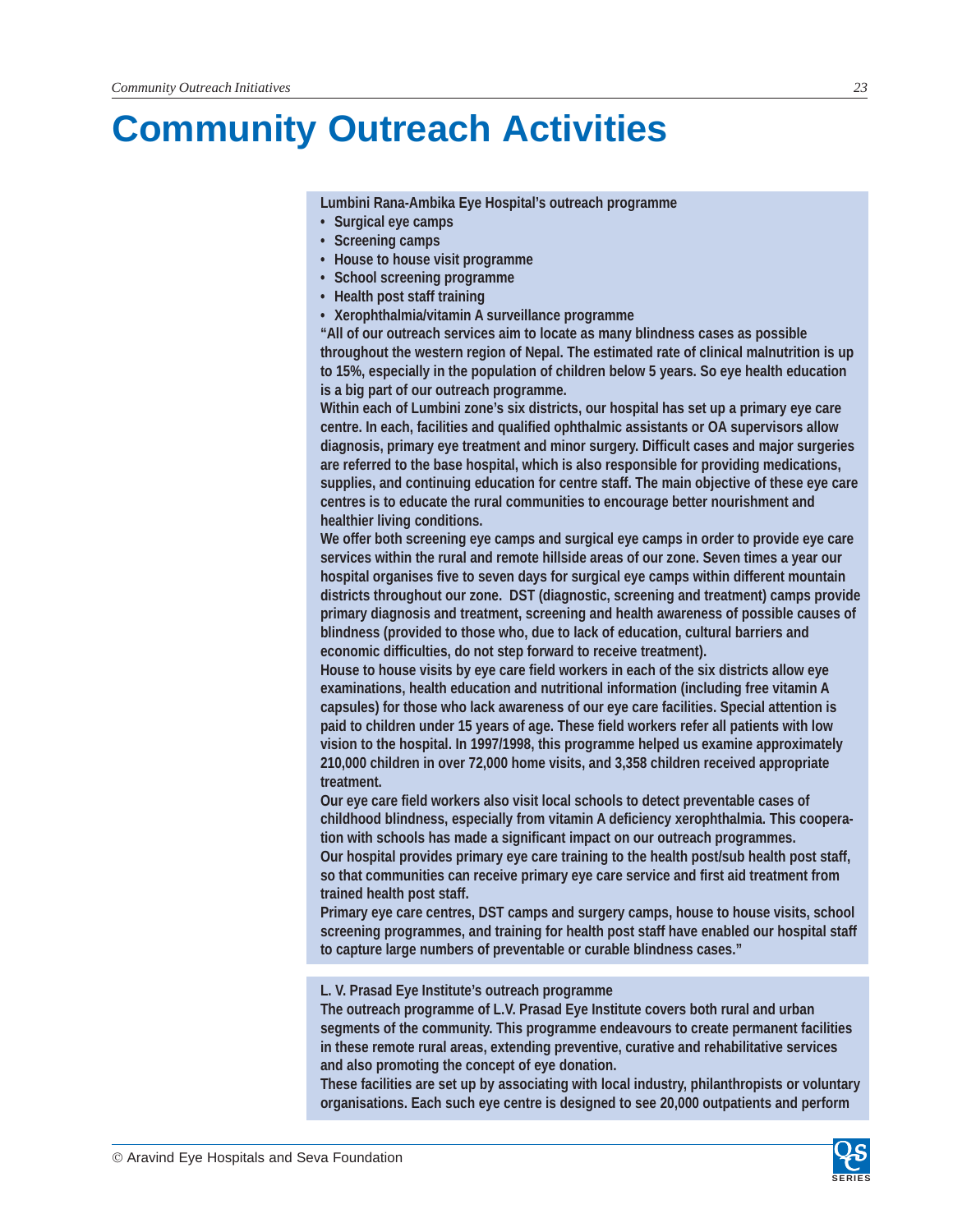<span id="page-24-0"></span>**2,000 surgeries annually, and 50% of the services are reserved for the economically disadvantaged sections of the community.**

**Aravind Eye Hospital's outreach activities**

- **Screening eye camps**
- **Surgical eye camps**
- **School eye health screening programmes**
- **Village awareness programmes**
- **Community based rehabilitation**

### **Eye camps** (See Appendix - Guidelines for Successful Screening Eye Camps)

An eye camp is an activity in which a medical team from the base hospital visits the village and examines people's eyes to detect any problems. Those with eye problems are offered the necessary treatment, either at the camp itself or at the hospital, depending on the nature of the problem. Free eye camps are a major step in the campaign against 'needless blindness' in developing countries. They provide a link to the rural masses by reaching out, seeking the needy patients and restoring their vision — at no or low cost to the patient.

There are two types of eye camps:

#### **1. Screening (diagnostic) camp**

The medical team examines the patients for eye problems and treats minor problems on the spot with medication. People who need surgery or speciality care are advised to come to the base hospital. No surgery is performed at the screening camp.

#### **2. Outreach (mobile) surgery camp**

Patients are examined for eye problems and the necessary surgery is then performed at the camp itself. These camps are difficult as well as highly expensive to conduct in rural and backward areas due to the lack of proper facilities. However, in some situations, they are the only way to reach the needlessly blind in remote areas.

### **School eye health screening programmes**

It is essential for school children to have not only good health but also good eyesight in order to be successful in their studies. Children with poor eyesight will be poor performers at school. It is necessary for such children to be identified and have their refractive errors corrected to restore good eyesight. Other common causes of blindness in children include vitamin A deficiency, and amblyopia. School eye health screening programmes can catch eye defects before they cause irreparable harm.

#### **School eye health scheme**

**At Aravind, in our school eye health scheme, it was decided to invite the active involvement of teachers, with whom children spend a big part of their day. A major challenge for this screening programme is scheduling. Timing it so as not to conflict with registration, holidays and examinations is crucial for full participation. Our scheme involves the following steps:**

...Screening eye camps are an integral part of our 'marketing' strategy for increasing patient awareness of our hospital. These are regularly conducted at the community level. We conduct approximately 25-30 camps weekly between our four hospitals. Patients who are screened and are found to have surgically treatable eye abnormalities are transported on the same day that they are screened, free of charge, back to Aravind **Eye Hospital.** 

- Dr. G. Natchiar

In the past, Aravind had also conducted several surgical camps. That is, patients identified as needing surgery would be provided the requisite treatment on site. **However, there has** been a conscious effort to move away from surgery camps because of the higher cost as well as lower quality of service they provided. For example, the makeshift operating theatres were not air-conditioned, cleanliness and hygiene were often not up to hospital standards, patient amenities were inferior, and postoperative complications were difficult to monitor.

- Professor V. Kasturi Rangan

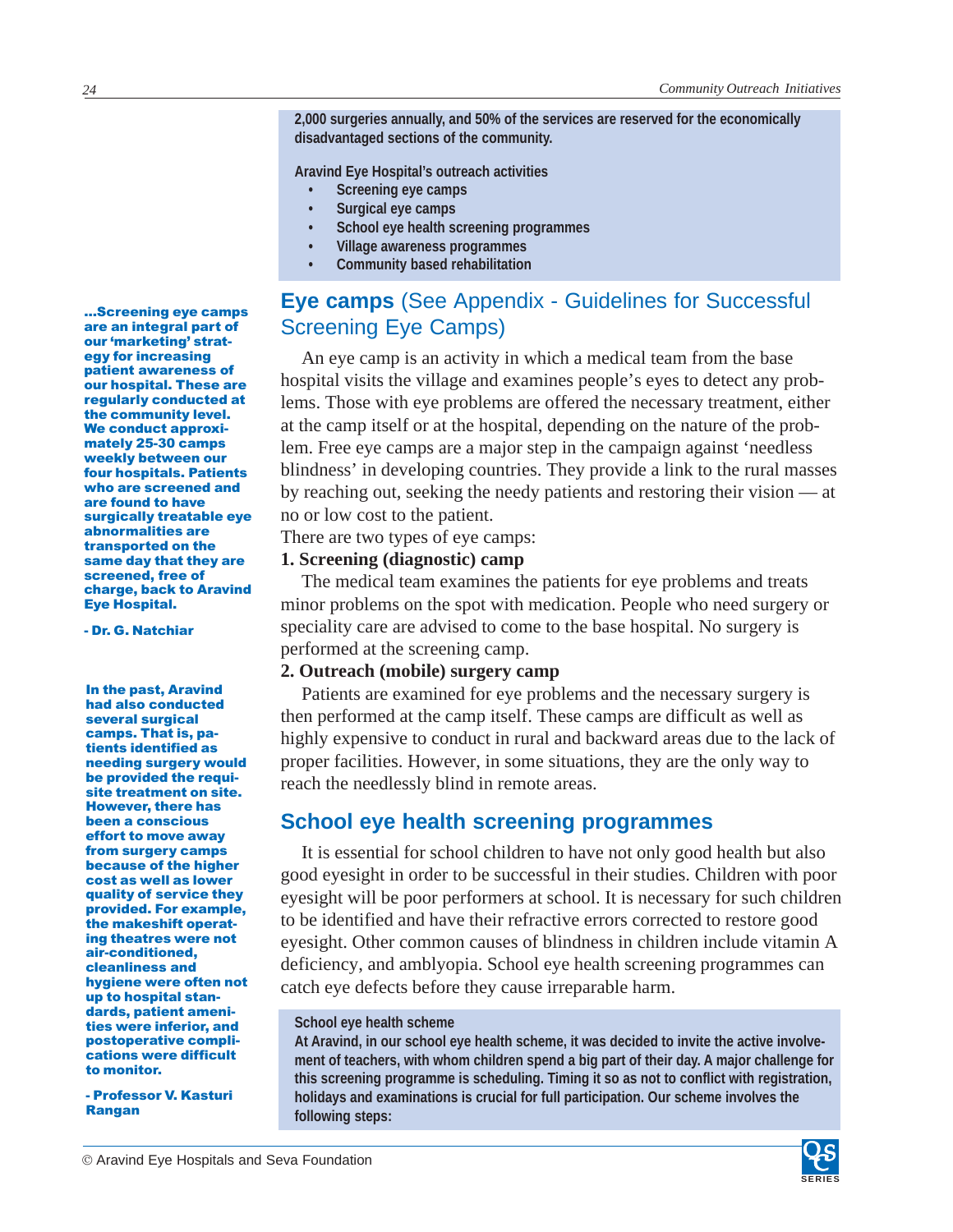<span id="page-25-0"></span>**Unfortunately, squint is** considered to be a sign of good luck by parents in Tamil Nadu, south India. They do not realise that besides being teased by schoolmates, their child runs the risk of developing amblyopia unless treated as early as possible in life. **Blindness due to** amblyopia is irreversible.

- Dr. C. A. K. Shanmugham, Project **Director, Aravind Eye Hospital** 

- **1. Obtain the consent of school administrators.**
- **2. Train the teachers (at least one teacher for every 100 children in the school) to measure vision, identify common eye defects such as refractive errors, squint, vitamin A deficiency (as exhibited by history of night blindness and Bitot spots). Aravind Eye Hospital has found that if the teachers visit the hospital for their training, they receive exposure to the eye defects and treatments they are learning about. If this is not feasible, an ophthalmic assistant can be sent to the school with educational**

#### **materials.**

- **3. Teachers screen the children, identify and list those with visual defects. (Teachers use the DANPCB Eye Test Card - visual acuity 6/9.)**
- **4. Children identified by the teachers as having visual defects are screened by the school eye health assistants (Ophthalmic assistants) hired by the eye hospital to confirm the teachers' findings.**
- **5. Children confirmed to have visual defects are examined by an ophthalmologist and given the necessary prescription for treatment.**
- **6. One month later, the school eye health assistants visit the school to verify whether parents have taken action to rectify their child's visual defects, as advised by the ophthalmologist. (Aravind Eye Hospital has tracked the follow-up rate at 85%.)**
- **7. A list of children whose parents have not followed the ophthalmologist's advice is sent to the school authorities with a request to impress on the parents the urgent need to take remedial action. It might be advisable to contact parents directly after obtaining their addresses from the school.**

| Academic year 2000 - 2001              |        |
|----------------------------------------|--------|
| <b>Schools</b>                         | 82     |
| <b>Teachers trained</b>                | 341    |
| <b>Children screened</b>               | 75,862 |
| Children with eye defect               | 6,253  |
| <b>Children with refractive errors</b> | 2.893  |

### **Community-based referral systems**

In India, over two-thirds of the population live in small villages, where there are no voluntary organisations to organise eye camps, hence it is neither cost effective nor feasible to cover all villages. In addition, people in the rural areas have their own socioeconomic problems, due to illiteracy and ignorance, that keep them from accessing the facilities and services in eye hospitals. Many developing countries face similar challenging problems. As an alternative strategy, methods can be adopted to train health care volunteers in villages to screen people for operable cataract and to motivate them to accept surgery.

**Aravind-Theni conducted a one-week training programme in primary eye care for the field staff of a nongovernmental organisation (NGO) providing services to patients with leprosy and tuberculosis. The strategy was to enhance eye care services to the community by partnering with this NGO. After the training, the field staff identified people with eye problems in their communities, and Aravind-Theni then provided necessary eye care services.**

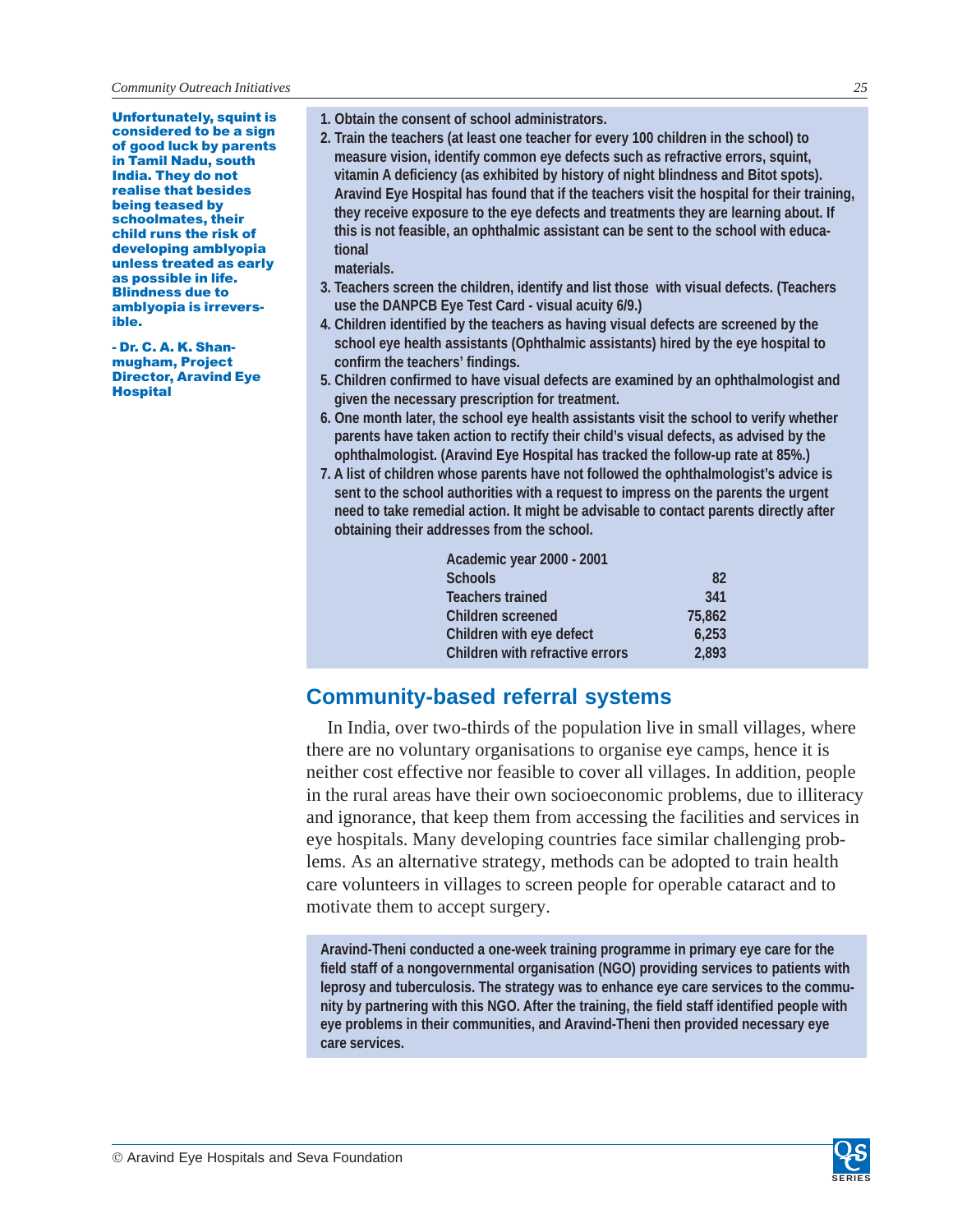### **Village awareness programme, Aravind Eye Hospital**

**This approach to community-based referral is based on our experience gained through a research project done by Aravind Eye Hospital and the University of Michigan, USA, to find out effective ways to reduce the barriers in acceptance of cataract surgery. This study revealed that for acceptance of cataract surgery, a personal "one-to-one" interaction was better than mass media and the best form was motivation by an aphakic motivator from the same village.**

| Mode of approach                                                                         | Acceptance of surgery (%) |
|------------------------------------------------------------------------------------------|---------------------------|
| 1. market advertisement                                                                  | 46.2                      |
| 2. eye camp                                                                              | 48.9                      |
| 3. house to house visit by ophthalmic assistant                                          | 55.2                      |
| 4. house to house visit by aphakic patient                                               | 67.7                      |
| (These were the results when the identified cataract patients were offered free food and |                           |
| transportation to the hospital.)                                                         |                           |

**However, due to their age and other reasons it was not possible to find willing aphakics in every village to work as motivators. As older persons, the aphakic motivators have limitations; their activity is usually limited to their own village and their acceptance in other villages is limited anyway.**

**Aravind therefore decided to utilise volunteers who belong to service organisations doing social work in villages. Such volunteers, who are already familiar to and respected by the villagers, are trained for patient counselling and detection of cataract.**

The training is done in batches of up to 15 volunteers for a period of 2 days. Lectures are on ocular anatomy, measuring visual acuity, cataract formation, disability caused by it, the reasons for reluctance of patients to accept surgery, and health education techniques. The volunteers are given clinical training for examining cataract patients and assessing their suitability for surgery. During training, the clinical examinations are done under the supervision of ophthalmologists and assisted by ophthalmic assistants. Recognising blindness due to cataract is made quite simple based on three criteria:

- 1. Visual acuity 3/60
- 2. White pupil
- 3. Pupillary reaction to light

On completion of training, the volunteers examine individuals with defective vision when they visit the homes of the villagers for their usual social and cultural activities. It is expected that during one month the volunteer will have visited 100 houses, contacted approximately 100 persons in the over-40 age group and identified 8-12 persons with operable cataract. According to a prepared schedule, an ophthalmic assistant from Aravind will visit the village once a month to examine the persons identified by the volunteer and verify the diagnosis. Those with cataract and willing to undergo surgery are transported to the base hospital. Those who are identified with operable cataract but who are unwilling to undergo

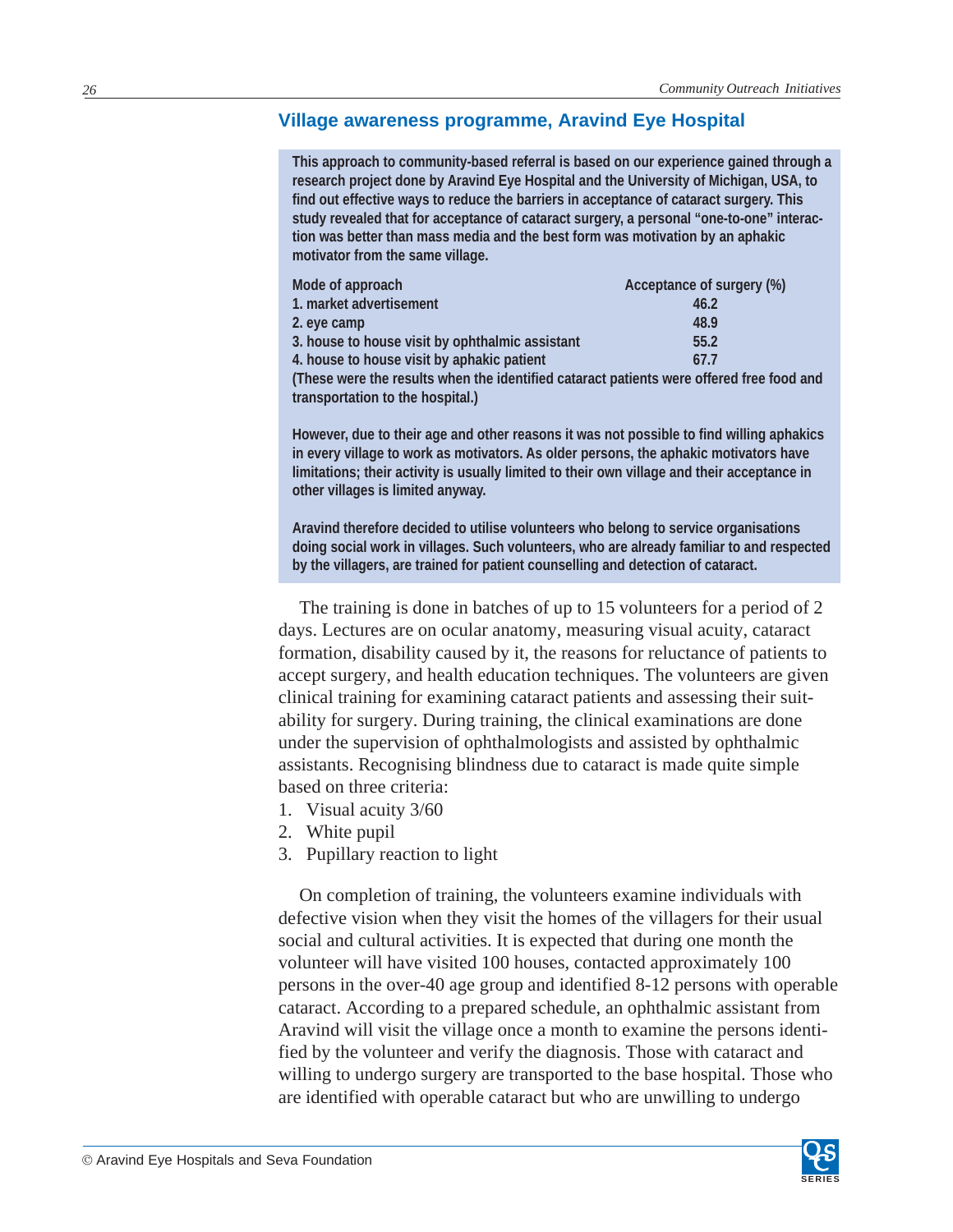#### *Community Outreach Initiatives 27*

**Through our Village** awareness programme, the remotest villages with population less than 100 can be easily covered in a costeffective way. This programme provides the opportunity for better postoperative follow-up as the patient has a link at the community level to the doctor. If the volunteer force remains permanent, they can be used to evaluate the prevalence of blindness and the impact of the programme.

- Aravind Community **Outreach** 

The traditional method of eye care delivery in [underdeveloped rural areas in India] is through the concept of eye camps, makeshift eye hospitals. This system has inherent limitations and has not produced any impact. It is optimal to have permanent facilities that provide high quality eye care encompassing primary eye care, public education programmes and community-based rehabilitation (CBR) programmes.

- L.V. Prasad Eye **Institute Outreach** Programme

surgery are followed up routinely by the village volunteer as well as the ophthalmic assistants when they visit the village. Similarly the patients with early cataract are also watched and followed regularly.

**In a ten month period, a population of 12,700 was covered by these volunteers and 2,439 patients were identified as having operable cataracts. Of these 1,095 were confirmed as operable by the qualified ophthalmic assistants. This works out to a diagnostic accuracy of 45% in identifying people. Of the 1095 operable cataracts, 651 responded and accepted surgery, which gives an acceptance rate of about 60%.**

The volunteer who serves as a source of proper guidance and referral for people with eye problems at the village level can also be trained in primary eye care, enabling them to take care of minor eye problems. However there are some drawbacks to community-based referral systems:

- People are usually accustomed to being examined by a doctor and hence are not happy or confident when the ophthalmic assistant examines them.
- People with glaucoma or posterior segment pathology go undetected, which may result in incurable blindness.
- The eye care volunteers may show a lack of sustained interest as it is purely voluntary work without any monetary benefit, hence requiring continual training of fresh volunteers. A process for selecting volunteers, standardisation of the training programme, and an effective monitoring and motivational programme might solve this problem.

#### **L.V. Prasad Eye Institute urban outreach programme**

**Preventable and curable blindness is a common health problem in urban slums. LVPEI collaborates with local organisations to make high quality eye care available to the residents of given areas.**

**Establishing vision screening centres is a major step in this direction. Eye screening is carried out free of charge, to identify blinding diseases and other ocular problems. The LVPEI team visits the urban slums of a designated area, and conducts door-to-door surveys with the assistance of community level volunteers. Individuals with visual problems are referred to the screening centre and out of these, those who require detailed evaluation are referred to the base hospital for further management.**

**LVPEI comprehensive rural eye care model**

**Level 1 Screening, health education, and community-based rehabilitation take place in villages with volunteers and field workers.**

**Level 2 Along with an optometrist, field workers work out of screening centres (covering 50,000 population) doing clinical evaluation, health education, epidemiological studies, and rehabilitation.**

**Level 3 Rural eye care centres (500,000 population) connect the optometrist with ophthalmologists doing primary and secondary care, eye donation services, epidemiological studies, and rehabilitation.**

**Level 4 Rural ophthalmologists can refer patients to the complete medical and allied health team working out of the L.V. Prasad Eye Institute, for tertiary care. This Centre for Advancement of Rural Eye Care also offers training, research, planning of rural eye care, and rehabilitation.**

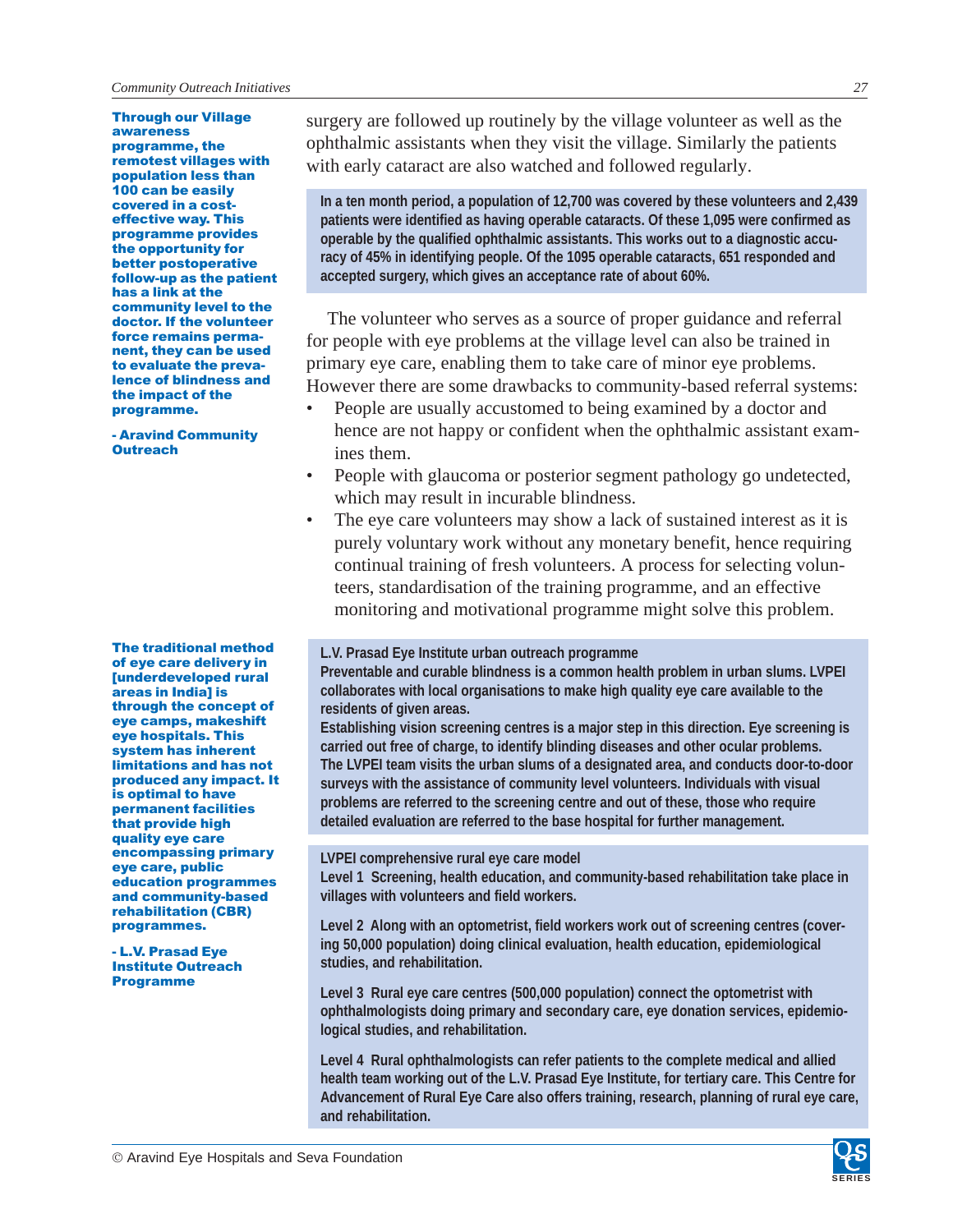### <span id="page-28-0"></span>**Community-based rehabilitation programmes**

**At Aravind's satellite eye hospital in Theni, a coordinator works with trained volunteers to conduct surveys recording curable and incurable blind people. The curable blind are advised to attend a screening eye camp or home to the base hospital. The permanently blind are provided a certificate of blindness, individual assessment, individual and family counselling, and are then given CBR training that includes:**

- **Orientation and mobility**
- **Manual dexterity**
- **Daily living skills**
- **Social integration**
- **Economic rehabilitation (introduction to crafts, trades, and agricultural work)**
- **Support services (information on government aid, concessions, pensions, loans and subsidies)**
- **Integrated education for children below 10 years of age**
- **Follow-up**

The objectives of CBR programmes are to promote the use of low vision aids to the partially blind, and to provide effective and appropriate rehabilitation services (social, educational, vocational and economical) to the incurably blind. Often provided in collaboration with an NGO or charitable organisation and its volunteers, community-based rehabilitation for the blind is a very effective way to raise awareness of the local eye care facilities and services.

### **Xerophthalmia / Vitamin A surveillance programme**

This programme is based on the "tip of the iceberg" concept. Xerophthalmia cases that present to an eye hospital are the "tip of the iceberg" with a large number of cases assumed to be hidden within the community.

**At Lumbini Rana-Ambika Eye Hospital, the objectives of this programme are:**

- **To find new cases of xerophthalmia and to treat them immediately on the spot**
- **To make local people aware of vitamin A deficiency and its effects**
- **To provide eye health education**

The programme procedure is:

- Notice case of xerophthalmia at the hospital's OPD
- Get details of patient's address
- Make a tentative programme date to visit the area
- Inform the patient's family of the date of visit, explain the programme and request the opportunity to inform other people in the community
- Visit the patient's home on the given date
- Select around 100 houses surrounding the house
- Examine all the children below 15 years of age
- Observe, calculate and report the results

**When Lumbini conducted this surveillance programme in 1996/97, ten patients were selected for the purpose. Within ten sites, 1822 children below 15 years of age were examined and 4.17% children found to have vitamin A deficiency. Of this percentage, 59% were male and 41% were female. According to the report 35% were below 6 years of age and 65% were 6 to 15 years of age.**

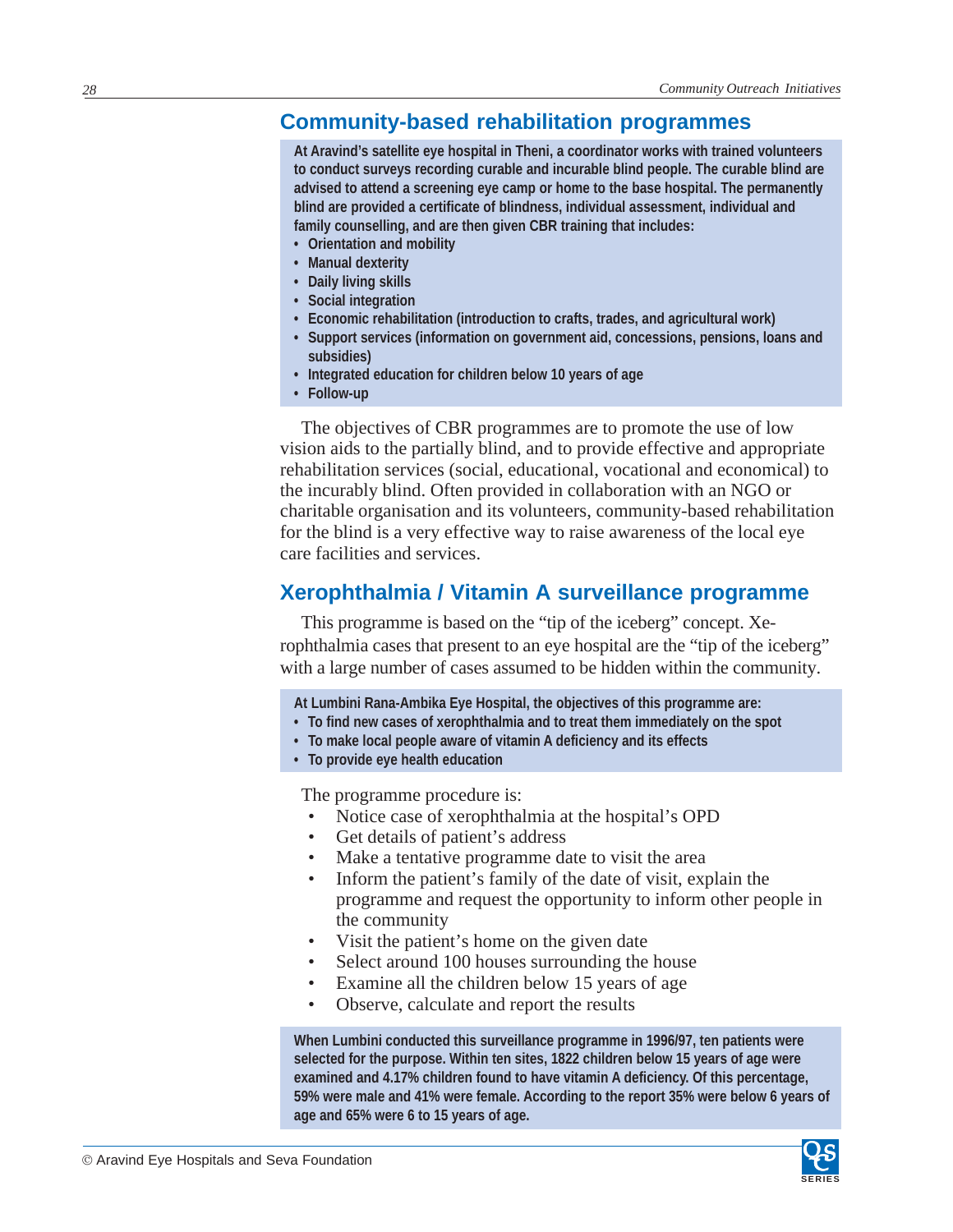# <span id="page-29-0"></span>**Challenges in Community Outreach**

Until recently, it was **impossible for Aravind** to know exactly how many camp patients were receiving followup care because we couldn't track their visits to other doctors or other eye camps. We have solved this problem by implementing follow-up team visits to the camp sites 40 days after surgery.

<u>- R. Meenakshi</u> **Sundaram** 

**Hospital has a full** separate department for its outreach wor<mark>k</mark> now, initially it was manned by one coordinator, one camp organiser and one typist. The community rapport created by the organiser has helped the department to grow and develop. At present, the Aravind outreach team includes almost two dozen employees at four hospitals, covering most of Tamil Nadu **State and bordering Kerala State.** 

**Although Aravind Eye** 

- Aravind Community **Outreach** 

### **How to ensure follow-up?**

The main challenge of the base hospital approach to community outreach is ensuring that patients are seen for follow-up. Camp patients might come back to the base hospital for follow-up, or visit a local eye doctor, or attend a nearby screening camp, or not worry about the follow-up at all.

**Aravind has found that their rate of follow-up increases (to 95%) when follow-up teams are sent to the camp sites 40 days after surgery. Camp patients are informed of their follow-up date upon discharge. One ophthalmologist plus one or two ophthalmic assistants (refractionists) make the follow-up visit, after the simple logistics of hospitality and unlocking the facility have been arranged by the original camp sponsor.**

### **How to explain poor visual outcomes to patients?**

Often the question is posed whether all cataract patients will have good eyesight after surgery. Most cataract patients will have their sight restored, and should be able to lead normal lives. However, there will be some cases in which cataract surgery cannot restore vision. The reasons for this are:

- Because the surgery for cataract has been delayed a long time, other complications like glaucoma have set in, which have irreparably damaged the eye. Therefore, even if the defective lens were removed the patient would still be unable to see properly. Although in most cases the eye doctors will be able to determine whether or not surgery will restore vision, it is not always possible to tell in advance whether the patient will regain eyesight.
- Some patients complain that they have not got back their eyesight even after undergoing surgery for cataract. This is usually because they had other problems with their eyes, such as retinal detachment in addition to cataract, that affected their vision. In such cases, they cannot and will not have their eyesight restored by surgery.

One strategy for dealing with unconvinced patients is to ask a colleague to confirm the diagnosis/prognosis. Another strategy is to train patient counsellors to deal compassionately with patients disappointed with their visual outcome.

### **Are full-time camp organisers necessary?**

Community awareness and involvement are vital to the success of any programme dealing with large volumes of patients. The camp organiser is the link between the hospital and the community. Because the eye care institution must identify and persuade potential camp sponsors to conduct camps (rather than waiting for sponsors to volunteer their services), fulltime personnel are needed to meet these sponsors, fix camp dates and arrangements, prepare schedules, generate reports, and so on.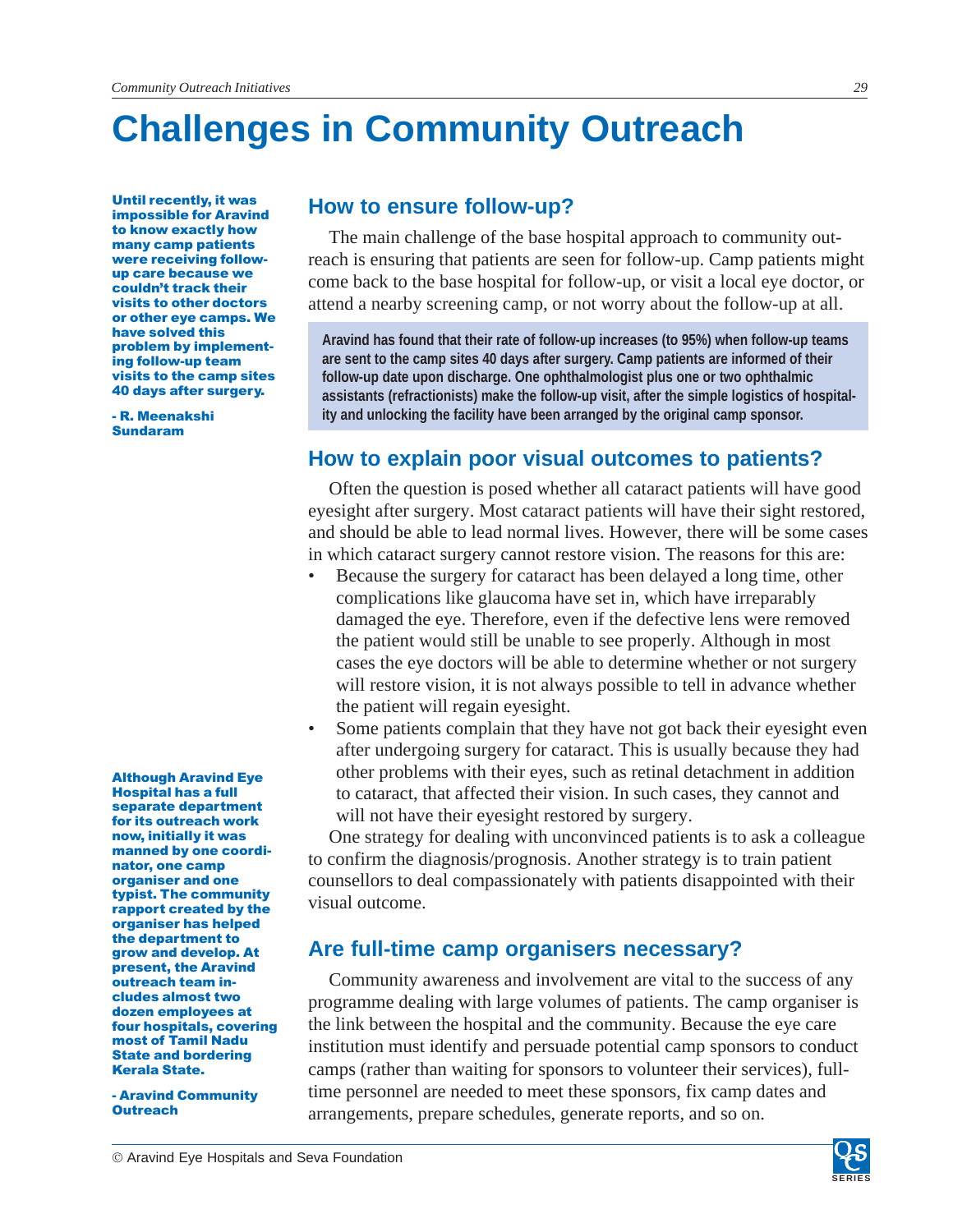Eye hospitals, depending on their size and the extent of the population they are serving in the region, might have one or more camp organisers. Each camp organiser can be assigned a separate territory and made responsible for community outreach in that territory. He or she should be well informed about eye diseases, cataract, and the number of cataract patients in a given population. He or she should also be capable of selecting the right community group to work with who will publicise the event so that the maximum possible number of people learn about the camp and attend it.

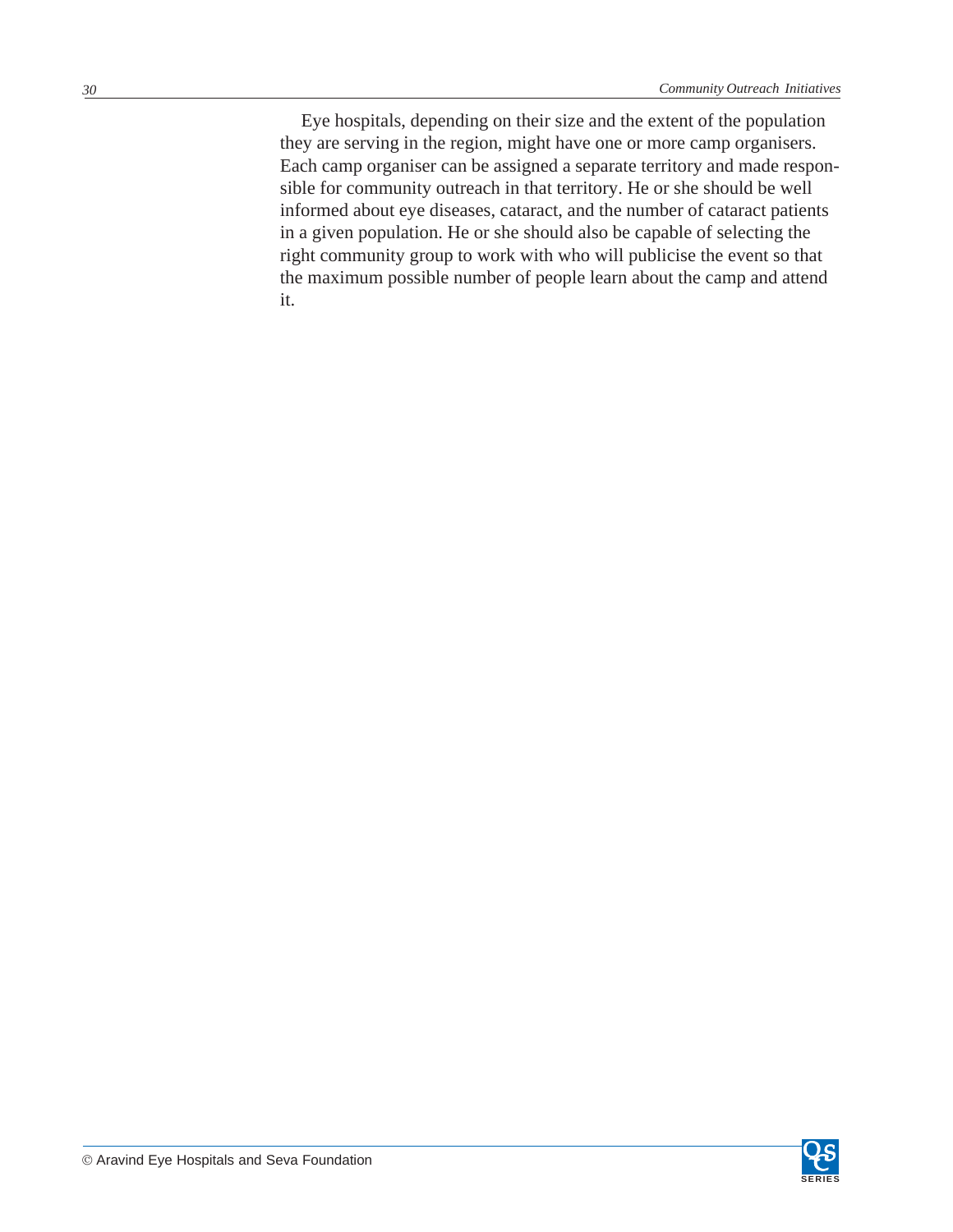# <span id="page-31-0"></span>**Conclusion**

High quality, large volume, sustainable cataract surgery programmes depend on large numbers of patients, yet studies show that only a small percentage of the people needing cataract surgery actually seek the treatment. Those eye care professionals working in eye hospitals, clinics, or private practices can generate demand for their eye care facilities and services through community outreach. Outreach activities such as eye camps, school screenings, community-based referral systems and rehabilitation can increase productivity, quality of care, and cost effectiveness in cataract surgery programmes.



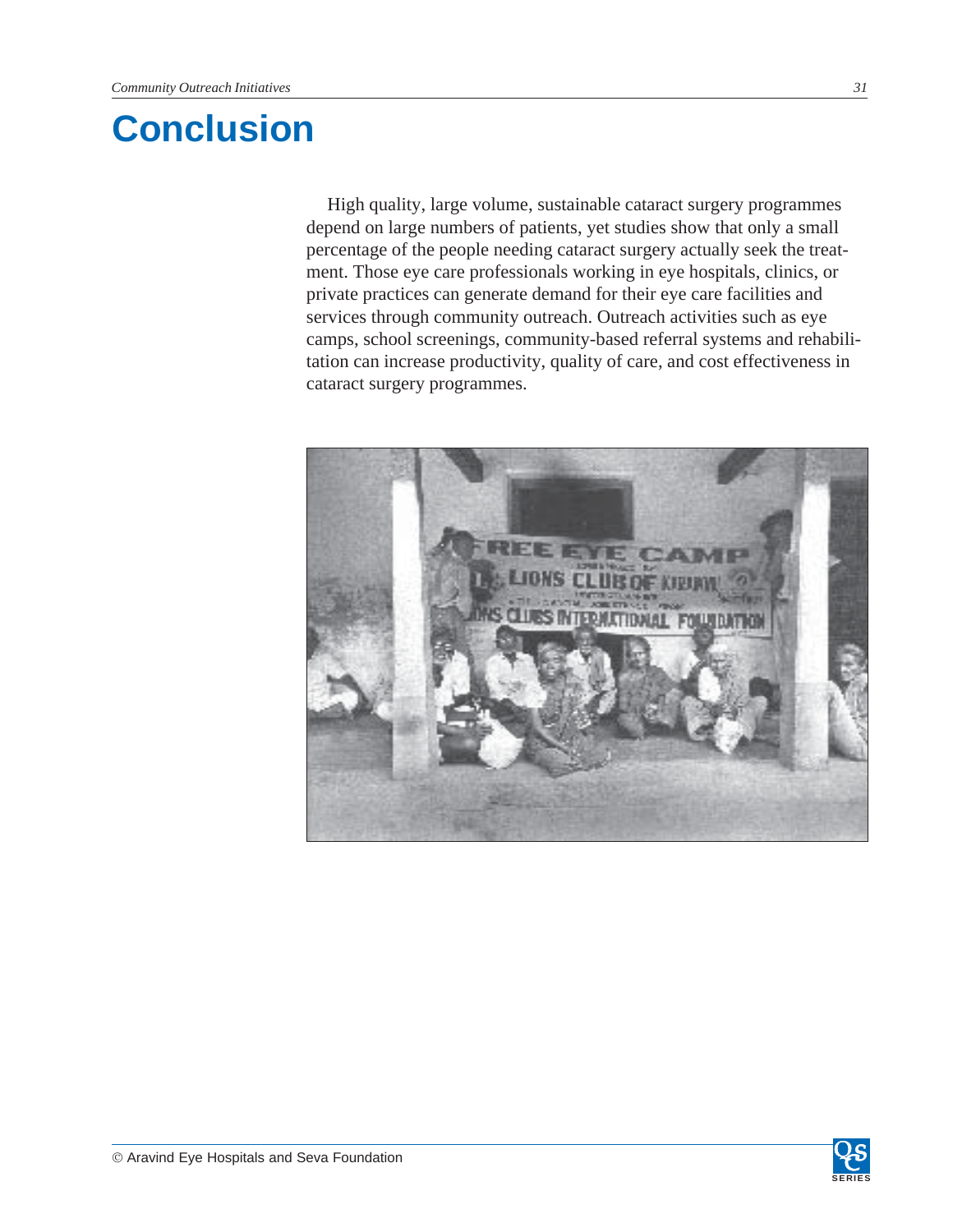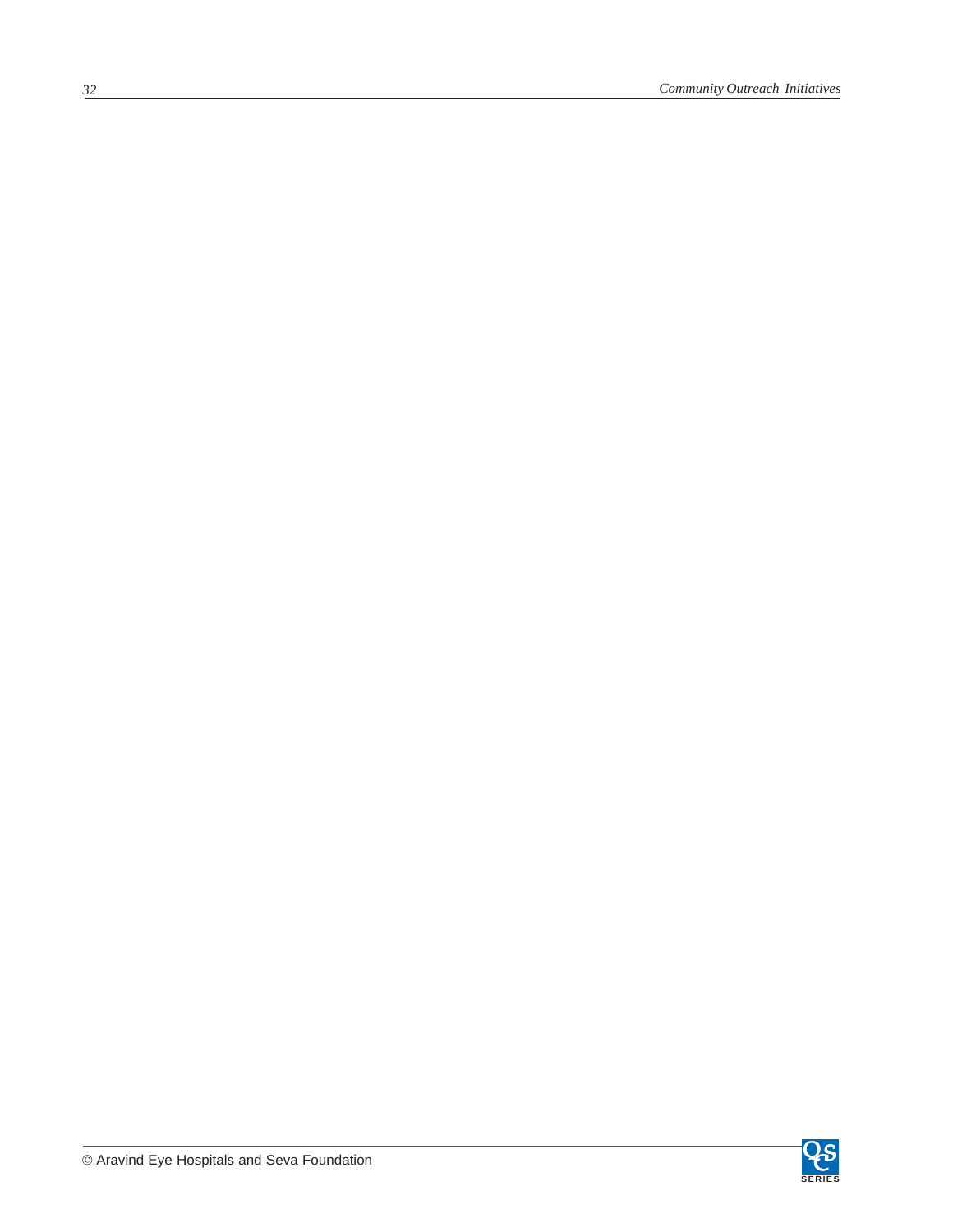### <span id="page-33-0"></span>**Appendix**

### **Guidelines for Successful Screening Eye Camps**

| Objectives of screening eye camps       | 35 |
|-----------------------------------------|----|
| Staffing and equipment considerations   | 36 |
| Steps in organising screening eye camps | 39 |
| The flow of a screening eye camp        | 43 |
| Working with camp sponsors              | 47 |
| Secrets to effective publicity          | 51 |
| Cost considerations                     | 54 |

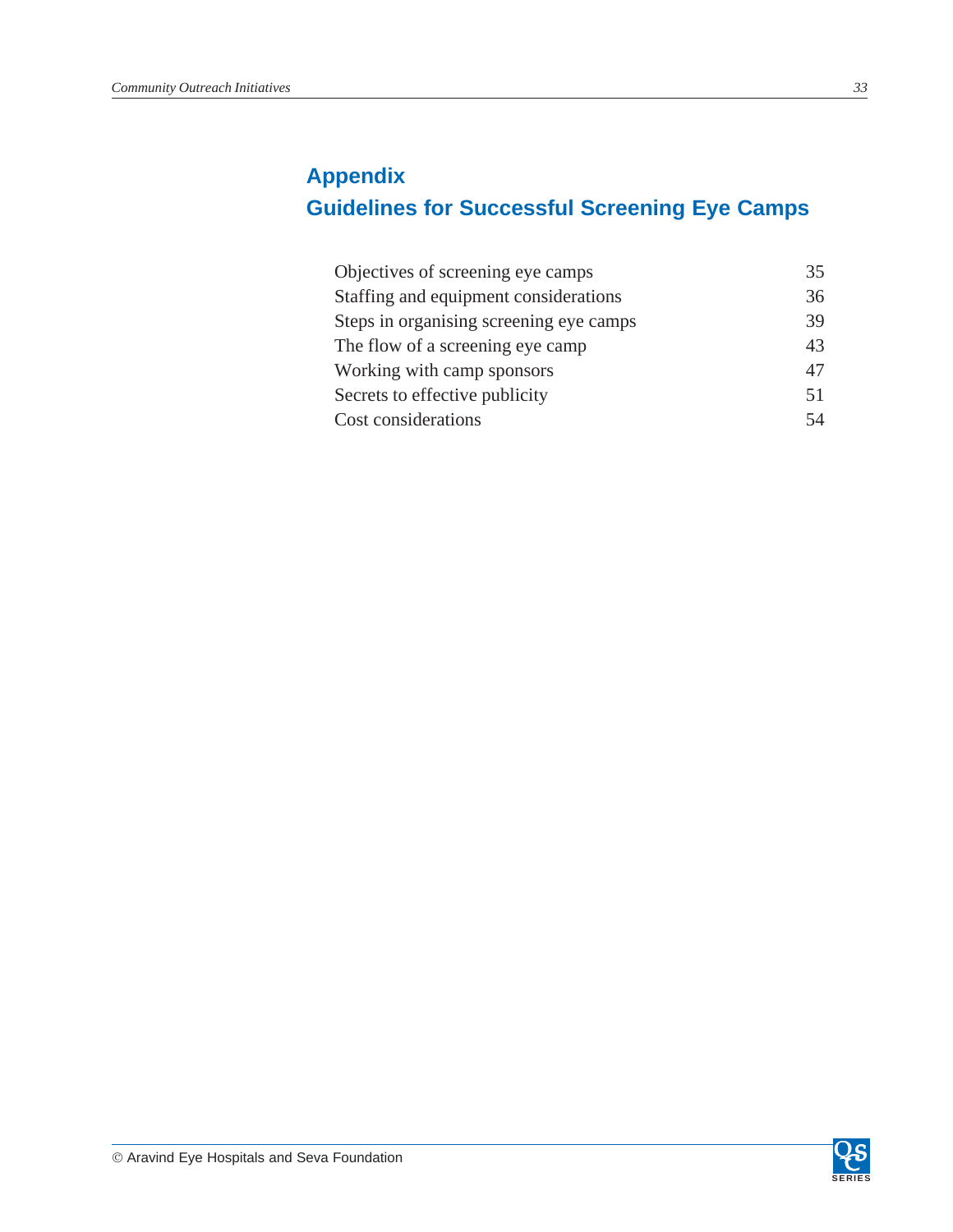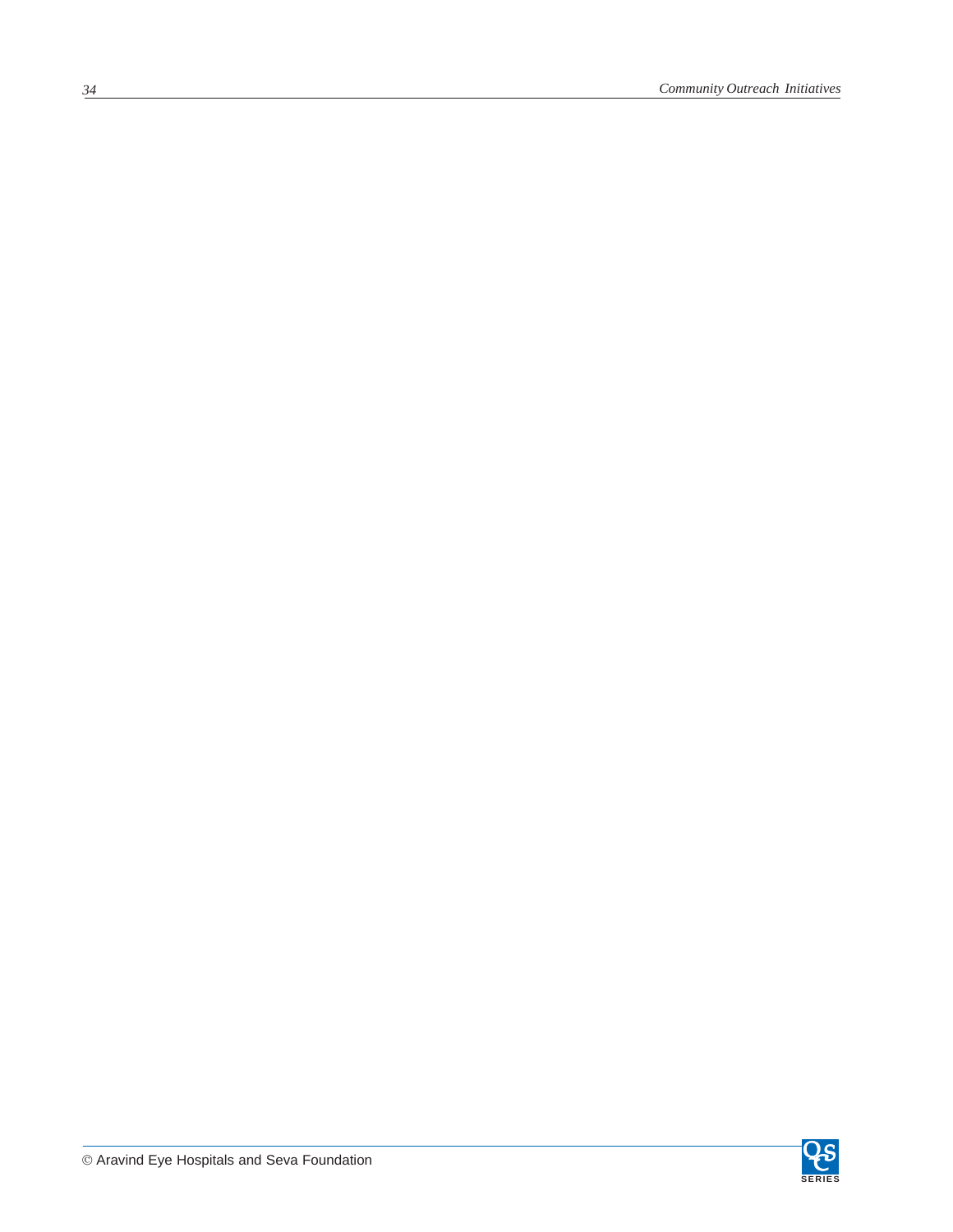# **Appendix Guidelines for Successful Screening Eye Camps**

### **Objectives of screening eye camps**

**The major goal of screening is the identification of individuals with cataract blindness, since cataract is the leading cause of reversible blindness and has vast economic and social implications. We also attempt to see all school-aged children so that we can detect refractive errors, strabismus, amblyopia, and nutritional deficiencies. We commonly find many with uncorrected refractive errors. Presbyopia also may present as a disabling problem. The prescription of glasses for refractive errors becomes an integral part of the eye camp. We strive to detect glaucoma using tonometry and ophthalmoscopy. We evaluate other eye diseases that may require additional diagnostic or therapeutic management (i.e., diabetic retinopathy, pterygium, dacryocystitis, corneal ulcers, and retinal detachments). These patients are referred back to Aravind's base hospital.**

**- Dr. G. Natchiar**

- To identify people with cataract and offer surgery restore their sight
- To create awareness among the blind and to motivate them to utilise the existing facilities
- To detect other eye problems and advise / provide appropriate treatment
- To prescribe and provide glasses for refractive errors (at affordable rates)
- To detect and treat (referring for surgery when required) cases of diseases such as pterygium, chronic dacryocystitis and other infections
- To identify and treat/refer school children in the villages with refractive errors, squint, amblyopia, nutritional deficiencies
- To undertake health education in the community on proper eye care
- To develop and maintain relationship between the institution and the community
- To market the eye care facilities and services offered
- To provide a training ground for medical staff in order to develop their capacity

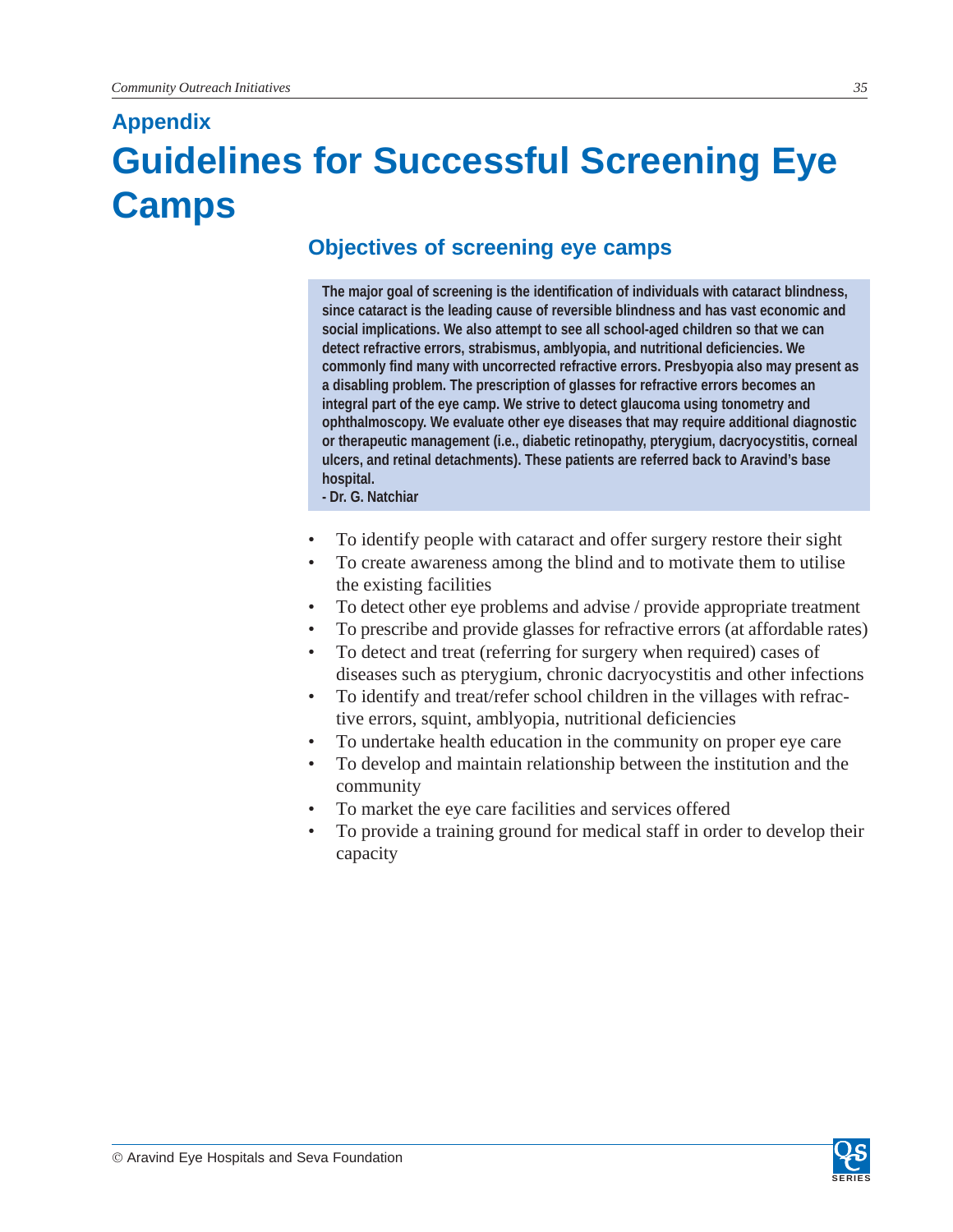The secret behind the success of Aravind's community outreach activities is the good organisational set-up and a team of dedicated and experienced staff with good support from a number of voluntary and social organisations, both local and international.

- R. Meenakshi **Sundaram** 

### **Staffing and equipment considerations**

**Aravind community outreach department structure**

|                               | <b>Manager</b>          |                     |
|-------------------------------|-------------------------|---------------------|
| Camp organisers               | <b>Typist cum Clerk</b> | Vehicle coordinator |
| • Screening eye camps         |                         |                     |
| • Outreach/Surgery camps      |                         |                     |
| · Village awareness programme |                         |                     |
| · School eye health scheme    |                         |                     |

**Camp manager** (in a small institution, can also serve as camp organiser)

- Help organisers to develop an annual plan of eye camps and targets
- Coordinate the activities of the camp organisers
- Plan and coordinate all outreach activities in cooperation with clinical and non-clinical staff
- Keeps track of hospital-based activities related to camps to ensure smooth running of the camps
- Meets regularly with department staff to coordinate logistics and to make arrangements with the hospital coordinator for accommodation, food, transport, supplies for all the camps to be held that week
- Conduct needs assessments
- Give weekly camp list to the vehicle coordinator for staff transportation arrangements
- Ensures that camp postings are communicated to all posted staff
- Ensures proper indenting of necessary items from the hospital stores; a checklist is maintained by the store keeper to ensure everything is supplied and returned after the camp
- Collect all reports (from camp organisers) and prepare statements to conduct performance analysis
- Ensures that all the required reports are submitted to internal departments and external agencies
- Takes care of outreach training and mentoring programme
- Helps to conduct various eye care awareness programmes, studies, etc.
- Forecasts the achievement of each camp organiser by month, area, sponsor, and camp. Forecasting is important for motivating the camp organisers to reach more and more patients, and also for predicting manpower needs and for ensuring ample space and staff at the base hospital to handle the patients admitted from screening camps.

### **Typist(s) cum clerk(s)**

- Clerical work
- **Communication**
- Report generation
- Maintenance of statistics

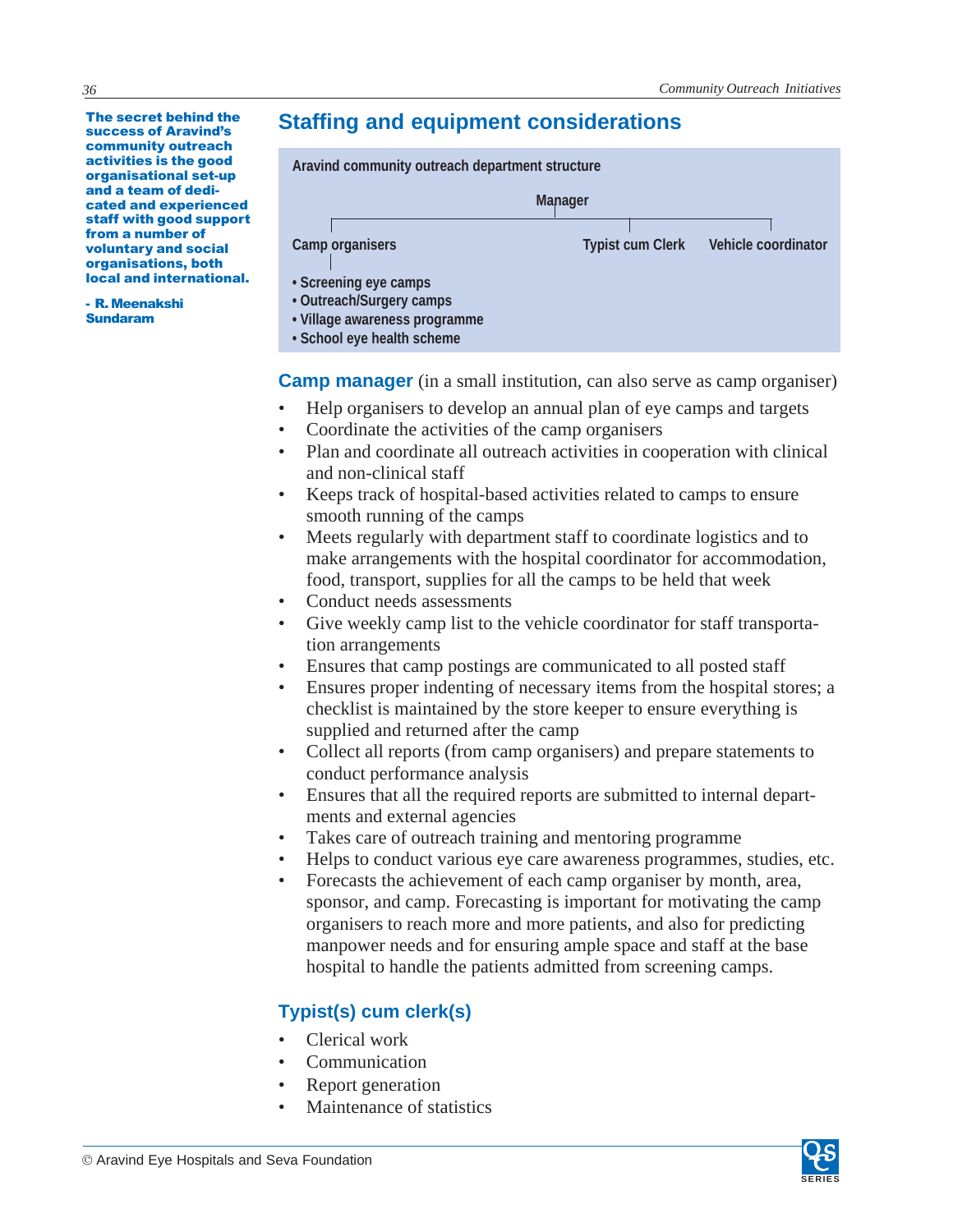#### **Vehicle coordinator**

- Arranges transportation for the team and patients both for bringing them into the hospital from the campsites and sending them back on discharge
- Manintain all accounts relating to this activity
- Managing the vehicle movements
- Vehicle maintenance

### **Camp organiser(s)**

- Making an annual plan for the given area
- Chooses camp locations
- Contact sponsors and fixes camp dates
- Guide the sponsors
- Organises the camp, planning for necessary equipment, supplies and manpower and making food and transportation arrangements for inpatients
- Transport the patients to base hospital for treatment and home
- Writes necessary reports
- Takes care of other details to ensure the eye camps run smoothly

### **Staffing requirements for screening eye camps**

|                                     | <b>Small</b> | <b>Medium</b> | Large   | <b>Very Large</b> |
|-------------------------------------|--------------|---------------|---------|-------------------|
| <b>Number of expected patients</b>  | $200$        | 200-400       | 400-600 | >600              |
| <b>Expected cataract operations</b> | $10 - 40$    | 40-80         | 80-120  | >120              |
| <b>Ophthalmologists</b>             |              |               |         | $5 - 7$           |
| <b>Ophthalmic assistants</b>        | (3)          | (6)           | (9)     | $(11-12)$         |
| - Preliminary vision testing        |              |               |         | $3 - 4$           |
| $-IOP$ & duct                       |              |               |         |                   |
| - Refraction                        |              |               |         |                   |
| <b>Optician</b>                     |              |               |         |                   |
| Camp organiser                      |              |               |         |                   |
| <b>Patient counsellor</b>           |              |               |         |                   |
|                                     |              |               |         |                   |

- Dr. G. Natchiar

aists.

To increase the camp's efficiency, we extensively use paramedical personnel who are part of the medical team from Aravind Eye **Hospital. These** ophthalmic assistants receive training in basic nursing, followed by intensive training from us in a specific area of ophthalmic care. At the camp, they perform preliminary screening and diagnostic tests. Their strategic use reduces the need for ophthalmolo-

#### **Equipment needed**

|                                      | <b>Small</b> | <b>Medium</b> | Large   | <b>Very Large</b> |
|--------------------------------------|--------------|---------------|---------|-------------------|
| Number of expected patients          | $200$        | 200-400       | 400-600 | >600              |
| <b>Expected cataract operations</b>  | $10-40$      | 40-80         | 80-120  | >120              |
| Snellen's chart                      |              |               |         |                   |
| <b>Tonometer</b>                     |              |               |         |                   |
| Ophthalmoscope                       |              |               |         |                   |
| <b>Flashlight (battery/electric)</b> |              |               |         |                   |
| <b>Medicine tray</b>                 |              |               |         |                   |
| <b>Basin</b>                         |              |               |         |                   |
| Cubicle set and cloth                |              |               |         |                   |
| <b>Trial lens set</b>                |              |               |         |                   |

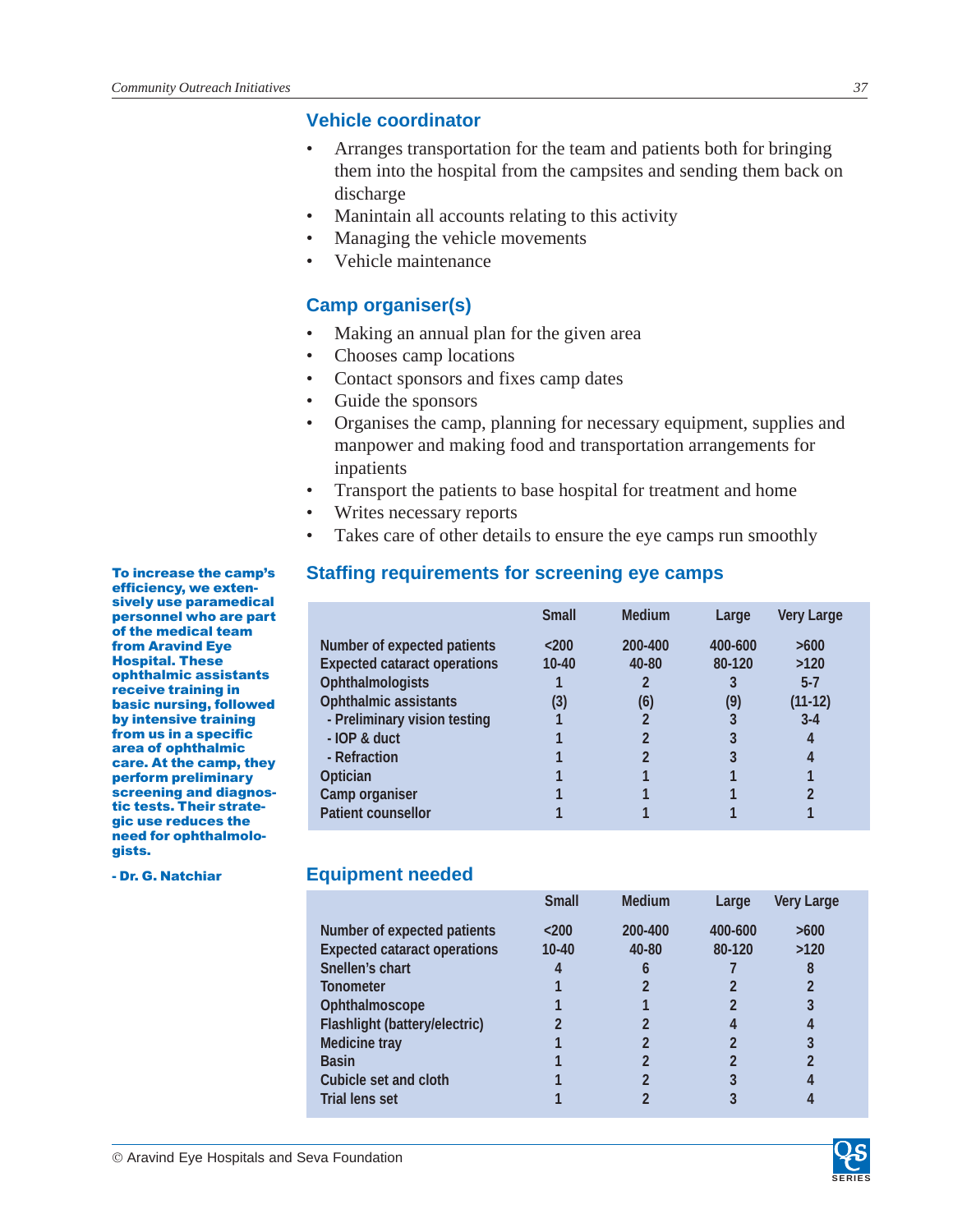| <b>Retinoscopy mirror</b>        |  |    |  |
|----------------------------------|--|----|--|
| Wire set with bulb & bulb holder |  |    |  |
| <b>Extension switch board</b>    |  |    |  |
| <b>Bulb</b>                      |  |    |  |
| Jar / Bin                        |  |    |  |
| <b>Needle</b>                    |  | 10 |  |
| <b>Syringe</b>                   |  | h  |  |
| <b>Kidney tray</b>               |  |    |  |

### **Furniture needed**

| To implement a large screening eye camp (400-600 Patients) |               |                |               |
|------------------------------------------------------------|---------------|----------------|---------------|
| Area                                                       | <b>Tables</b> | <b>Benches</b> | <b>Chairs</b> |
| <b>Registration</b>                                        |               |                | 4             |
| <b>Preliminary vision</b>                                  |               |                | 6             |
| First examination by physicians                            |               |                | 4             |
| <b>Tension and duct examination</b>                        |               |                | 3             |
| <b>Refraction</b>                                          |               | 12             | 6             |
| Final examination by physician                             |               |                |               |



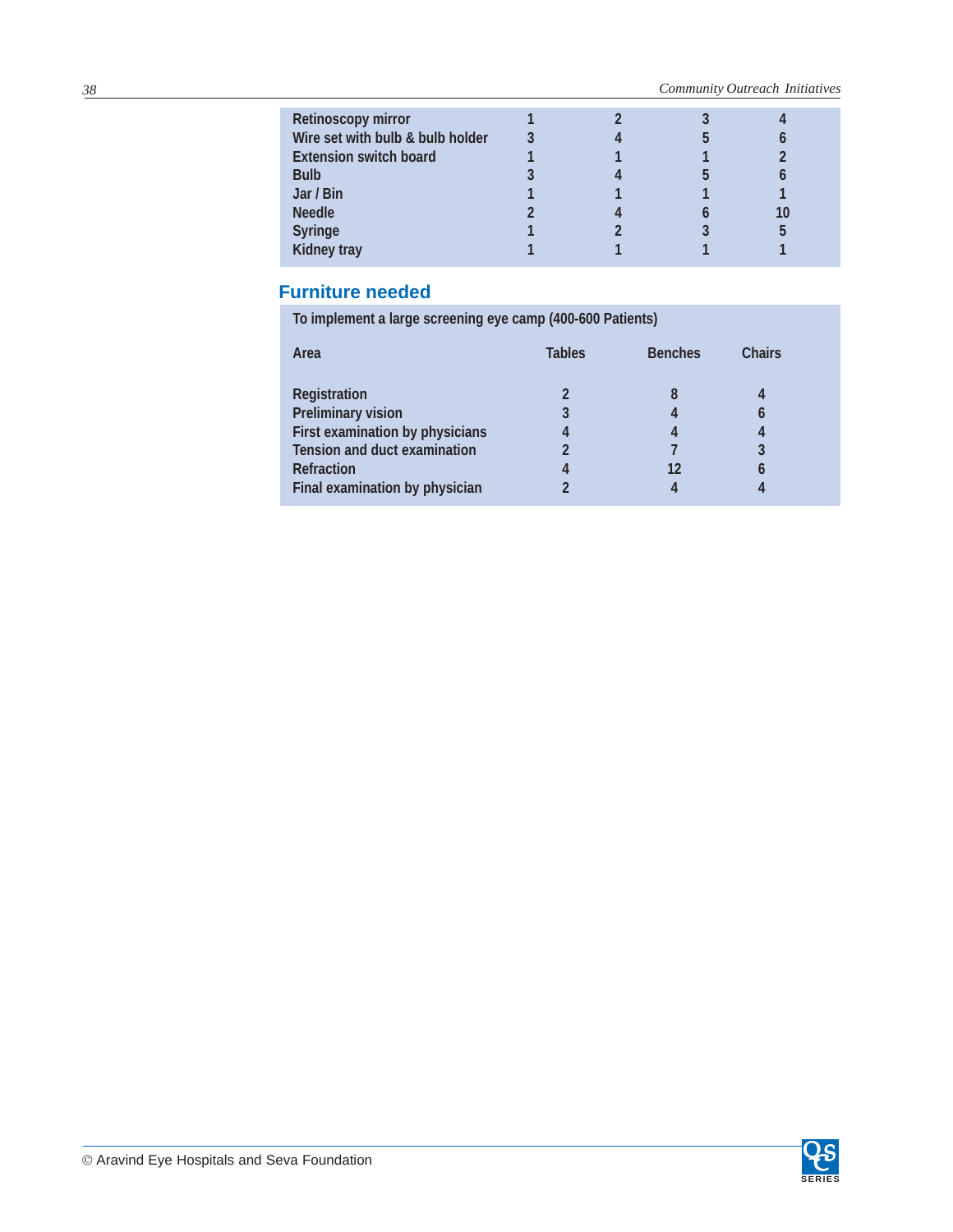### **Steps in organising screening eye camps**

**Rapid needs assessment for starting screening eye camps**

- **Staff available? (outreach/camp organiser, medical/paramedical, transportation, secretarial)**
- **Resources available? (financial, office, communication, transportation, equipment)**
- **Geographic areas to cover? (reaching the unreached without overlapping other programmes?)**
- **Sponsors available (for financial support, publicity, volunteers, furniture set-up, hospitality)**
- **Screening for all eye problems or only cataract?**
- **Population and epidemiological statistics available?**
- **Any preferred day(s)/season(s) for camps? If yes, specify the day(s) or season(s) and reason(s).**
- **Organisational steps/strategies for planning the camps successfully?**
- **Implementation steps/strategies for conducting the camps successfully?**
- **Cooperative planning with base hospital staff?**
- **Cost recovery from the camp patients or sponsors?**
- **Guidelines for sponsors?**
- **Data collection and storage system in place?**
- **Other considerations?**

The activities of screening eye camps can be classified as follows:

- 1. Pre-camp activities
- 2. Camp day activities
- 3. Post-camp activities
- 4. Follow-up

#### **1. Pre-camp activities**

- Identify target locations
- Prepare a list of potential sponsors for the target locations
- Contact the potential sponsors to show them the need for camps
- Judge the chosen sponsor's financial viability and manpower capability
- Help the sponsor understand the commitment involved (volunteer manpower, furniture arrangement, site cleaning and set up, financial implications for publicity, hospitality, inpatient food and transport)
- Explain camp procedures to the sponsor
- Suggest a suitable date that does not coincide with local festivals, harvests or holidays
- Select a camp site together, and finalise camp date and time
- Assist the sponsor in planning the work to be done and the publicity to be prepared
- Update the sponsor on hospital-based activities related to the camp
- Attend regular meetings (weekly/monthly) at the base hospital to discuss the number of doctors, paramedical staff, drivers and vehicles needed per camp
- Help organise the surgery, discharge and follow-up schedule
- Finalise the camp medical team posting and inform all people concerned
- Facilitate accommodation and food for the expected number of inpatients on camp day

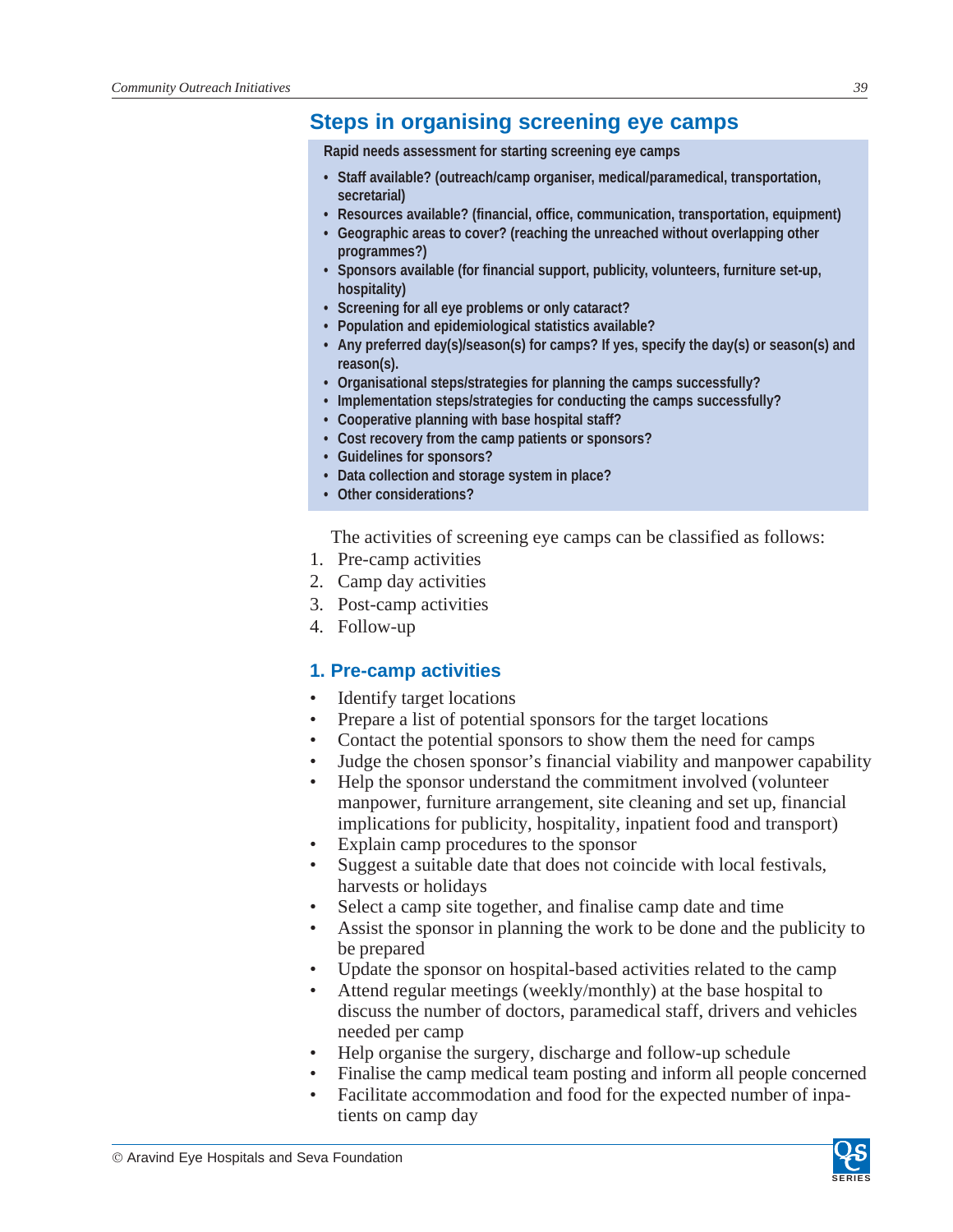- Arrange for necessary items (medicines, instruments) to be received from stores
- Arrange for transportation of the camp medical team
- Ensure transportation costs are provided for patients from camp site to hospital and back to their community
- Collect all data necessary to generate reports

#### **Scheduling pre-camp activities**

- **1-2 months before the camp: select the location, find a sponsor, fix the date**
- **Several weeks before the camp: select the venue and the time, start planning publicity**
- **2-3 weeks before the camp: coordination meeting at the base hospital (see box below)**
- **1-2 weeks before the camp: camp organiser visits the site of the camp, and meets the sponsor(s) to review publicity and camp arrangements**
- **1 week before the camp: samples of the publicity are sent to base hospital**
- **3-7 days before the camp: posters are displayed and handbills distributed**
- **1-3 days before the camp: audio publicity is done**

For hospitals or eye care programmes just starting eye camps, it is helpful to hold a meeting at the hospital approximately 2-3 weeks before the camp date, involving the doctor posted to that camp, camp organiser, representative of the sponsoring agency, and hospital staff as necessary. The following issues and actions should be dealt with.

#### Pre-camp meeting agenda

- **1. Determine suitability of the camp site and the need for any special arrangements regarding transportation, catering, etc.**
- **2. Based on the camp location and site, identify the villages to be targeted and their populations.**
- **3. Based on demographics and epidemiological statistics, estimate eye problems in the target area**
	- **number of people with refractive errors**
	- **number of people with eye disease**
	- **number of people with cataracts.**
- **4. Establish targets for the number of outpatient cases in the camp and the number of cataracts for surgery based on (a) prevalence and incidence (b) available resources (c) overlap with other eye camps (d) capacity of the camp sponsor**
- **5. Decide on the needed personnel (number of doctors, ophthalmic assistants, other paramedical staff, camp organiser(s) to be involved in the camp) based on expected number of outpatients, language facility needed, and any other issues that come up.**
- **6. Decide on publicity campaign**
	- **pamphlets to be printed**
	- **number of posters and banners to be put up**
	- **audio publicity (microphone and speaker, or tom tom)**
	- **newspaper advertisements and radio announcements.**
- **7. List the local health, education and social services personnel in the target area to be contacted.**

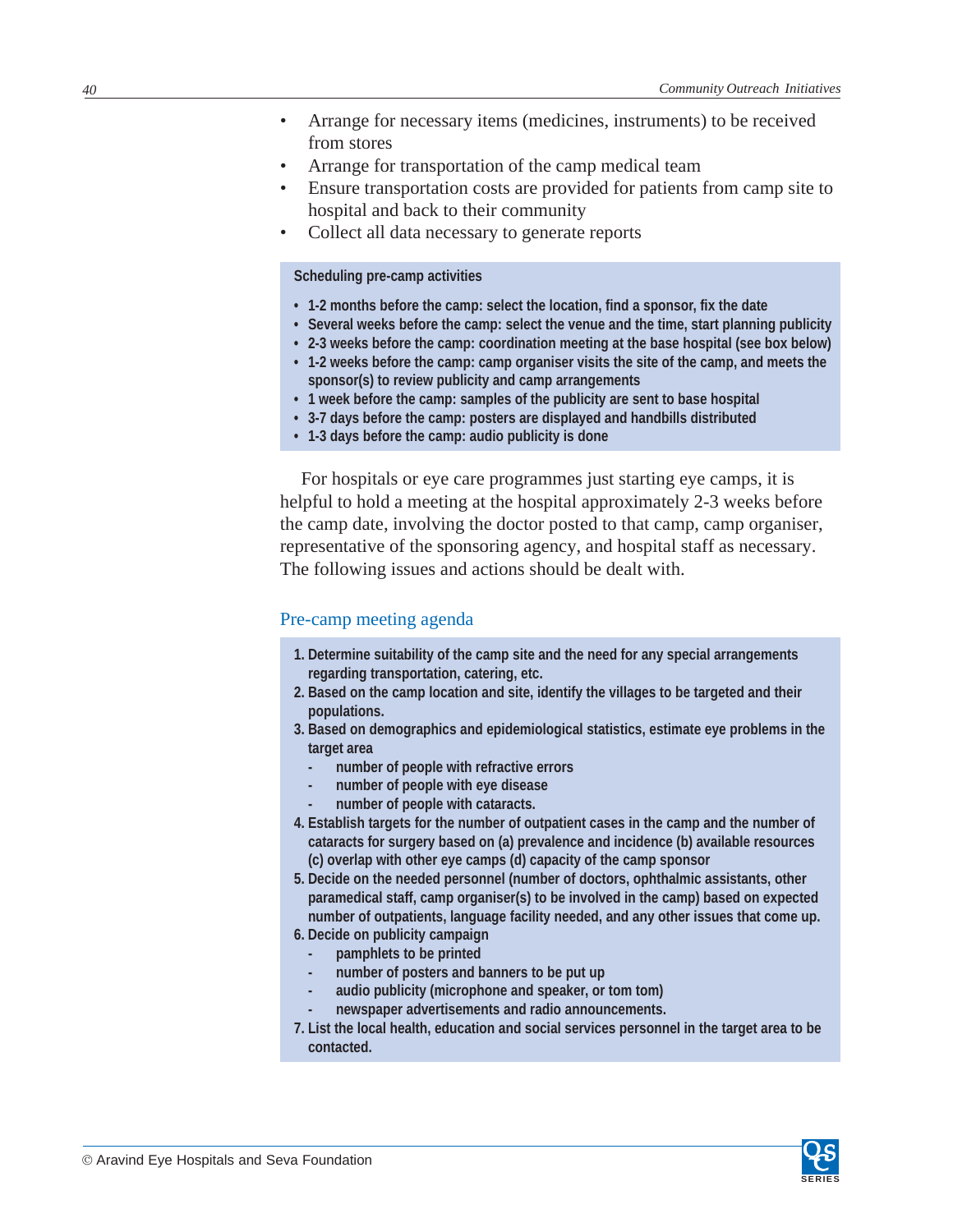### **2. Camp day activities**

- Transport medical team to the camp site, along with outpatient and inpatient registers, other necessary documents, medicines, and all necessary equipment, and back to the hospital
- Ensure food has been arranged for medical team as well as patients selected for surgery
- Help sponsor to arrange furniture facilities at the camp site for various stages in the screening process
- Instruct volunteers on how to correctly enter information (name, age, sex, address, date and place of camp) on outpatient cards, identity cards, patient registers, and on how to control the patient flow or how to help with screening
- Assist patient counsellors in collecting and counselling patients advised for surgery
- Enter inpatients' data into inpatient register
- Organise the transportation to take patients, with the help of volunteers, to the base hospital

### **3. Post-camp activities**

- Admit patients brought from camp
- Inform doctors and paramedical staff of preoperative needs of these patients
- Make food arrangements for these patients
- Monitor that all patients receive surgery/treatment without undue delay
- Counselling on different stages of treatment/surgery
- Discharge counselling on applying drops, precautions, hygiene
- Communicate the data of review examination at campsite

### **4. Follow-up**

- Formally thank the sponsor, and include camp results after patient discharge (It is important to send a quick note of thanks with a receipt for the sponsor's contribution amount to the key person in the sponsoring organisation on the Monday or Tuesday immediately following the camp)
- Fix a date for the follow-up review of all operated patients after 5-6 weeks and communicate the same to the sponsor
- Maintain a good rapport and continuing relationship with the sponsor
- Generate reports with the camp statistics
- Send information on upcoming camps and data on camp statistics regularly to local government officials, health officers, and supporting NGOs to encourage their continued support and cooperation
- Evaluate the camp and its results
- Obtain interdepartmental feedback (through regular meetings) to maintain or improve level of satisfaction and growth
- Plan future outreach programmes in that location

We have set-up an information system so that periodic outreach reports can easily be generated and sent to interested parties, such as government departments and **NGOs. Proposed camp** plans are sent to district officials every month. All details of proposed camps and their final statistics are sent to supporters and major sponsors.

- R. Meenakshi **Sundaram** 

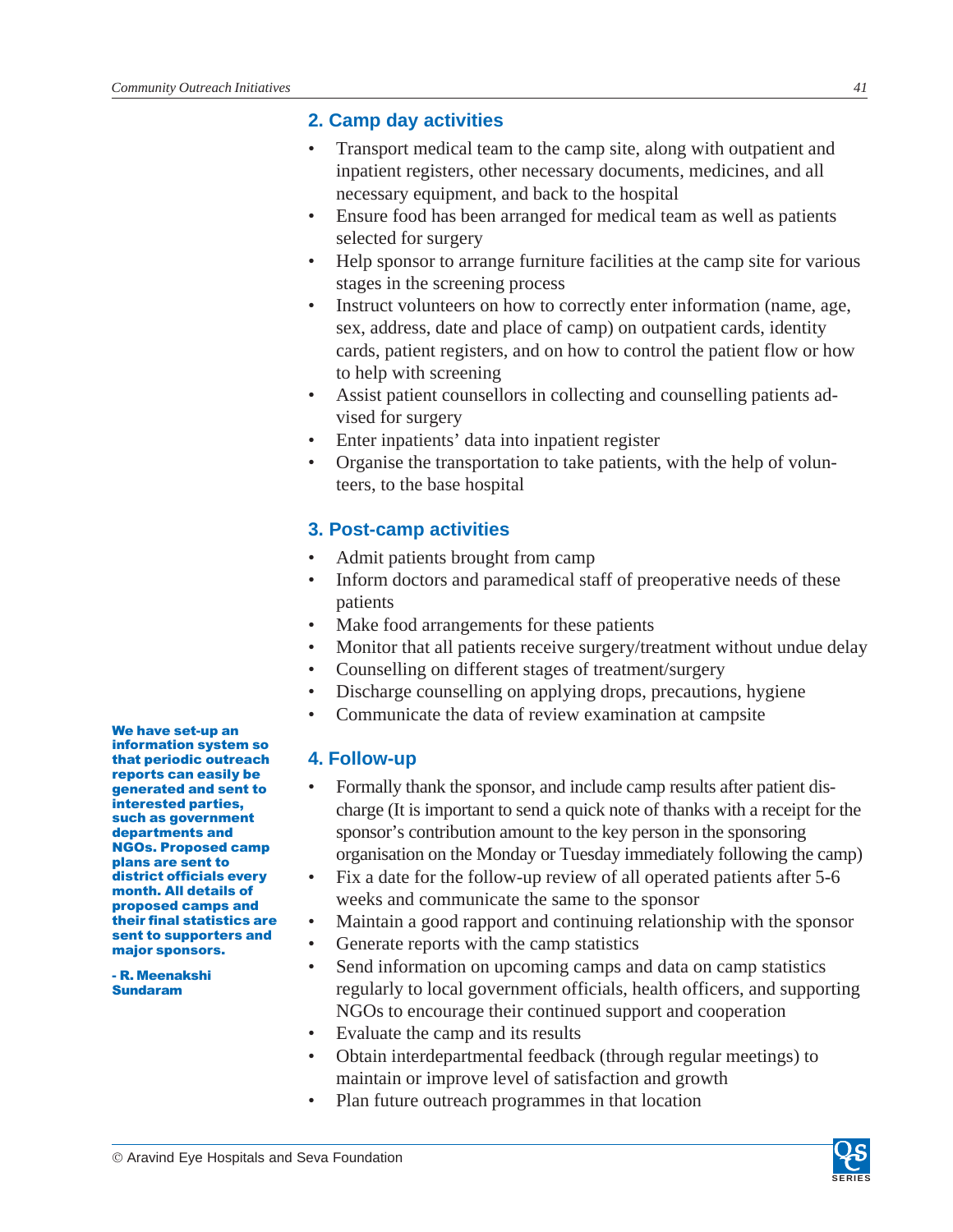**Secrets for ensuring a successful eye camp**

- **The key to a successful eye camp is proper preplanning by the camp organiser in conjunction with the camp sponsor.**
- **1. Select a location for the camp with a population not less than 3,000 and surrounded by several other villages or hamlets that will participate in the camp.**
- **2. Find an accessible, adequately sized site for the camp, preferably a school building or similar, with water, electricity, and necessary furniture (chairs, benches, tables).**
- **3. Consider all local festivals and harvest periods before finalising the camp date.**
- **4. A high degree of community involvement is the key to achieving set targets and serving the patients of the community. The main strength is local support provided by sponsors and voluntary social service organisations. The sponsor must identify and work with other service-minded people in the community. Village leaders and local politicians can use their influence to persuade people to attend the camp, and might also be able to offer some facilities for conducting the camp. Community doctors should be encouraged to refer patients with known eye problems to the camp. Teachers can persuade their students to identify patients, particularly in their own families. Religious leaders can talk about the importance of the camp when people gather for worship. Involving the community in these ways can help reduce the cost of publicity, and increase the turnout.**
- **5. Publicity for the camp is the main tool for ensuring its success. Community participation in the publicity campaign is vital.**
- **6. It is quite helpful if local people make transportation arrangements to get potential patients from surrounding villages to the camp in case of poor accessibility (due to lack of public transport, lack of money, or individual lack of mobility due to blindness).**
- **7. Be sure to plan ahead at the base hospital for the number of inpatients expected from the camps. For example, immediately after the Aravind outreach department's camp meeting each week, the coordinator of the free hospital meets with the camp organisers to do the admission and discharge planning for the number of camp patients expected that week. They make other arrangements as well, such as operation theatre schedule, accommodation, food, transport and other support services. This is a crucial step since advanced detailed planning is a must for smooth delivery of quality surgical care to the patients brought from eye camps.**



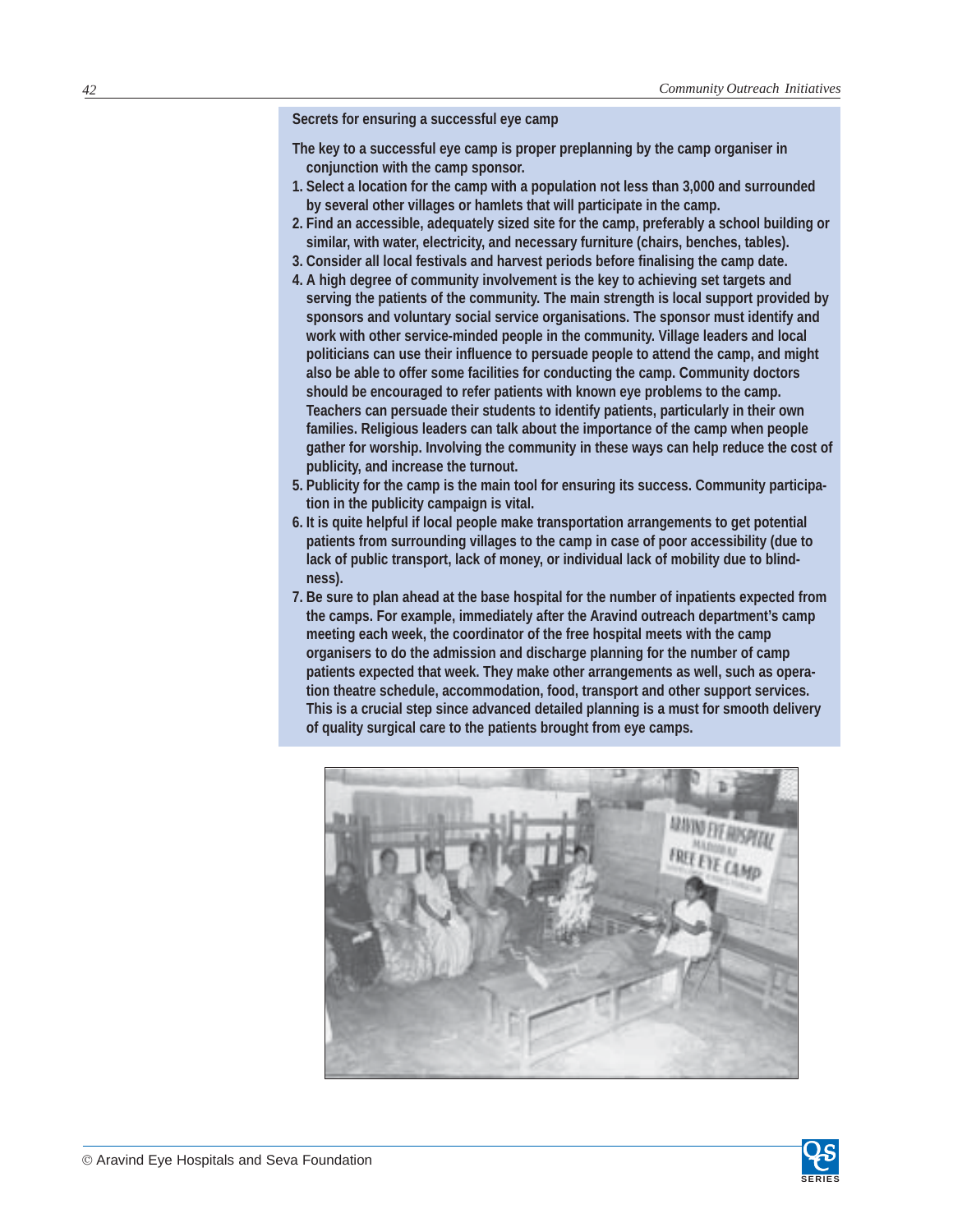

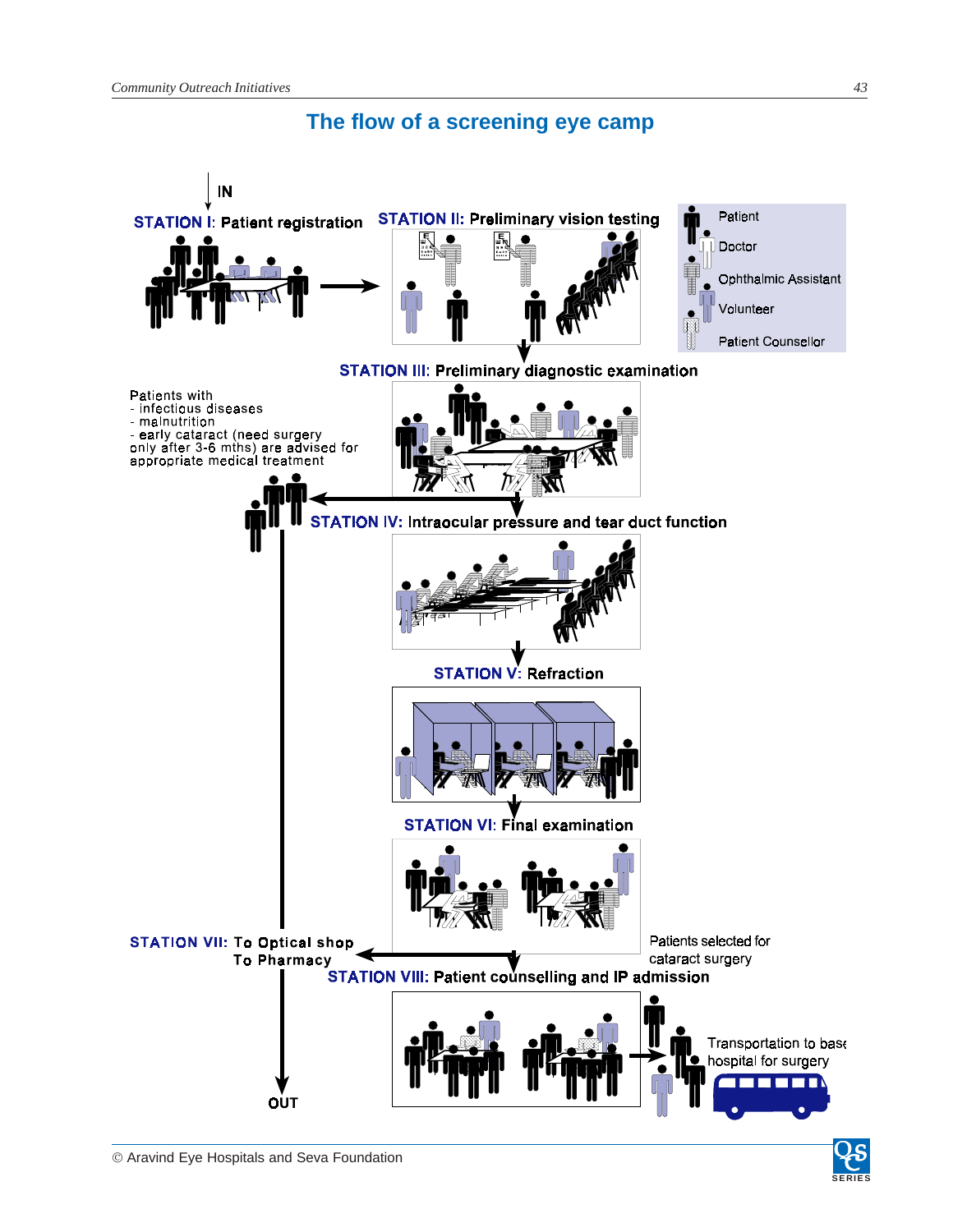The patient flow through the eye camp is well organised, ensuring an efficient utilisation of manpower and facilities. The flow of patients is streamlined by setting up a series of record-keeping and diagnostic stations; patients travel through these in a unidirectional manner. As all patients may not require testing at all stations, the examination process ensures that patients attend only necessary stations (e.g., it would be wasteful to have a young patient with 6/6 visual acuity attend the refraction station).

### **Station 1 - Patient registration**

- Volunteers record patient names, ages, and addresses onto case sheets.
- Volunteers must have legible handwriting (usually teachers who are involved in their community).
- Patients are given identity cards, which are retained for any future follow-up.



### **Station 2 - Preliminary vision testing**

- Vision testing is conducted by ophthalmic assistants, aided by volunteers.
- Vision charts, such as the Snellen chart in the local language and illiterate E type charts, are used with adequate illumination.



### **Station 3 - Preliminary diagnostic examination**

- Residents and fellows perform the preliminary examination.
- They use flashlights (torches) and ophthalmoscopes to examine the external eye and fundus.
- They need a dimly lit room with desk, chairs, and two functioning electrical outlets.



If there is no electricity, doctors use battery-operated instruments.

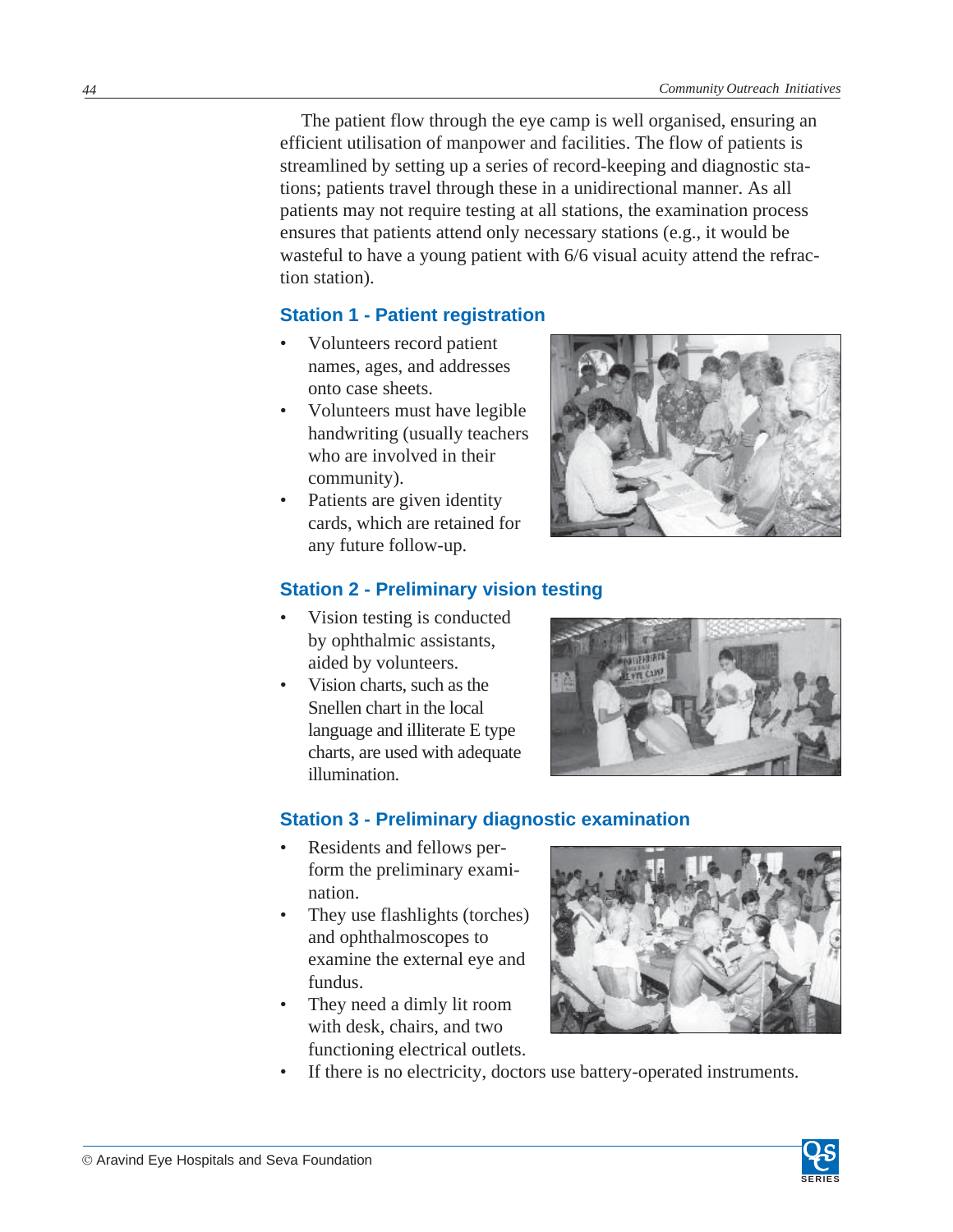**This preliminary examination is the first step in the screening protocol in which each patient is triaged and his or her care streamlined, depending on the examiners judgement. Patients with external eye diseases such as chalazions, blepharitis, malnutrition, and corneal ulcers are promptly advised about therapeutic modalities, and necessary medications are prescribed. Patients with incurable blindness are advised of it at this time. The remainder go beyond this step to the other diagnostic stations as indicated and then to the final examination.**

### **Station 4 - Intraocular pressure and tear duct function**

- Conducted by trained ophthalmic assistants, with the help of community volunteers.
- Ophthalmic assistants measure the intraocular pressure of each eye with Schiotz tonometer.



- Volunteers administer topical anaesthetic drops and explain procedures.
- Volunteers help patients lie down on the benches and instruct them to extend one of their arms and focus on their thumb during Schiotz tonometry.
- Tonometry is performed on all candidates for cataract surgery, on patients with suspected or identified glaucoma, and on patients over the age of 40 years as glaucoma screening.
- The tonometer are sterilised with an alcohol lamp after each patient.
- Patients with history of watering eyes or discharge, patients with suspected lacrimal sac infection, and candidates for cataract surgery have the patency of their nasolacrimal ducts tested.
- Distilled water is gently irrigated through the lower punctum and canaliculus.
- Requires two benches for patients to lie down on and adequate additional benches for waiting patients. Adequate lighting by a window is necessary.
- Cannulas are sterilised between tests.

### **Station 5 - Refraction**

- Patients with complaints of defective vision due to refractive errors, myopia, presbyopia, out dated glasses, or aphakia are examined.
- Well-trained ophthalmic technicians refract while volunteers help control the patient flow.



• Most refractions are accomplished without dilation, but young children and some adults receive cycloplegia. There are adjoining waiting rooms for dilation.

In this system, the ophthalmologist is relieved of the mundane chores of performing all the necessary steps in patient examination by welltrained volunteers, ophthalmic assistants and residents. Thus, the care of patients is streamlined into an orderly, efficient flow that allows one senior ophthalmologist to treat hundreds of patients at a given camp.

- Dr. G. Natchiar

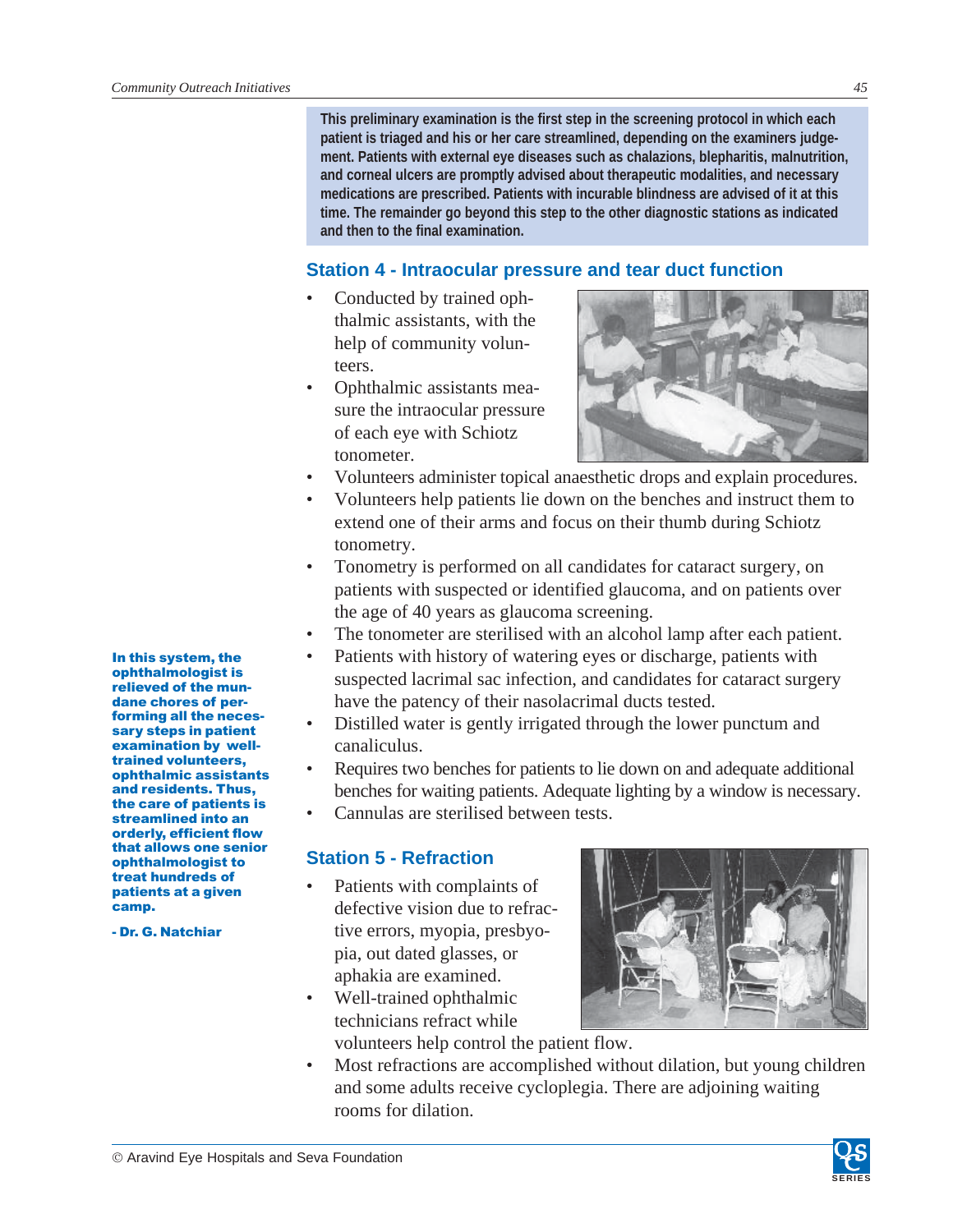• Room is equipped with one or more foldaway partitions (to create refraction cubicles), trial lens sets, and mirrors.

### **Station 6 - Final examination**

Senior doctors evaluate the test findings and give the final examination, review the patient records, make the final diagnoses and prescribe treatment. (In a small camp, the same one doctor will do both the preliminary exam and the final exam.)



Senior doctors can prescribe glasses or medicine, or advise the patient to undergo surgery.

### **Station 7 - Optical shop**

- An optician also attends the screening camp.
- If the patient is advised for glasses he or she can purchase readymade spectacles, if available.
- Otherwise the optician takes the order and distributes the glasses a week later at the same camp site.



### **Station 8 - Patient counselling and IP admission**

- Those patients scheduled for surgery are registered, counselled, and transported at the termination of the eye camp to Aravind Eye Hospital.
- These patients receive surgery, postoperative care, meals, and round-trip transportation.



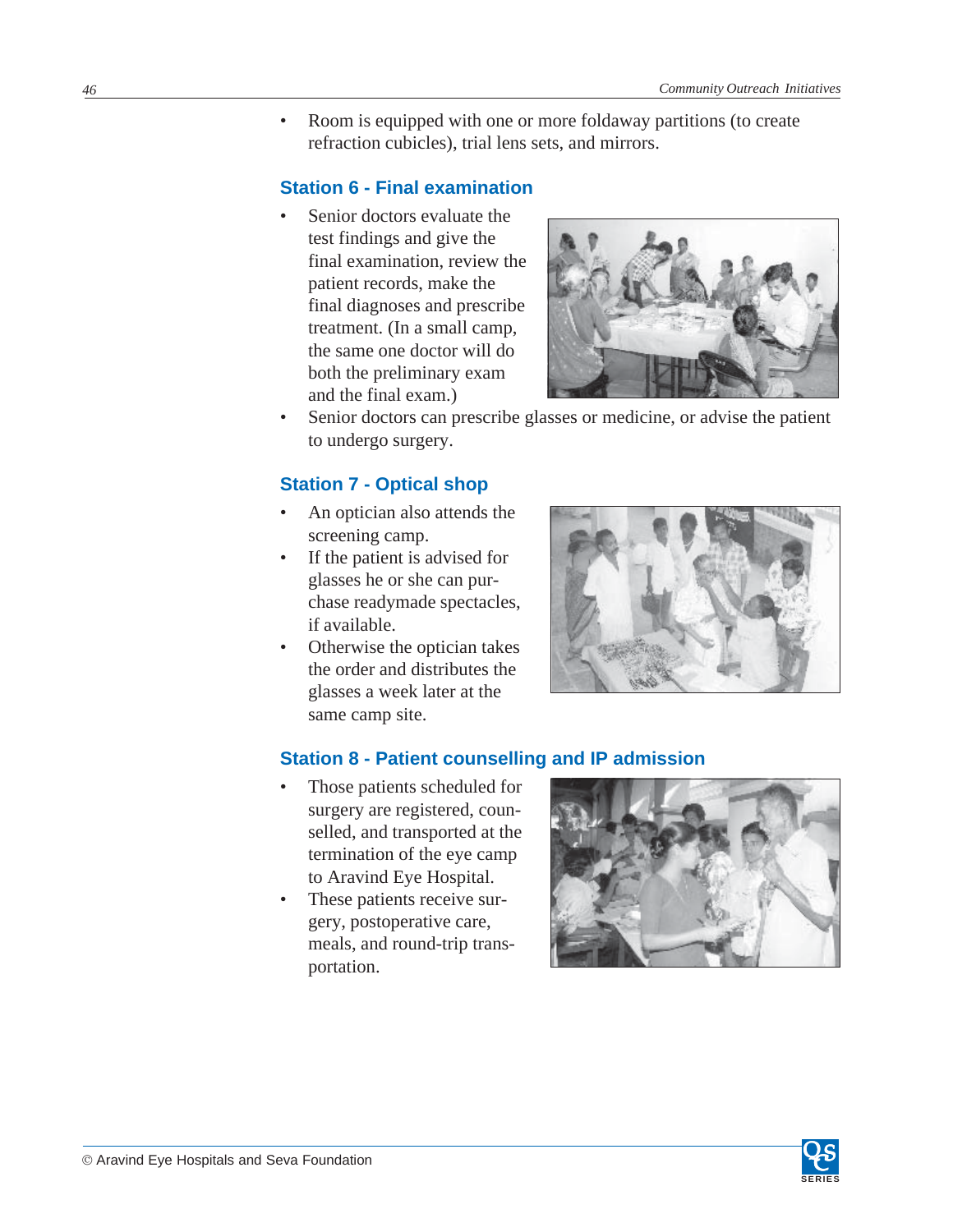**The important qualities** that characterise productive sponsors are financial resources sufficient to provide adequate publicity, a desire to provide social service, and access to enough volunteers to conduct publicity and assist in the eye camps. Because past performance as a camp sponsor is an important indicator of future success, relationships with past sponsors should be maintained and nurtured.

- R. Meenakshi **Sundaram** 

**Working with camp sponsors**

Inviting sponsors to work with the eye care institution at a local level (in making local arrangements and covering local expenses) is an effective way to reach large numbers of rural patients while keeping the institution's costs as low as possible. The camp organiser selects underserved locations, contacts potential sponsors, helps them to see the need for an eye camp in their area and persuades them to conduct a camp. The camp organiser then has to help the sponsor to understand and handle camprelated activities like publicity, hospitality, camp site preparations. It is best to meet and conduct a discussion with the sponsor in person to explain all the details, especially the commitments, expectations and responsibilities of both parties.

### **Guidelines for selecting a sponsor**

The camp organiser has to find a suitable local sponsor in that specific region who is interested in providing service. The organiser will have to gauge both the commitment and the financial strength of the sponsor and the capacity to follow through.

**Gauge the commitment of the sponsor**: The sponsor/sponsoring organisation should be respected and have good rapport with the local community. The sponsor should have background of community involvement and participation in the community.

**Gauge the financial strength of the sponsor**: The capacity of sponsors to share the responsibility for an eye camp will vary depending upon their financial strength. However, the sponsor should be financially strong enough to meet certain expenses incurred by the screening eye camp (see Cost Considerations). While some sponsors will have the capacity to bear the expenses of free medicine, IOLs and spectacles, such sponsors are few in number and may not be sustainable over the years. In other exceptional cases, the sponsor is really committed and enthusiastic to render service to the community and is ready to extend all possible support and cooperation for the camp, but is not financially strong enough to cover the costs. In these cases, it might be best to give them a chance, perhaps by linking them with a financially strong sponsor who does not wish to get involved in the detailed work. The sponsor who is financially sound but has no commitment or involvement will not be a suitable partner in the organisation of a camp, unless they are willing to be linked with another organisation as described above.

### **Convincing potential sponsors to hold an eye camp**

The camp organiser should emphasise to the sponsor the extent of benefits of screening eye camps to society, to the community, to the eye care institution, and to individuals afflicted by eye problems. To help thoroughly convince a potential sponsor to host an eye camp, remember:

The prestige and goodwill that our sponsors earn in their communities far outweigh the financial burden. What they really need help in is how to organise the camp, how to create propaganda/advertising, and how to organise the logistics.

- R. Meenakshi **Sundaram** 

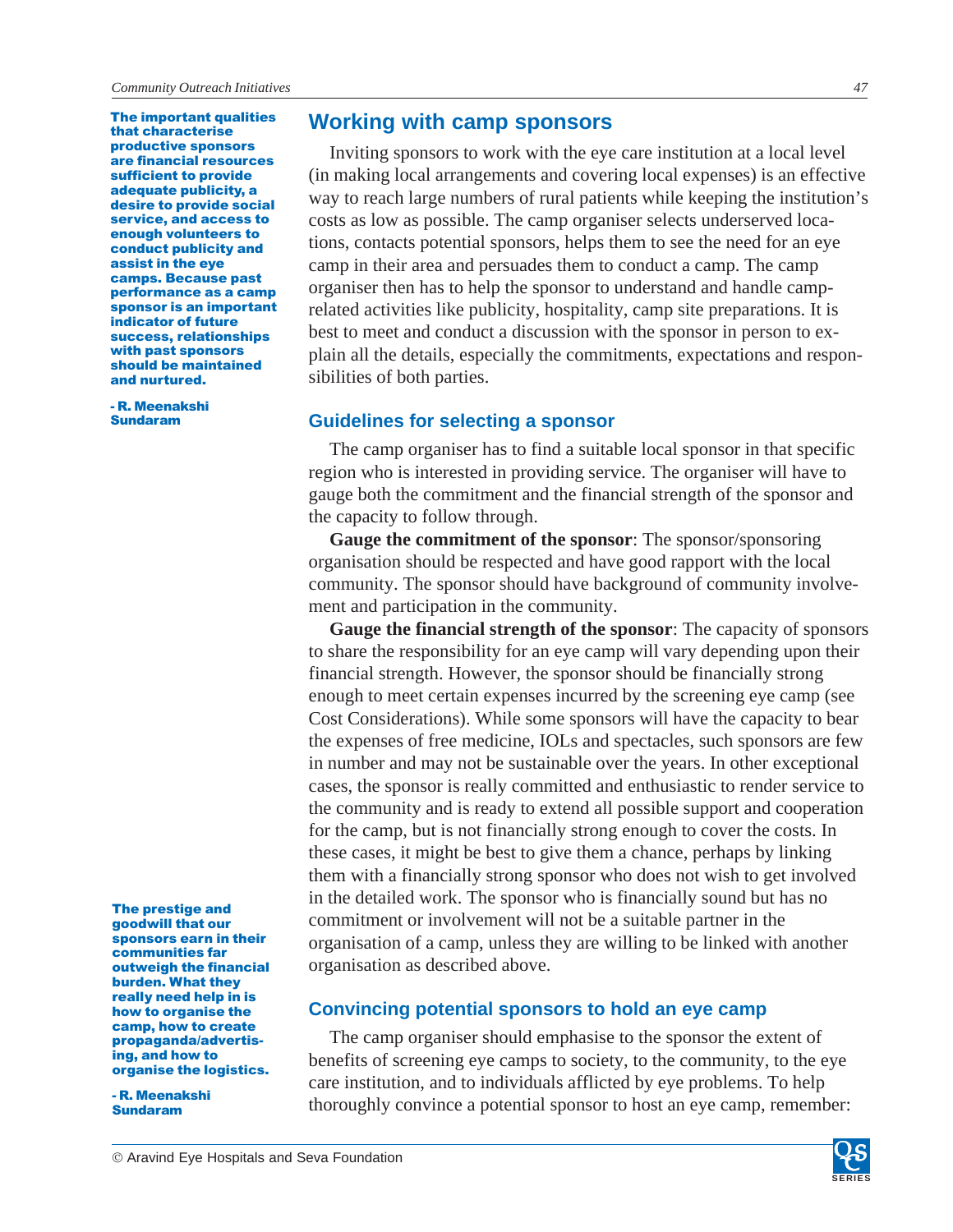- The reputation of the base hospital or ophthalmologist is very important.
- Outlining the backlog and incidence of cataract is helpful, as is explaining that cataract surgery is a simple solution.
- It is vital to point out the benefits to the sponsor in terms of publicity, exposure in the region, and boosted reputation.

### **Hospital assistance to the sponsor**

It is preferable for eye hospitals to develop, follow and encourage a protocol or policy for working with eye camp sponsors. This will eliminate any discrepancy in the way camps are organised because all sponsors will receive the same guidelines, outlining their role and responsibilities. A standard package of information should be available to all sponsors.

The sponsor must be informed ahead of time of the furniture set-up needed for screening the patients. The different stations (registration of patients, initial testing areas, refraction area, doctors' examination areas) and their exact space requirements, plus other necessary specifications, should be clearly mapped out. An effective way to assist the sponsor is to send a camp handbook or set of display sheets containing photographs, or diagrams and all the organisational details.

### **The division of roles and responsibilities**

#### **Commitments made by Hospital Sponsor**

- **1. To guide the sponsor until the 1. Publicity** *Camp* **is over 2. Campsite arrangements**
- **2. To conduct screening and to send 3. Hospitality for medical team patients needing surgery to base 4. Volunteers hospital 5. Inpatients' expenses**
- **3. To operate on patients and transport 6. Motivation of selected cases to** *attend the hospital for surgery*
- **4. To ensure team planning**
- **5. To provide medical team with**
	- **transportation (and food, where necessary)**

### **The camp organiser must:**

- contact the sponsor to discuss procedures and cost management, and to finalise the camp site, date and time
- report to camp office, to include this camp in camp schedule
- confirm the details and mail these to sponsor
- visit the site to see pre-camp arrangements and to guide the sponsor
- coordinate between the hospital / camp office and sponsor
- provide transportation, and food if necessary, for the medical team

The sponsor should be given responsibility and authority to make certain decisions so that he or she may feel more accountable and committed to the community.

<u>- R.Meenakshi</u> Sundaram

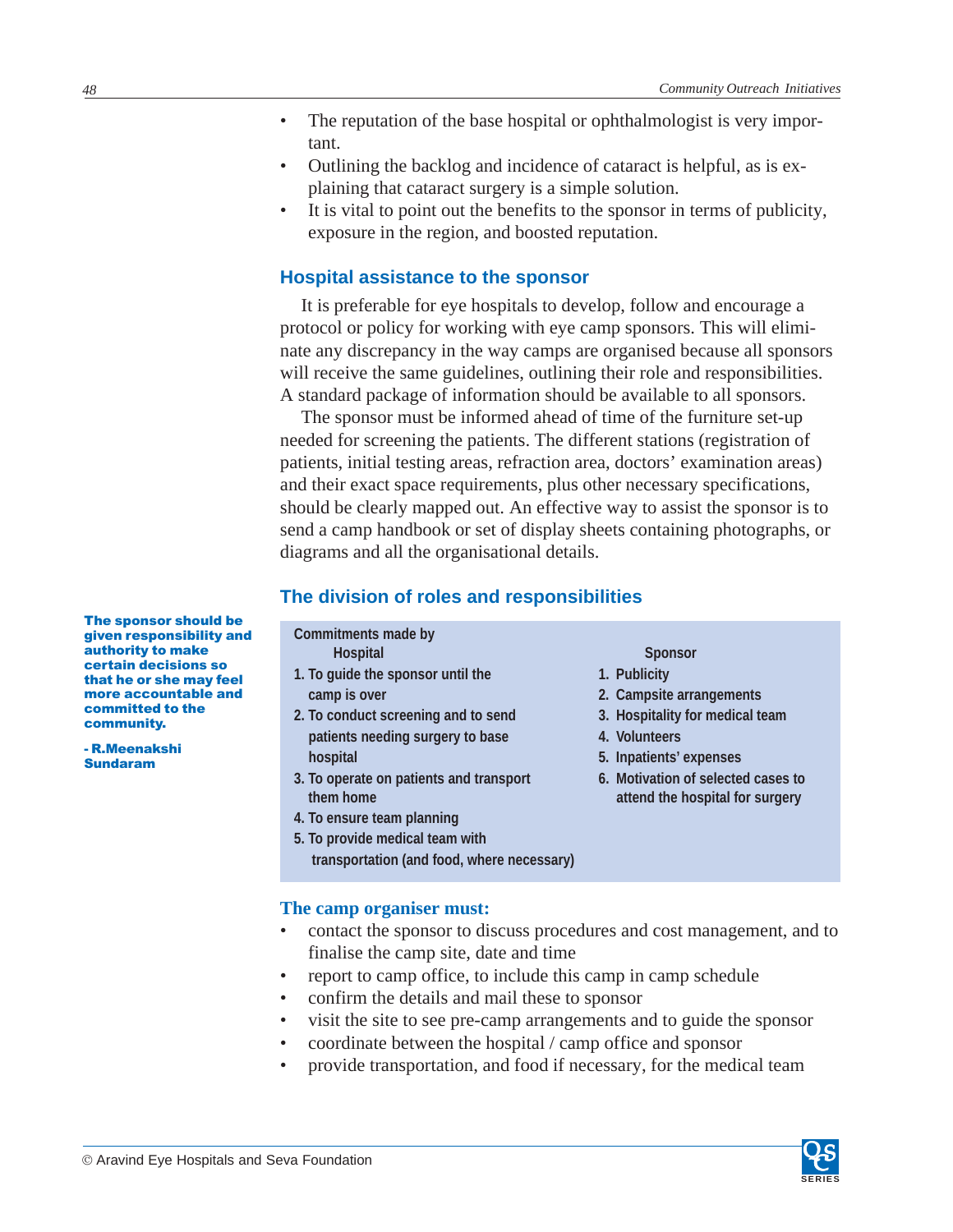#### **The sponsor must:**

- give wide publicity for the camp to attract as many patients as possible
- arrange access to a facility with suitable amenities (water, electricity, furniture, toilets)
- provide food, and accommodation if necessary, for the medical team
- arrange manpower to help clean the site, arrange furniture, set up equipment when it arrives, and assist medical team as volunteers
- cover the cost of inpatients' transport and food expenses
- arrange to provide pre and postoperative medications (if possible)

### **Hospital recognition of sponsors**

Eye hospitals should encourage sponsors to repeat their sponsorship each year or two. In order to motivate them and to sustain the sponsors' interest in organising camps, the hospitals must acknowledge their contributions. This can be done by honouring and congratulating them for their good work, by sending letters of thanks, by arranging media coverage of their eye camp, or by holding a special recognition event for them at the hospital.

**Aravind conducts "Sponsor Day" every September, inviting all the sponsors who have conducted camps in the year as well as regular supporters to attend the function. Appreciation is shown for their contribution to community eye care. Sponsors are requested to**



**share their experiences and are then given the opportunity to interact with each other.**

#### **Types of sponsors**

There is a wide range of sponsors available in different areas. The sponsors can be individuals, governments, businesses, institutions, agencies, or organisations interested in extending eye care to their community.

- service clubs like Lions, Rotary, Jaycees
- prominent factories, industries or businesses, corporate offices
- cooperative societies or banks
- religious and youth organisations
- charitable groups, trust associations
- schools, colleges or other educational institutions
- voluntary agencies such as merchants' associations, farmers' associations
- local hospitals or health care centres
- recreational clubs, fan clubs
- local municipalities, political parties
- village leaders, politicians or philanthropists

In some cases, two agencies will join hands to organise the camp, sharing the responsibilities. One will ensure the financial support and the other will provide manpower support. Rich and well known individuals in the community might be interested in sponsoring a camp to honour a

**There are mainly two** types of volunteers, dedicated persons from a certain organisation and youth groups engaged for the camp. The first type of volunteer is usually capable and dependable. The second type is usually more in number and very enthusiastic but needs considerable guidance.

- R. W. B. Holland

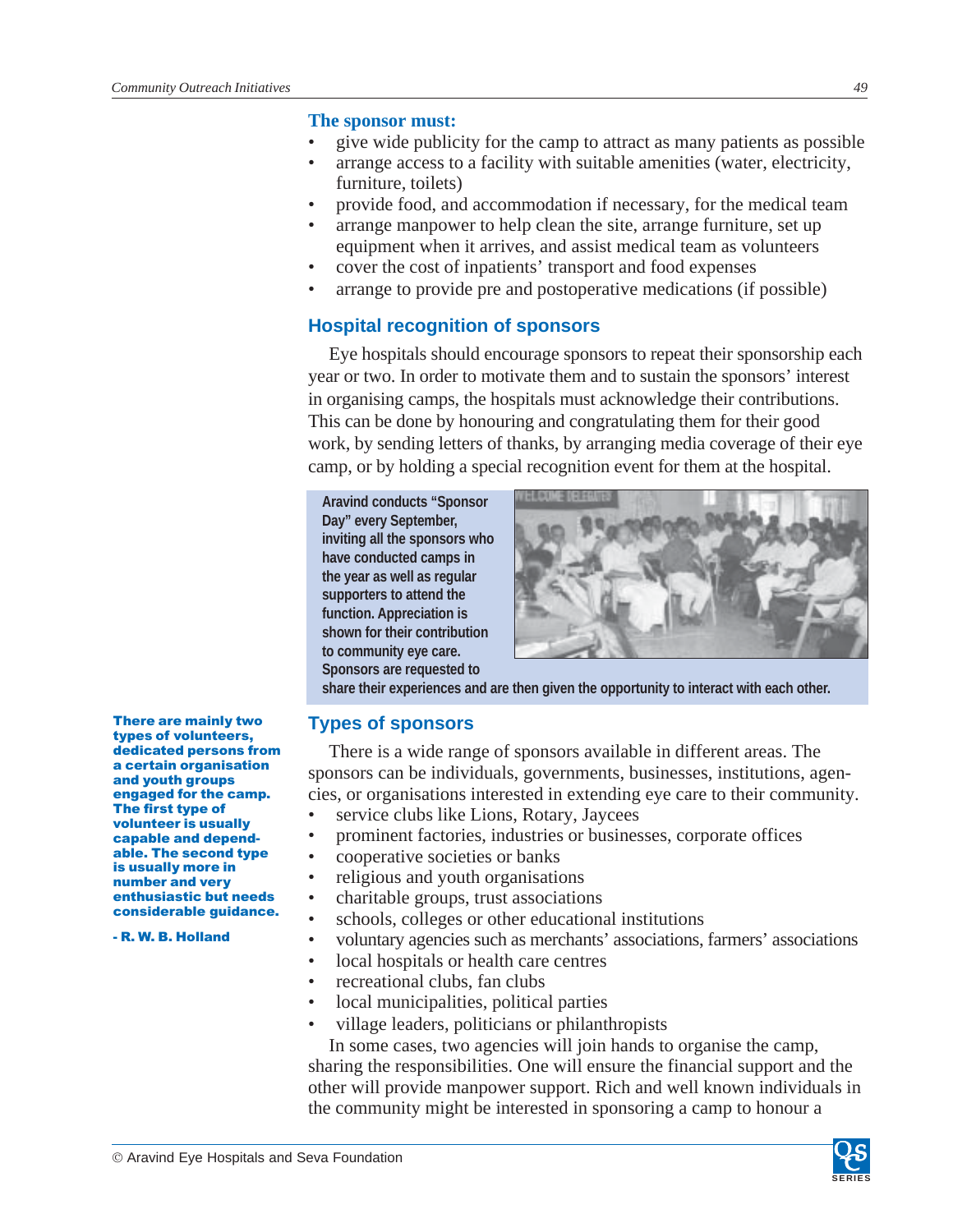**Sponsors recruit other** local community volunteers. The number of volunteers needed is dependent on the projected number of patients to be screened. The use of local volunteers is an efficient utilisation of appropriate manpower. They accomplish many nontechnical but extremely necessary jobs that are crucial to the treatment of a large volume of patients. **Volunteers clean the** camp site, set up the camp furniture, help with publicity, manage the crowds, and register patients. They can also be trained to assist in various diagnostic procedures and help by escorting patients to different examination rooms. The number of volunteer personnel needed is a function of the volume of patients anticipated.

- Dr. G. Natchiar

### special event, such as a birthday or wedding anniversary, or in memoriam of someone in their family, while service clubs can supply the manpower. Some of the smaller hospitals without eye care facilities might be interested in extending their service by hosting eye camps. Merchants' associations, industrialists and financial institutions can profit from the publicity and public relations inherent in their sponsorship.

### **The importance of volunteers**

Volunteers, provided by the sponsor, are essential for various activities.

- Before the camp 10 volunteers
	- preparing and putting up posters and banners
	- distributing handbills
	- arranging other publicity campaigns
- On the day before the camp 7 volunteers
	- $arranging the$  furniture  $(5)$
	- cleaning the camp site  $(2)$
- On the day of the camp 20 to 25 volunteers
	- managing the crowd  $(5)$
	- making entries in the registers and records (5 with good handwriting)
	- registering patients selected for surgery (2 with good handwriting)
	- assisting the medical team at all stages (10)
- After the camp 5 volunteers
	- cleaning up the camp site
	- assisting in transport of selected patients to hospital
	- accompanying patients home after their discharge

It is wise to suggest to the sponsor(s) that they invite local doctors, ophthalmic assistants and other health care workers to refer their patients with eye problems to the screening eye camp. Sponsors can also contact local schools or youth organisations to get the help of young people in distributing handbills to their families and neighbours.

**My students simply worked flat out in the last one week. Soundararaja Mills [the camp sponsor] provided us transportation to cover over 1,000 driving miles. Our "propaganda" was effected through handbills, wall posters, and travelling megaphone announcements. Last Thursday night they were mounting publicity posters on every public bus. We couldn't do it earlier because buses in this town are all scrubbed and cleaned every Wednesday night.**

**- A school teacher who organised marketing for a screening camp in Dindigul, India**

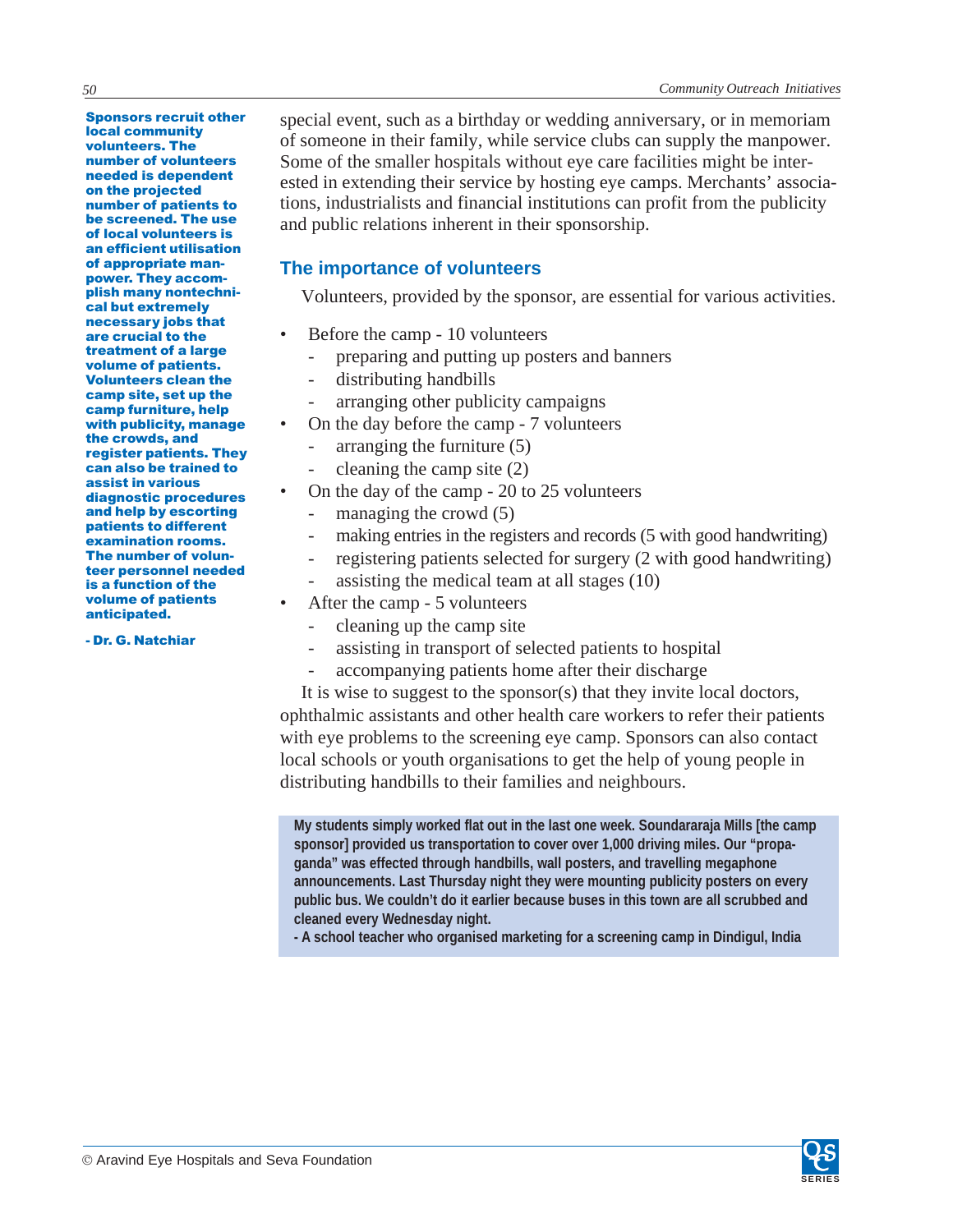In the rural areas of India, the most effective type of publicity is through audio media. **Sponsors use tech**niques such as microphones and loudspeakers on the street and the radio to announce an upcoming camp. **These aural techniques** attract the attention of visually disabled and illiterate patients, who might otherwise not attend. This crucial factor helps determine the turnout and the ultimate success of the camp.

- Dr. G. Natchiar

#### **Cinema in real life**

**Teams from six hospi**tals converged at **LAICO to improve their** eye care service capacity by sharing their experiences in techniques used for spreading awareness about eye care in their regions. While most hospitals used posters, notices, tom toms etc., the hospital from the most backward area among them thought of a novel plan of requesting the cinema house owners to flash the news about free eye care on their screens, to benefit the rural population who visit these houses in large numbers at weekends. The next day there was a large crowd outside the hospital. Happy that his idea had worked, the medical superintendent rushed out to meet the patients, thinking they were the rural poor folks. It was not so. They were mainly the staff of the cinema houses.

- Lions Aravind Institute of Community **Ophthalmology newsletter** 

### **Secrets to effective publicity**

Any marketing campaign requires effective publicity. In this case, the product being marketed is quality eye care. An eye hospital will accomplish most of its marketing through screening eye camps, and will attract most of its rural patients to these eye camps through camp publicity. In other words, these camps form an integral part of the marketing strategy for increasing the number of people who access the hospital's services, leading to high productivity and cost effectiveness.

Sponsors are encouraged to pay special attention to educating their rural communities about the screening camps, since successful publicity will attract a large volume of patients. Effective publicity strategies, planned ahead of time and undertaken 3 to 7 days before the camp, can include:

#### **Printed and visual aids**

- letters to village development committees, schools, health posts, etc.
- handbills
- wall posters
- cloth banners
- newspaper advertisements
- publicity boards
- cinema slide (a still picture projected onto the screen before a movie and during intermission as a free public service)

|                             |                          | Size of camp  |                      |
|-----------------------------|--------------------------|---------------|----------------------|
|                             | <b>Small</b>             | <b>Medium</b> | Large                |
| Type of publicity           |                          |               |                      |
| - wall posters              | 100                      | 200           | 300                  |
| - notices/flyers            | 2000                     | 3000          | 5000                 |
| - audio announcements       | 1 day                    | 2 days        | 3 days               |
| - thatti (publicity) boards | $\overline{\phantom{a}}$ | 2 boards      | 5 boards             |
| - banners                   |                          |               | $5 - 10$             |
| - letter correspondence     | local                    | regional      | sometimes state-wide |

#### **Audiovisual aids**

- microphone/speaker
- radio advertisements
- through cable television
- tom tom (a message about the eye camp conveyed by beating drums in the traditional manner)

### **Publicity committee**

Publicity for the camp is the main tool for ensuring its success. It should be well planned and delegated to a responsible committee. The chair of the publicity committee should plan the following with his or her group members: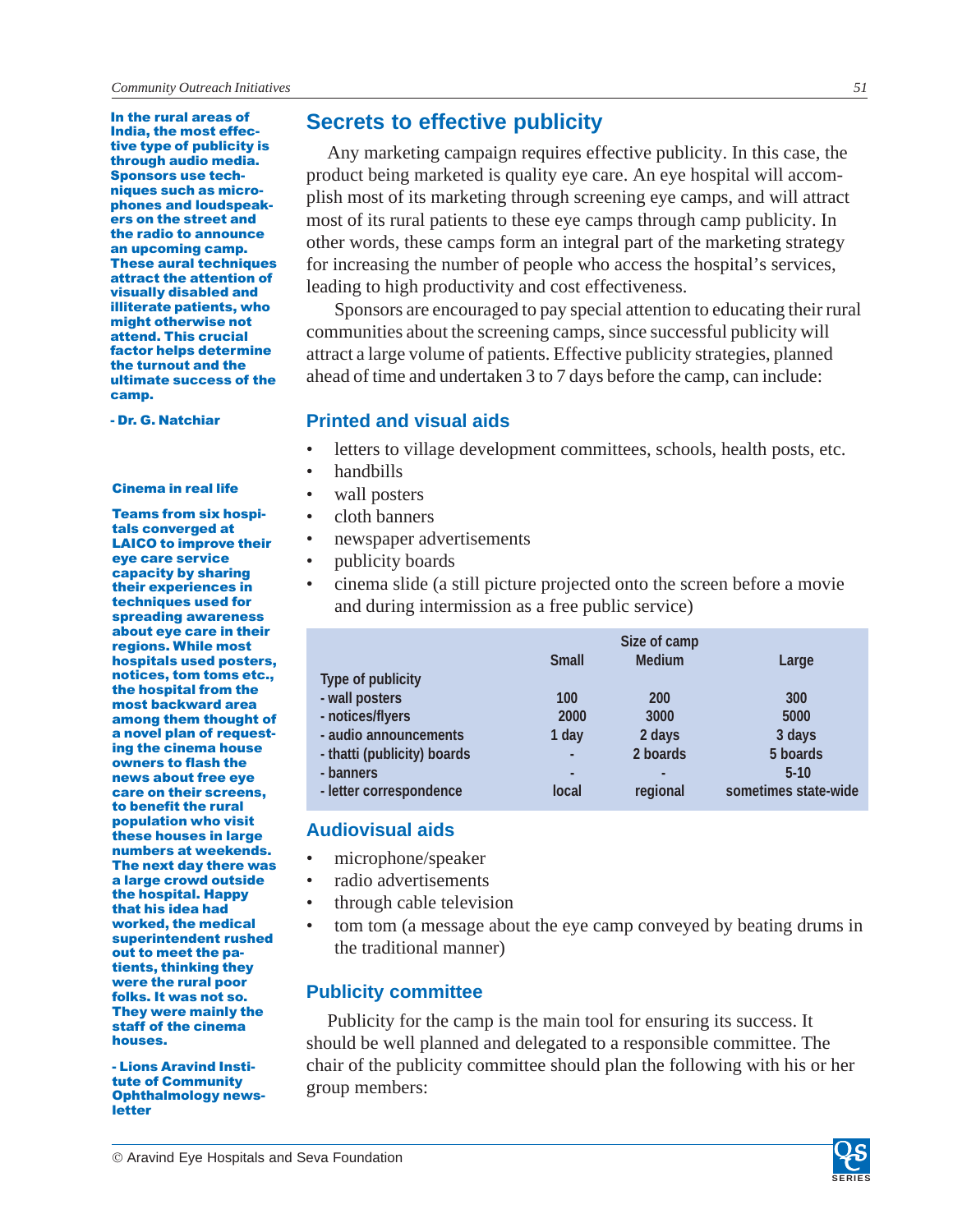### **Area of coverage**

• all the villages and hamlets in the radius of 3 to 5 kilometres to cover a population of 8,000 to 25,000

### **Preparation of visual publicity materials (handbills/notices/flyers, posters, banners for large camps) and their distribution**

- specify the date, place and time very clearly on every piece of publicity; include the name or logo of the sponsor and of your eye care institution. Prominance is given to the sponsor
- print at least 2,000 handbills/notices/flyers to cover the entire population; each house in the catchment area should receive a handbill not more than one week and at least three days before the camp; distribution can be door to door, inside daily newspapers, while doing audio announcements, and at places of worship or other sites where large numbers of people gather

# **OM SRI SAIRAM**

17.12.2000, Sunday from 8.00 a.m. to 2.00 p.m. Sengunthamudaliar Wedding Hall, Ammapet, Salem

# Free Eye Camp

**Aravind Eye Hospital Chief Dr. G.Venkataswamy, M.S., D.O., FAMS**, **with his team members conducts free eye camp to treat all eye diseases. We**

**welcome you to utilise this golden opportunity.**

**Sri SathyaSai Seva Samithi, Salem & Aravind Eye Hospital, Madurai.**

- wall posters (usually at least 100 per camp) should be posted at important street corners, village information boards, nearby marketplaces, etc.
- 5-10 banners can be hung over major transportation routes one week to three days before the camp (especially for large camps)
- simple cinema slides can be shown in the host village of the camp as well as neighbouring villages, starting one week before the camp

**Arrangements for audio publicity** (microphone/speaker, tom tom)

• remember that illiterate people and those with poor eyesight will not be able to see or understand written messages; without audio messages, they must rely on someone else to tell them about the camp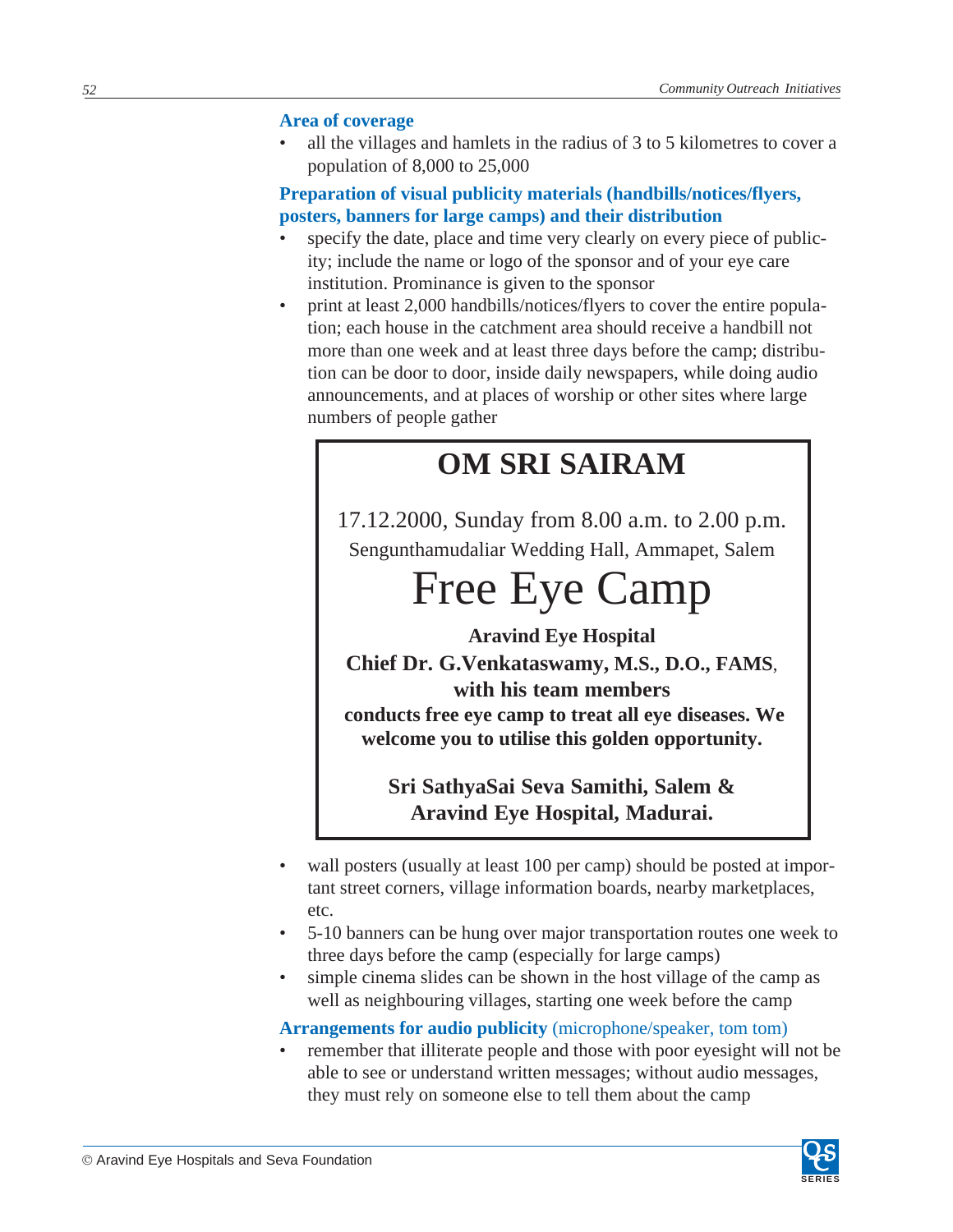- auto rickshaws, cycle rickshaws or other moving vehicles can be used to spread the word one day before the camp; handbills can be distributed at the same time
- use of a prerecorded audio cassette effectively ensures that everyone hears all the necessary information, in an interesting announcement; sound quality should be good so that people can understand the message easily
- local tom tom propaganda can also be done where available
- cover as much of the target population as possible since audio publicity has been found to be a major influencer
- include the date, place and time, as well as the name or slogan of the sponsor and of your eye care institution in every piece of publicity
- announcements about camps coming up in the next week can be sent to the local radio station(s); these can accompany the sponsor's commercial announcement or be broadcast as public service announcements

### **Community participation in publicity campaign**

The camp organiser or sponsor should contact and invite all local political, community and religious leaders, teachers, doctors, youth group coordinators and heads of business to become involved in the camp activities, especially by announcing the camp, referring potential patients, or arranging transportation.

**Recently the village of Velliankundram, located five kilometres from a screening camp held outside of Madurai, was surveyed to study the effectiveness of the publicity and social marketing techniques used. The survey showed that in the village population of 1,100 people, there were 102 eyes with cataract (56 persons) with vision less than 6/60. Only 16 people in that population had been operated on for cataract — less than 30% coverage of potential cataract patients. The surprising thing is that no one from Velliankundram had attended the nearby screening camp because they did not know about it. The publicity had not reached their village, a mere five kilometres from the camp location.**

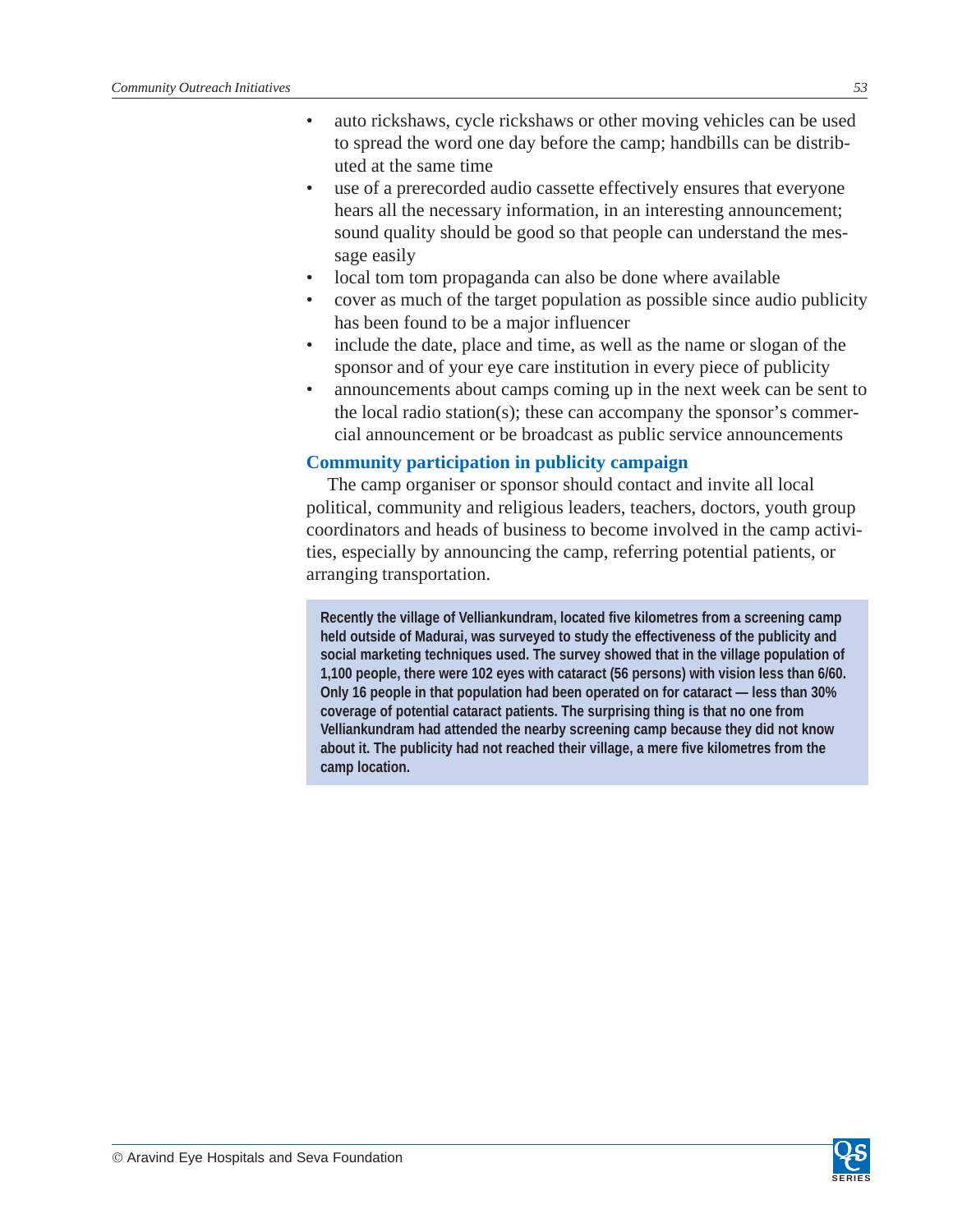### **Cost considerations**

Conducting a successful camp can mean incurring a sizable expense. Trying to reduce these expenses too much can result in poor turnout of patients, which would defeat the very purpose of the camp.

### **Cost analysis of camp organisation**

The main costs in conducting a screening eye camp are:

- 1. Publicity
- 2. Hospitality (or food allowance) and transportation for the camp team
- 3. Transport of patients
- 4. Food for patients admitted for surgery
- 5. Cost of volunteers
- 6. Other costs

### 1. Publicity

- number of posters printed x cost per poster  $+$  cost of distribution
- number of handbills printed x cost per handbill  $+$  cost of distribution
- number of banners made x cost per banner + cost of distribution
- for audio publicity, cost of hiring a vehicle and audio equipment  $+$ payment to operators

### 2. Hospitality for camp team

- number of medical personnel (camp organiser to determine) x cost of lunch + tea
- costs of accommodation, if necessary
- travel / daily allowance for camp team, if applicable

### 3. Food for patients during postoperative stay at hospital

number of patients selected for surgery x food expenses per patient for 3 - 4 days

### 4. Transporting patients to the hospital and back to the village following discharge

number of patients selected for surgery x return bus fare per patient (must be predicted ahead of time)





**The expenses incurred** are nothing if we see what it means to the patients. Getting back one's eyesight would be like getting a new life, and the value of this is much more than the money spent for it. We should therefore regard the cost not as expense but as investment in a better life for the patients.

<u>- R. Meenakshi</u> **Sundaram** 

Contingencies? Well, **Aravind's free hospital,** which serves as the base hospital, has a bed capacity of 600, and average length of stay for eye camp patients is 3 to 4 days. In the event that more than 600 patients are expected from the camps, we have made arrangements ahead of time with the Aravind Children's Hospital or a local wedding hall for overflow patients to stay there after surgery. We can do this without compromising the quality of postoperative care by sending over housekeeping staff to ensure cleanliness, and paramedical staff to tend the patients.

- R. Meenakshi **Sundaram**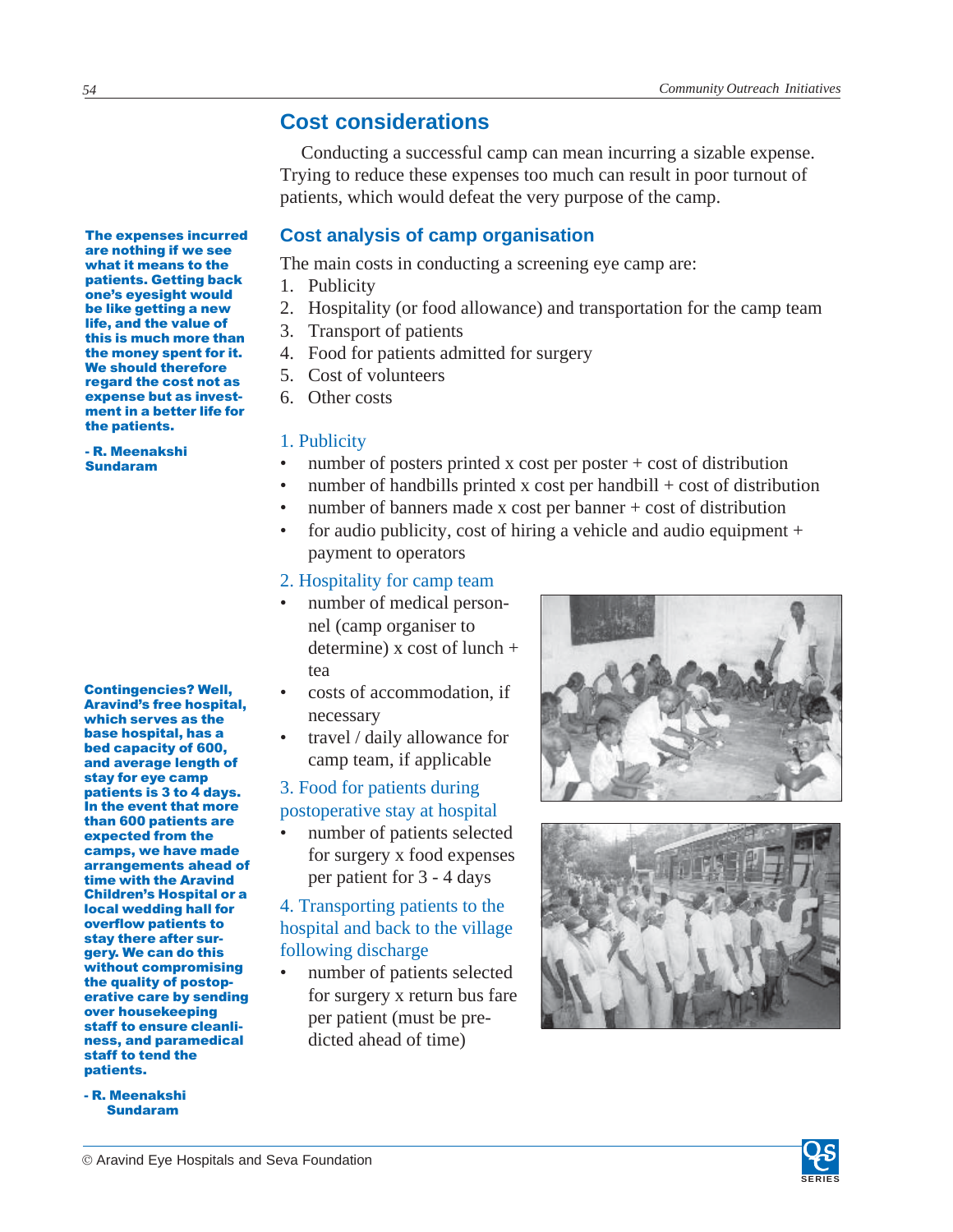#### 5. Cost of volunteers

- volunteers work for free, but any expenses they incur should be reimbursed (for example, travel costs if they accompany patients)
- sponsor may wish to thank the volunteers by providing them lunch and/or tea

### 6. Other costs

- the eye hospital and the sponsor should always have money for contingencies (for example, vehicle repairs, emergency care for a patient)
- free medications and spectacles for postoperative cases, if applicable

### **Cost management**

Sponsors can find others with whom to share their camp costs. For example, they can:

- conduct the camp jointly with other organisations or individuals and share the costs
- get various organisations or individuals to bear some of the costs in return for advertisement space on the poster and/or banner
- involve the community as much as possible to help reduce expenses and still get good turnout.

Sponsors can economise in other ways as well. They can:

- base the elaborateness and fanciness of their posters and announcements on the resources they have available
- conduct their camp on a weekend (Saturday and Sunday); school buildings are usually available on weekends at low or no cost, and medical staff will be relatively free of hospital work on those days.
- The hospital should monitor and advise the sponsors so that no money is spent unnecessarily like on elaborate camp inaugural functions, gifts, etc. Large expense often makes it difficult to get the sponsor to agree for repeat camps.